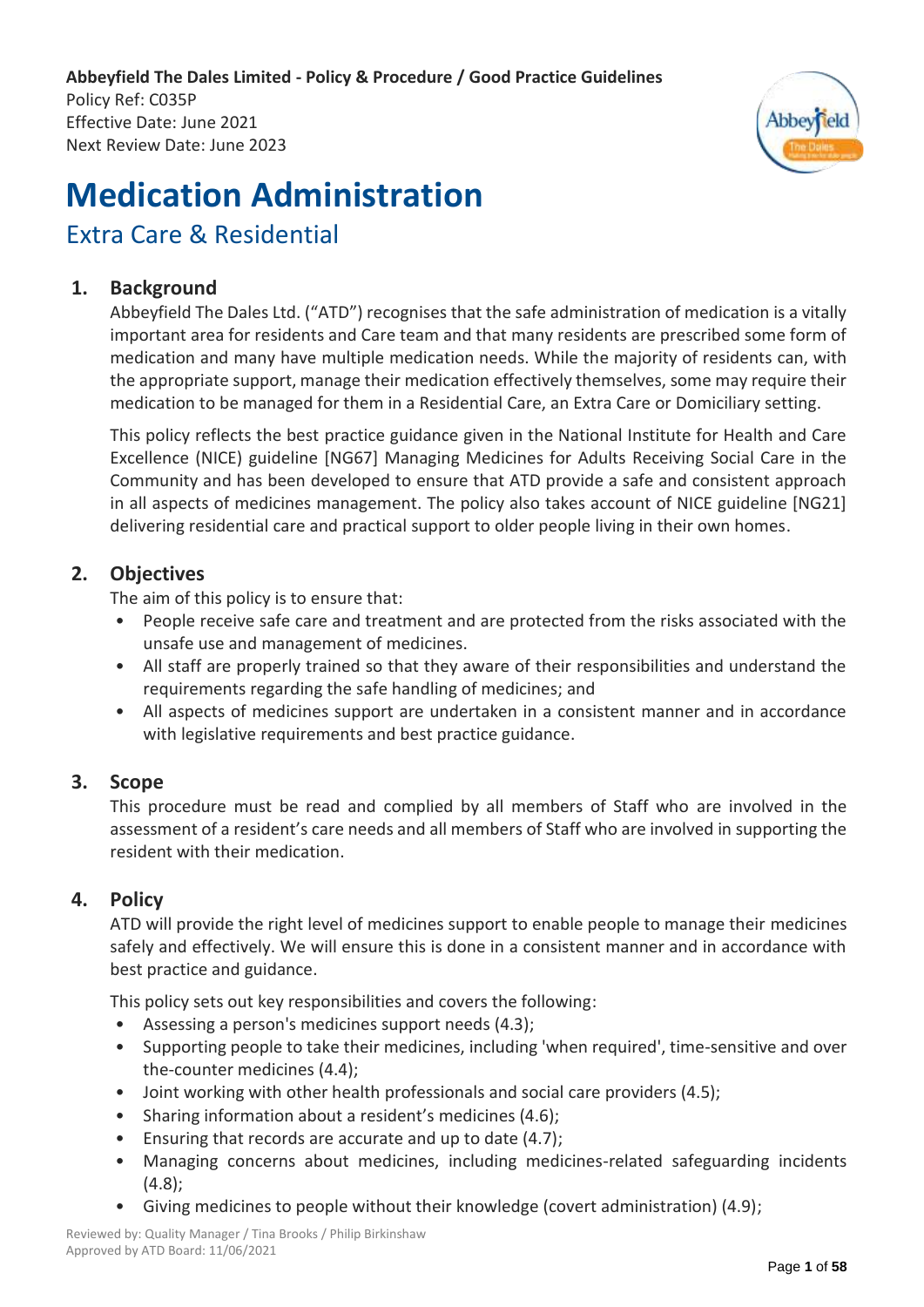- Ordering and supplying medicines (4.10);
- Transporting, storing and disposing of medicines (4.11); and
- Medicines related staff training and assessment of competency (4.12).

## **4.1. Legislation**

All aspects of medicines management will meet the requirements of the following legislation:

• **Health and Social Care Act 2008 (Regulated Activities) Regulations 2014 (as amended) Fundamental Standards.**

In summary, the fundamental standards state:

- Care and treatment must be appropriate and reflect residents' needs and preferences;
- Residents must be treated with dignity and respect;
- Care and treatment must only be provided with consent;
- Care and treatment must be provided in a safe way;
- Residents must be protected from abuse and improper treatment;
- Residents' nutritional and hydration needs must be met;
- All premises and equipment used must be clean, secure, suitable and used properly;
- Complaints must be appropriately investigated, and appropriate action taken in response;
- Systems and processes must be established to ensure compliance with the fundamental standards;
- Sufficient numbers of suitably qualified, competent, skilled and experienced staff must be deployed;
- Residents employed must be of good character, have the necessary qualifications, skills and experience, and be able to perform the work for which they are employed; and
- Registered providers must be open and transparent with Residents about their care and treatment (the duty of candour).

All staff will be made aware of this policy and the procedures they are expected to follow when supporting or assisting a person with their medication.

Many local authorities, in partnership with their local NHS trust, will have a policy for the management of medicines in place which must be followed by service providers. Each Care at Home service must follow any policy and procedures that apply in their area. This will often be a contractual requirement as part of local commissioning arrangements. Should an occasion arise where ATD policy is not aligned with local policy, the Registered Manager should raise the matter with ATD's policy owner.

## **4.2. Responsibilities**

## **4.2.1. The Registered Manager**

The Registered Manager is responsible for the effective implementation of this policy. The Registered Manager may designate an experienced senior member of staff to be responsible for the safe management of medicines. No responsibility for managing a resident's medicines must be taken unless the care assessment says there is a need to do so, and this has been written in the care plan.

The Registered Manager, or designated responsible Senior Carer or Carer, must:

- Ensure each resident's care requirements are assessed to include the level of medicines support they require. (See Levels of Assistance);
- Stipulate the level and details of medicines support to be provided in the care assessment and in the resident's care plan;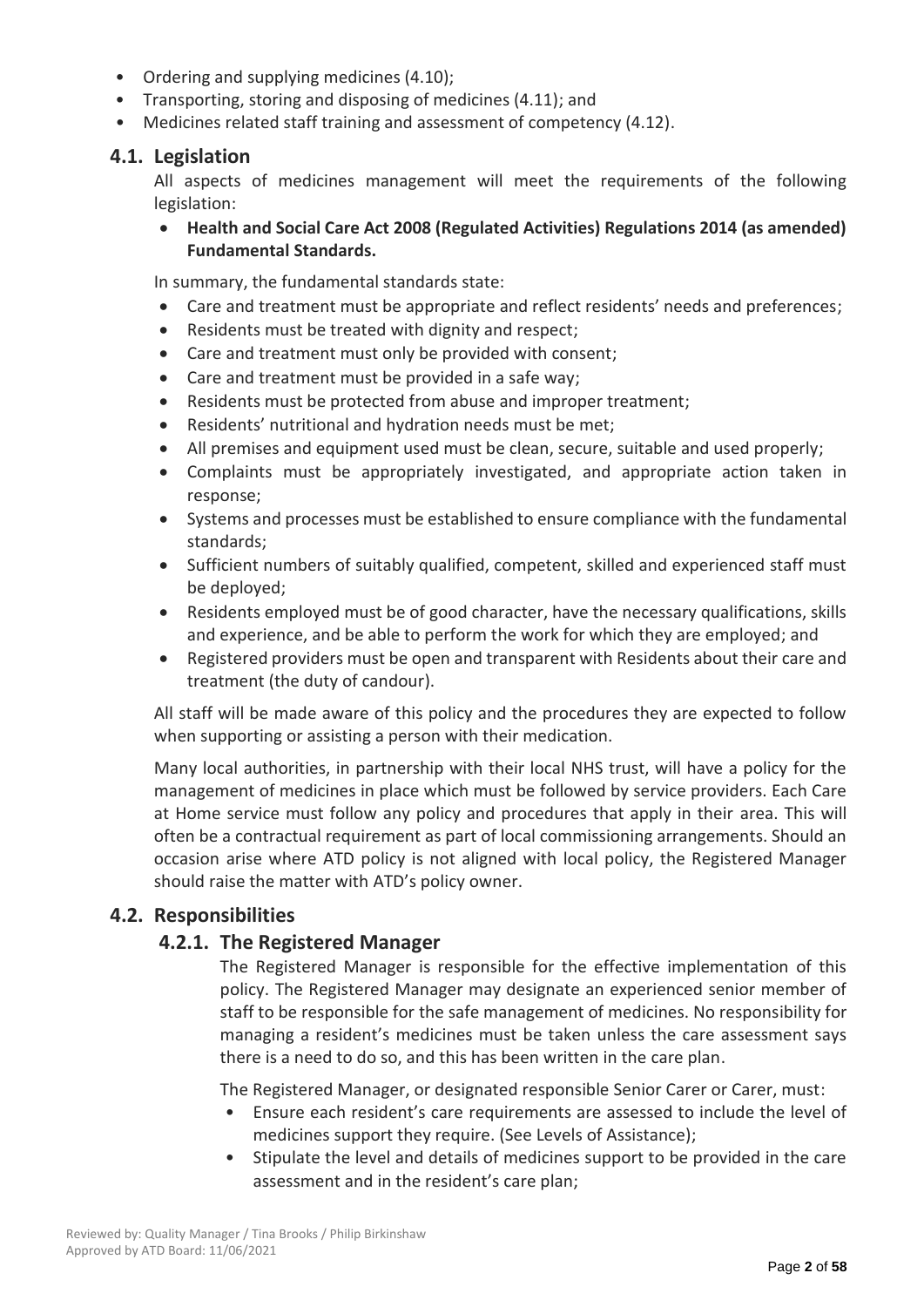- Take into consideration, when assessing and planning care, any factors which may require more time to be completed safely;
- Ensure that a review is conducted whenever there is a change in the resident's circumstances which may affect the level of support required, or, as a minimum, every year;
- Ensure that all care staff who will be providing medicines support are aware of each resident's needs;
- Liaise with family members and other informal carers;
- Seek consent;
- Ensure that, when agreeing to provide medicines support, the service has the capacity and capability to do so safely;
- Ensure that all staff comply with this policy;
- Establish, document and maintain an effective system by which medicines are managed safely and securely (with particular attention to controlled drugs) to meet resident's care needs;
- Ensure that care staff providing medicines support, and other relevant staff, have been trained and are competent to do so;
- Conduct and maintain a Medicines Risk Assessment for each resident who takes prescribed medication receiving level 1, 2 or 3 support with their medicines;
- Provide a Medication Administration Record (MAR) chart or ensure a MAR chart is available for staff to record level 2 or level 3 support provided;
- Set up a system to assure the source and accuracy of information contained in the MAR chart, and any changes;
- Establish a system by which any changes to MAR charts are clear, i.e. dated, signed, countersigned and indicates who has made the change;
- Establish an effective system to ensure that any MAR charts which are no longer in use (e.g. from previous months) are removed promptly and available for auditing;
- Establish an effective system to ensure that the MAR chart is reviewed following discharge from hospital and is updated when changes are made to the resident's medication, e.g. following an out-patient appointment; and
- Immediately take medical advice in the event of a mistake occurring, and to fully investigate, document and take necessary action to prevent recurrence. Please record the incident on the near miss form at appendix 5.

Errors which can cause harm to residents may be treated as Gross Misconduct under ATD's disciplinary procedure. Immediate action will be taken to stop the member of staff from working from the moment the Registered Manager or designated responsible resident in charge become aware of a potential breach of standard procedures until a comprehensive investigation has taken place.

- Monitor the care provided to ensure it continues to meet the resident's needs;
- Respond to any concerns relating to medicines management; and
- Respect a resident's right to refuse medicine on any occasion, and to report refusals and missed doses appropriately using the correct notification code as identified on the MAR chart.

## **4.2.2. Care Staff**

Care staff must:

• Follow this policy and procedures with care and attention (See 4.12.5 Providing Level 2 Support (Administering Medicines);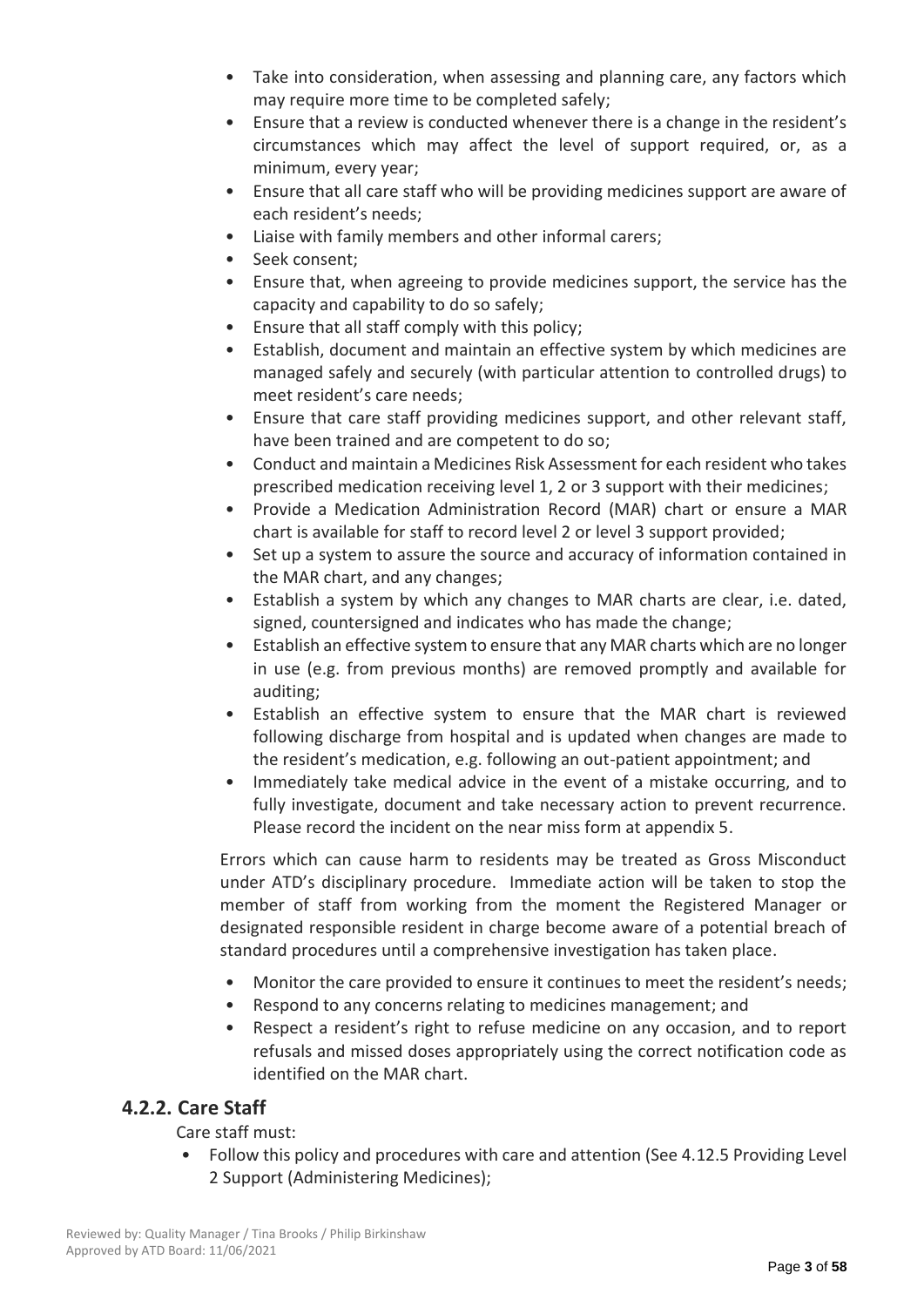- Follow the instructions given in the resident's individual care plan and only provide the level of support specified:
	- $\circ$  Level 1 support (e.g. prompting) in accordance with the care plan and the person's instructions. Record level 1 support in the care record; and
	- o Level 2 or 3 support in accordance with the care plan and the prescriber's instructions. Record all level 2 or 3 assistance given on the MAR chart provided (See 4.8)
- Be alert to any factors which may pose a risk to the resident, and to report any concerns to your manager. This may include concern about the availability or accuracy of the MAR chart;
- Immediately report any refused or missed doses or mistakes in the administration of medication to their manager. If unable to contact their manager, the care worker should not delay seeking medical advice;
- Act in a way which would not put themselves or the resident at risk; and
- Ensure they have received the necessary training and are competent to provide the support required. Care staff are not expected to provide medicines support if they do not feel confident to do so.

## **4.3. Assessing Medicines Support Needs**

Residents have the right to be involved in discussions and make informed decisions about their care. The service must ensure that residents receiving care and support from the Abbeyfield the Dales registered service are fully involved in an assessment of their care needs. This includes assessing whether they need support with their medicines and if so, whether they need Level 1, 2 or 3 support.

The assessment must be carried out by a competent Senior Carer or Carer who has the necessary knowledge skills and experience.

The assessment should include family members and informal carers if the resident wants them to be involved and should focus on how the resident can be supported to manage their own medicines safely taking into account:

- Their needs and preferences, including their social, cultural, emotional, religious and spiritual needs;
- Their expectations for confidentiality;
- Their understanding of why they are taking their medicines;
- What they are able to do and what support is needed, for example, reading medicine labels, using inhalers or applying creams;
- How they currently manage their medicines, for example, how they order, store and take their medicines;
- Whether they have any problems taking their medicines, particularly if they are taking multiple medicines;
- Whether they have nutritional and hydration needs, including the need for nutritional supplements or parenteral nutrition;
- Who to contact about their medicines (ideally the resident themselves, if they choose to and are able to, or a family member, carer or care coordinator);
- The time and resources likely to be needed.; and
- The discussions and decisions about the resident's medicines support needs should be documented and if the resident needs medicines support, the following information should be recorded in their care plan:
	- o The resident's needs and preferences;
	- o The resident's expectations for confidentiality;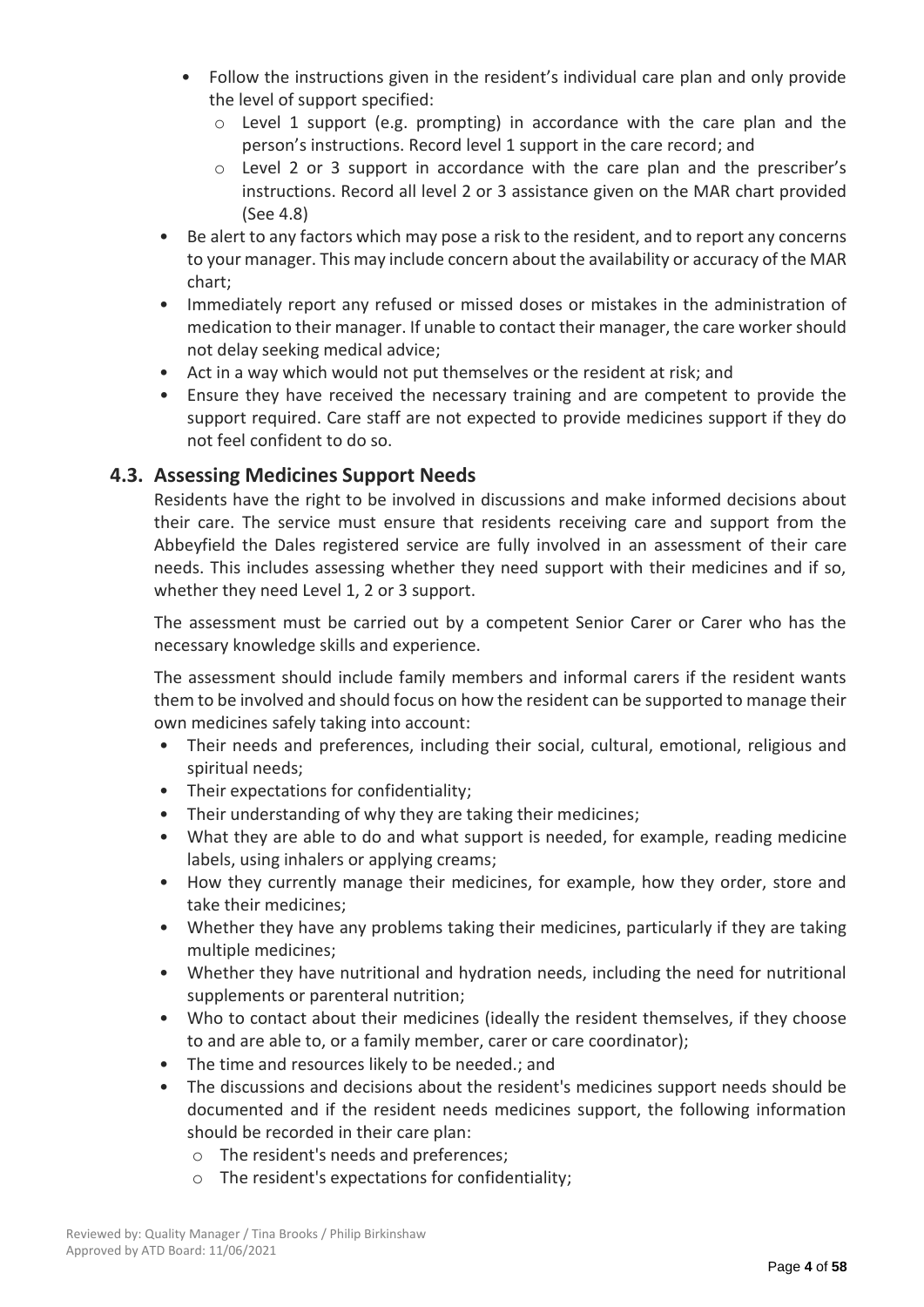- o How consent for decisions about medicines will be sought (including obtaining, storing and returning them);
- $\circ$  Details of who to contact about their medicines (the resident or a named contact);
- o What support is needed for each medicine;
- o How the medicines support will be given; and
- o Who will be responsible for providing medicines support, particularly when it is agreed that more than one care provider is involved when the medicines support will be reviewed, for example, after 6 weeks.

The resident's medicines support must be reviewed to check whether it is meeting their needs and preferences. This should be carried out at the time specified in the care plan or sooner if there are changes in the resident's circumstances, such as:

- Changes to their medicines;
- A concern is raised;
- A hospital admission; and/or
- A life event, such as a bereavement.

## **4.4. Supporting People to Take Their Medicines**

Supporting residents to take their medicines may involve helping residents to take their medicines themselves (Level 1 support) or giving residents their medicines (Level 2 or Level 3 support).

Care staff need to understand:

- The 7 Rights (R's) Of Administration;
	- o Right person;
	- o Right medicine;
	- o Right documentation;
	- o Right route;
	- o Right dose;
	- o Right time; and
	- o Right to refuse.
- What to do if the resident is having a meal or sleeping;
- What to do if the resident is going to be away for a short time, for example, visiting family;
- How to give specific formulations of medicines, for example, patches, creams, inhalers, eye drops and liquids;
- Using the correct equipment, for example, oral syringes for small doses of liquid medicines;
- Giving time-sensitive or 'when required' medicines; and
- What to do if the resident has declining or fluctuating mental capacity.

Care staff should only provide the medicines support that has been agreed and documented in the care plan.

Prescribers, supplying pharmacists and dispensing doctors should provide clear written directions on the prescription and dispensing label on how each prescribed medicine should be taken or given, including:

## **4.4.1. A resident is having a meal or sleeping.**

## **4.4.1.1. Meals**

• Abbeyfield The Dales provides meals to residents both in residential care services and in housing with care services (as a condition of their tenancy). Therefore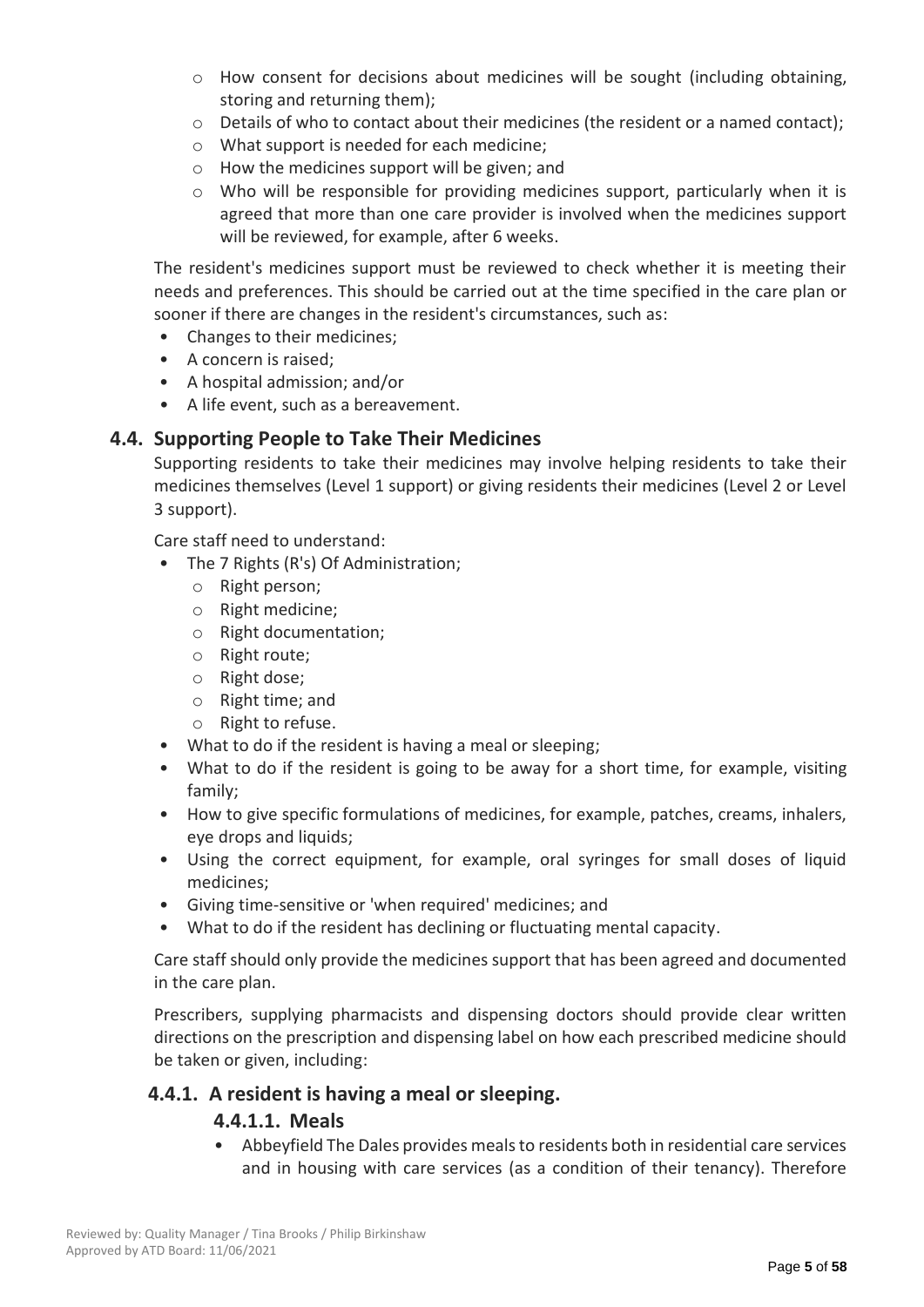meal times are known with some certainty and administration of medication can be timed around the known meal times.

- In the housing with care service, and for morning medication (where the resident provides their own breakfast); the resident's normal daily routine will recorded in their care plan, and the administering of their medication; particularly that which is time critical, will be factored into their care / medication call.
- In the event that the resident is eating when the medication is due to be administered, then the member of staff will agree a time to return with the resident so the medication can be administered then, or if the medication is time critical, they will agree what to do with either the senior carer or manager as appropriate; in some circumstances contact with the GP or pharmacy may be necessary to get their advice (this must be recorded in the resident's records).

## **4.4.1.2. Resident is sleeping**

## **4.4.1.2.1. Critical Medication**

- Prompt the resident to wake up to take their medication if it is critical they take the medication, or the timing of the medication is critical.
- If the resident needs to be prompted to wake up regularly, raise this with the senior carer or manager and request a consultation / review with the GP to see if an alteration to the timing of the medication can be made; ensuring this is fully recorded.

## **4.4.1.2.2. Other Medication**

- Go back to resident at a later time and prescribe the medication at that point; making sure that this is recorded, and the timing change is noted/recorded on handover. This is to ensure that the correct gaps of timings between medications (as appropriate) can be maintained.
- If this becomes a regular occurrence, raise this with the senior carer or manager and request a consultation / review with the GP to see if an alteration to the timing of the medication can be made; ensuring this is fully recorded.

## **4.4.2. Time Sensitive Medicines**

For time sensitive medicines:

- What the medicine is for;
- What dose should be taken; and
- What time the dose should be taken, as agreed with the resident.

## **4.4.3. 'When Required' Medicines**

For 'when required' medicines (PRN (pro re nata)):

- What the medicine is for. For example, Paracetamol is a painkiller, but the PRN Protocol within the Residents Care Plan should state what it is administered for e.g. Knee pain or generalised pain etc;
- What dose should be taken the minimum time between doses; and
- The maximum number of doses to be given (for example, in a 24-hour period).

Any additional information to help manage time sensitive and 'when required' medicines should be recorded in the resident's care plan.

Care staff who administer medication should only give a medicine to a resident if:

• There is authorisation and clear instructions to give the medicine, for example, on the dispensing label of a prescribed medicine and the 7 R's of administration have been met (see above);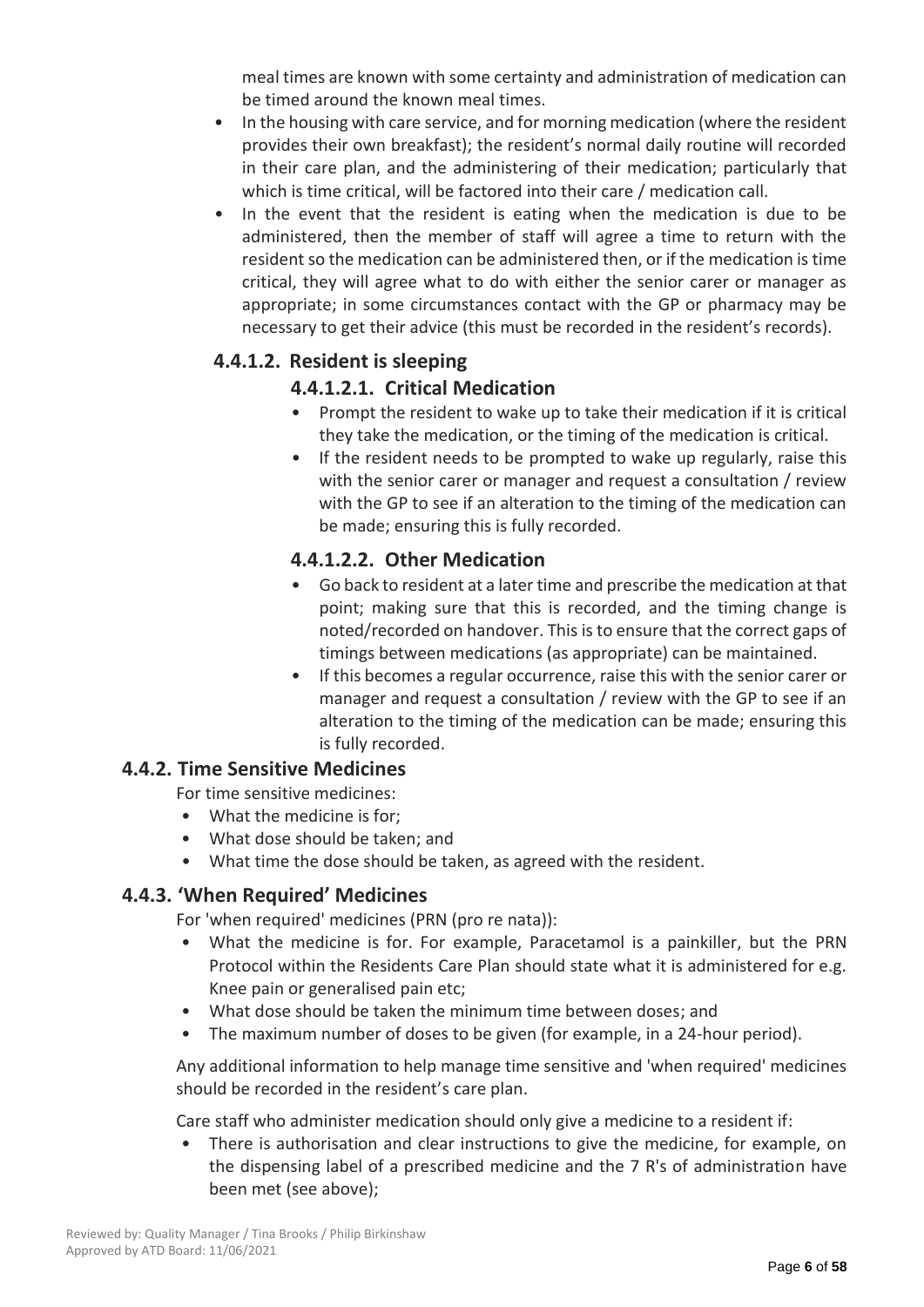- They have been trained and assessed as competent to give the medicine; and
- If a resident declines to take a medicine, care staff should consider waiting a short while before offering it again. They should ask about other factors that may cause the resident to decline their medicine, such as being in pain or discomfort. Should a Resident decline 5 doses then the GP must be contacted.

Supplying pharmacists and dispensing doctors must supply a patient information leaflet for each medicine supplied. This includes medicines supplied in monitored dosage systems. An up-to-date patient information leaflet for each prescribed medicine should be kept in the resident's home.

Care staff must be able to prioritise their visits to residents for those who need support with time-sensitive medicines.

## **4.5. Joint Working**

Joint working enables people to receive integrated, resident-centred support. Health professionals working in primary and secondary care have an important role in advising and supporting the registered service.

The registered service should notify a resident's general practice and supplying pharmacy when starting to provide medicines support, including details of who to contact about their medicines (the resident or a named contact).

The provider should seek advice about medicines from people with specialist experience, such as the prescriber, a pharmacist or another health professional, when it is needed. For example, by checking if:

- The resident's medicines regimen can be simplified;
- Any medicines can be stopped;
- The formulation of a medicine can be changed;
- Support can be provided for problems with medicines adherence; and
- A review of the resident's medicines may be needed.

When specific skills are needed to give a medicine (i.e. Level 3 support), health professionals should only delegate the task of giving the medicine to a care worker when:

- There is local agreement between health and social care that this support will be provided by a care worker;
- The resident (or their family member or carer if they have lasting power of attorney) has given their consent;
- The responsibilities of each resident are agreed and recorded;
- The care worker is trained and assessed as competent (see also the section on training [and competency\)](https://www.nice.org.uk/guidance/ng67/chapter/recommendations#training-and-competency); and
- Health professionals should continue to monitor and evaluate the safety and effectiveness of a resident's medicines when medicines support is provided by ATD through the registered service.

## **4.6. Sharing Information**

It is important that relevant information about medicines is shared with the resident and their family members or carers, and between health and social care practitioners, to support high quality care.

Where medicines support is provided, there should be clear processes for communicating and sharing information about a resident's medicines that take account the legislation laid out by GDPR. This includes communication with:

- The resident and their family members or carers;
- Care workers and other social care practitioners;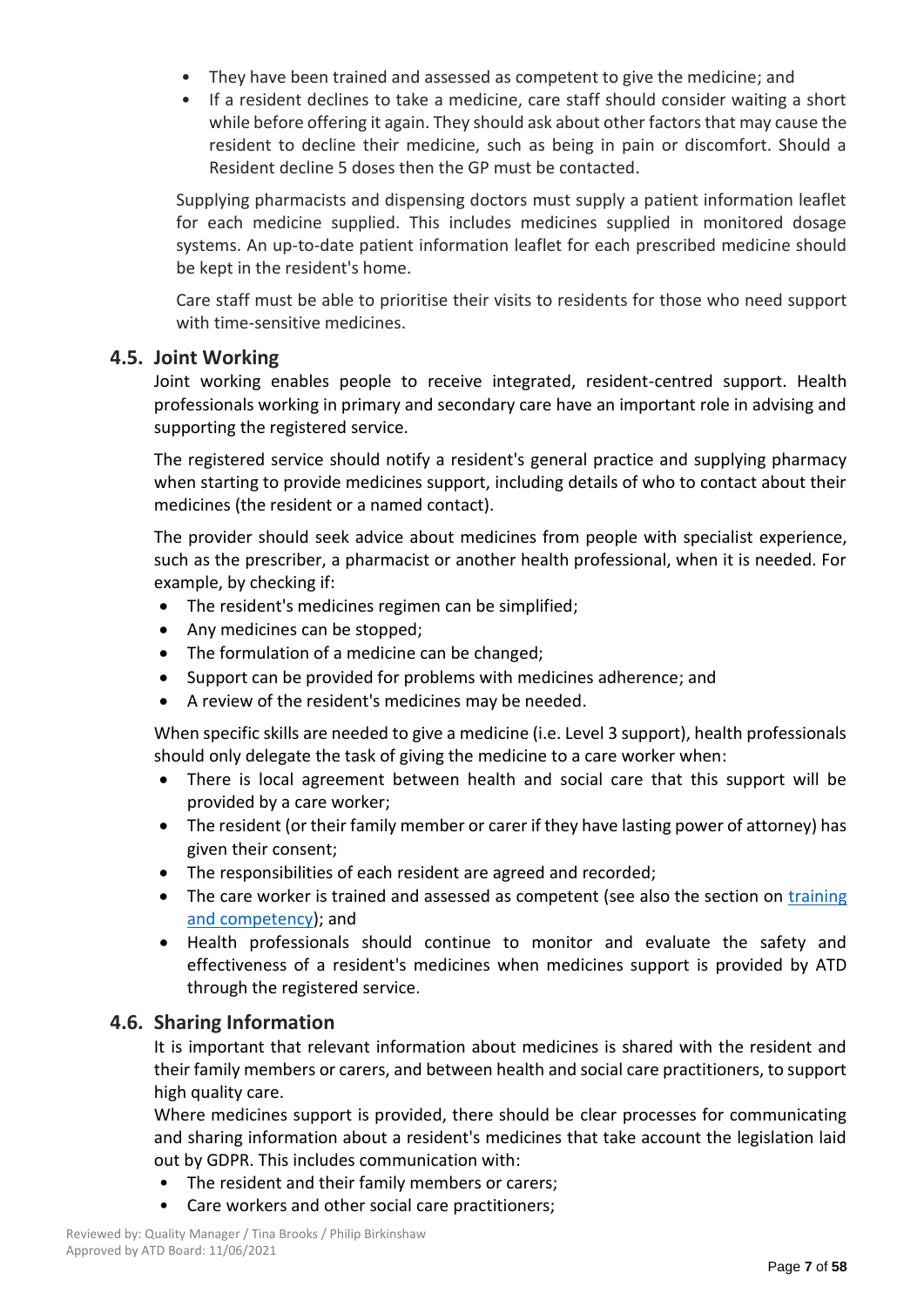- Health professionals, for example, the person's GP or supplying pharmacist; and/or
- Other agencies, for example, when care is shared, or the person moves between care settings.

If a resident has been assessed by a Healthcare Professional or a trained member of the Care Team as lacking or has fluctuating mental capacity, the resident and their family members or carers should be actively involved in discussions and decision making. The resident's views and preferences should be documented to help make decisions in the resident's best interests if they lack capacity to make decisions in the future.

When a resident is transferring to another care provider, the Provider service should discuss relevant information about medicines with the resident, and their family members or carers where appropriate, at the time of transfer. They should give the resident, and their family members or carers where appropriate, a complete and accurate list of their medicines in a format that is suitable for them.

If agreed with the resident, the transferring provider should share information about the resident's medicines with the new provider directly, ideally within 24 hours, to ensure the resident's safety is not compromised. Information should include, but is not limited to:

- Contact details of the resident and their GP;
- Details of other relevant contacts identified by the resident and their family members or carers where appropriate – for example, their nominated community pharmacy;
- Known drug allergies and reactions to medicines or their ingredients, and the type of reaction experienced;
- Details of the medicines the resident is currently taking (including prescribed, over-thecounter and complementary medicines) – name, strength, form, dose, timing, frequency and duration, how the medicines are taken and what they are being taken for;
- Date and time of the last dose, such as for weekly or monthly medicines, including injections; and/or
- Any other information needed for example, when the medicines should be reviewed, ongoing monitoring needs and any support the resident needs to carry on taking the medicines.

Prescribers should communicate changes to a resident's medicines (for example, when stopping or starting a medicine) by:

- Informing the resident or their named contact;
- Providing written instructions (or verbal instructions which should be confirmed in writing as soon as possible) of the change or issuing a new prescription; and
- Informing the residents supplying pharmacy, if this is needed and agreed with the resident and/or their family members or carers.

## **4.7. Record Keeping**

Abbeyfield the Dales service must maintain accurate and up-to-date records about medicines for each resident receiving medicines support.

A Medicines Risk Assessment should be completed with each resident receiving medicines support (Care Plan Section 3). Each resident should have an accurate up to date record of all their current medicines, which should be accessible (Medication Profile) to all staff involved in the resident's care.

Care staff must record the medicines support given to a resident for each individual medicine on every occasion. This includes details of all support for prescribed medicines, such as:

- Reminding a resident to take their medicine;
- Giving the resident their medicine; and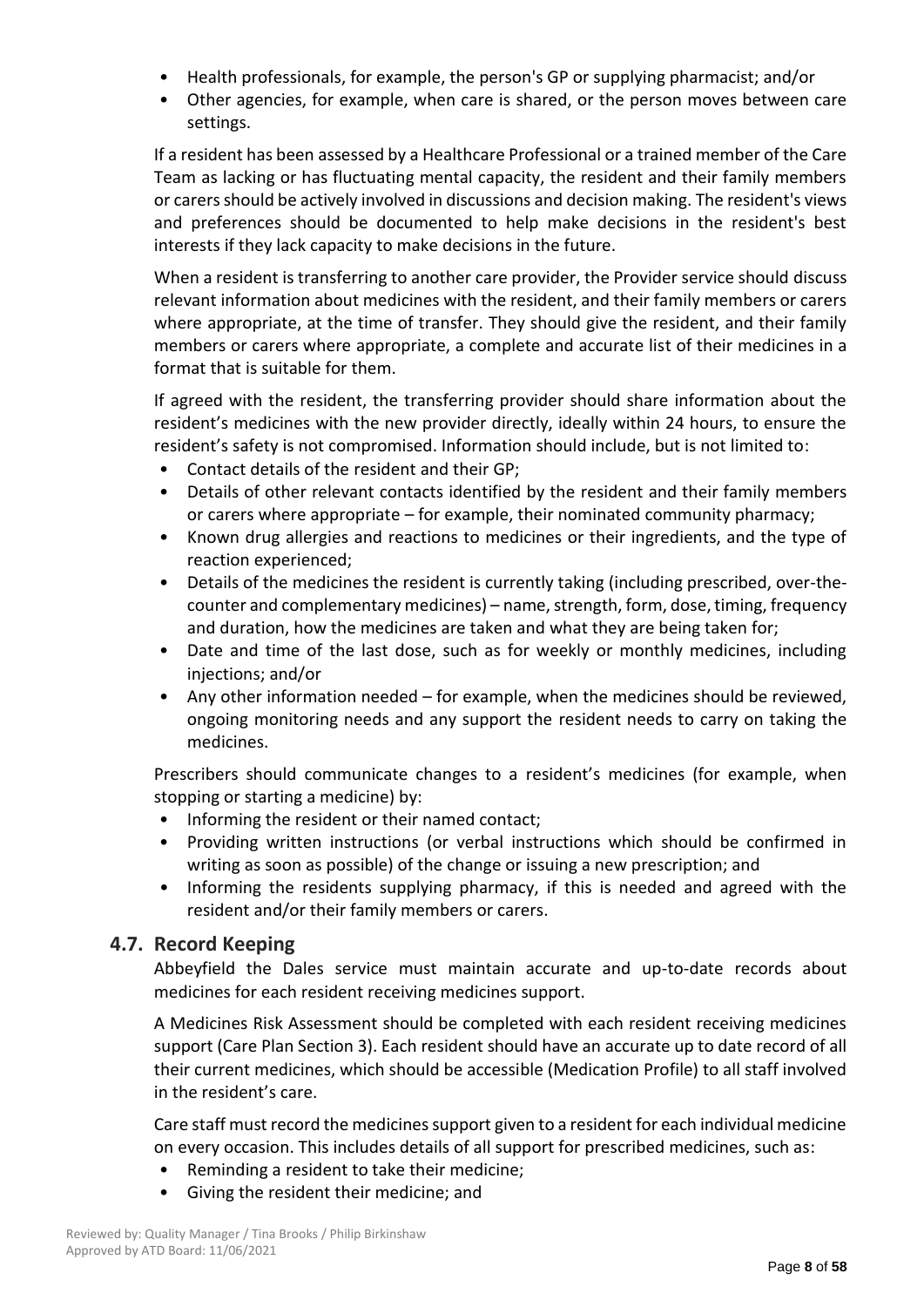• Recording whether the resident has taken or declined their medicine.

(See also 4.8 Managing Concerns about Medicines).

## **4.7.1. Medication Administration Charts (MAR Charts)**

A MAR chart must provide an accurate account of the medicines being administered to a resident by care staff. It should document all prescribed medicines, including externally applied medicines, and must be kept in the resident's home whilst in use. Care staff should use a MAR chart to record any Level 2 or Level 3 medicines support that they give to a resident. MAR charts are not required for Level 1 support (where care staff remind or prompt the resident but do not administer the medicines). The prompt should be recorded in the resident's care records. The MAR chart may be provided by the supplying pharmacist or dispensing doctor but where it is not provided, Abbeyfield the Dales service must ensure a MAR chart is made available.

MAR charts must be kept accurate and up to date. Medicines information, including changes, must only be recorded, countersigned and checked by people who are trained and assessed as competent to do so.

MAR charts should include:

- The resident's name, date of birth, address, photograph and any other available resident specific identifiers, such as the resident's NHS number;
- The name of the resident's GP practice;
- Any known drug allergies;
- The name, formulation and strength of the medicine(s);
- How often or the time the medicine should be taken;
- How the medicine is taken or used (route of administration);
- Any stop or review date;
- Any additional information, such as specific instructions for giving a medicine;
- Stock quantities in/out to enable stock levels to be checked at any time;
- Names of who prepared and checked the MAR chart with dates; and
- Any handwritten entries must be verified and countersigned by a suitably trained staff member.

The information on the MAR chart must exactly match that on the dispensing label provided by the pharmacy or dispensary.

When a family member gives a medicine (for example, during a day out), there should be agreement with the resident and/or their family member how this will be recorded. This information should be included in the resident's care plan.

## **4.8. Managing Concerns About Medicines**

Medicines use can be complex, particularly when people have several long-term conditions and are taking multiple medicines. Enabling people to raise any concerns about their medicines and managing medicines-related problems effectively when they happen are important to minimise harm and guide future care, duty of candour must be used at all times where we make a mistake and in line with our policy.

Medicines-related problems include:

- Potentially avoidable medicines-related hospital admissions;
- Prescribing errors;
- Dispensing errors;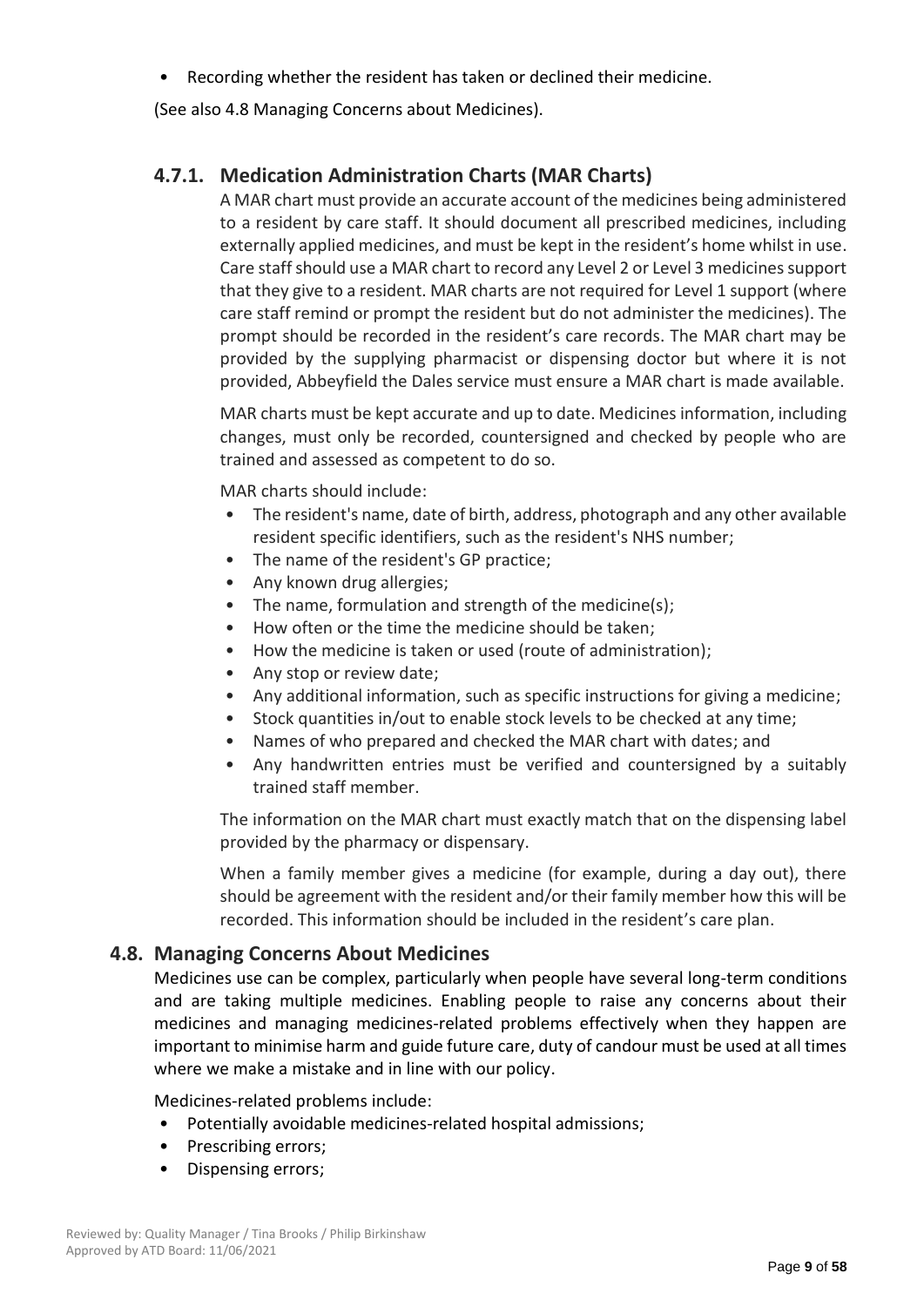- Administration errors (for example, missed or delayed doses, inappropriate or incorrect administration);
- Monitoring errors (for example, inadequate review or follow-up, incomplete or inaccurate documentation);
- Adverse events, incident reporting and significant events;
- Near misses (a prevented medicines-related safety incident which could have led to harm);
- Deliberate withholding of medicines or deliberate attempt to harm;
- Restraint or covert administration that has been used inappropriately;
- Misuse, such as missing or diverted medicines; and/or
- Other unintended or unexpected incidents that were specifically related to medicines use, which could have caused harm or did lead to harm (including death).

Care staff should raise any concerns about a resident's medicines with their manager. These concerns may include:

- The resident declining to take their medicine;
- Medicines not being taken in accordance with the prescriber's instructions;
- Possible adverse effects (including falls after changes to medicines);
- The resident stockpiling their medicines;
- Medication errors or near misses;
- Possible misuse or diversion of medicines;
- The resident's mental capacity to make decisions about their medicines; and/or
- Changes to the resident's physical or mental health.

Where an incident has the potential to cause immediate harm, for example as a result of a medicines administration error, care staff should immediately inform their line manager. If they are unable to contact their line manager, they should not delay seeking medical advice.

Care staff should advise residents and/or their family members to seek advice from a health professional (for example, the prescriber or a pharmacist) if they have clinical questions about medicines.

The ATD service should encourage and support residents and/or their family members to raise any concerns about their medicines. They should ensure people know who to contact if they have a concern and that they have access to the ATD complaints procedure.

Where a resident has or may have come to harm as a consequence of actions we have taken then, we must apologise in line with or Duty of Candour obligations, see the Duty of Candour policy (C031P).

Support should be provided to enable residents to access advocacy services if needed and this information should be recorded in the resident's care plan.

The ATD service should record all medicines related problems and concerns and these should be monitored and reviewed to ensure timely and appropriate action is taken to reduce the risk of any recurrence.

The ATD service should encourage residents and/or their family members and care staff to report their concerns so that lessons can be learned and the safety and effectiveness of the service is continuously improved.

A copy of any medicine related problems should be sent via email to the Quality Manager as they happen to identify and address any trends that may have led to incidents. ATD services should share this learning with:

- Staff working in ATD;
- Residents receiving medicines support, their family members and carers; and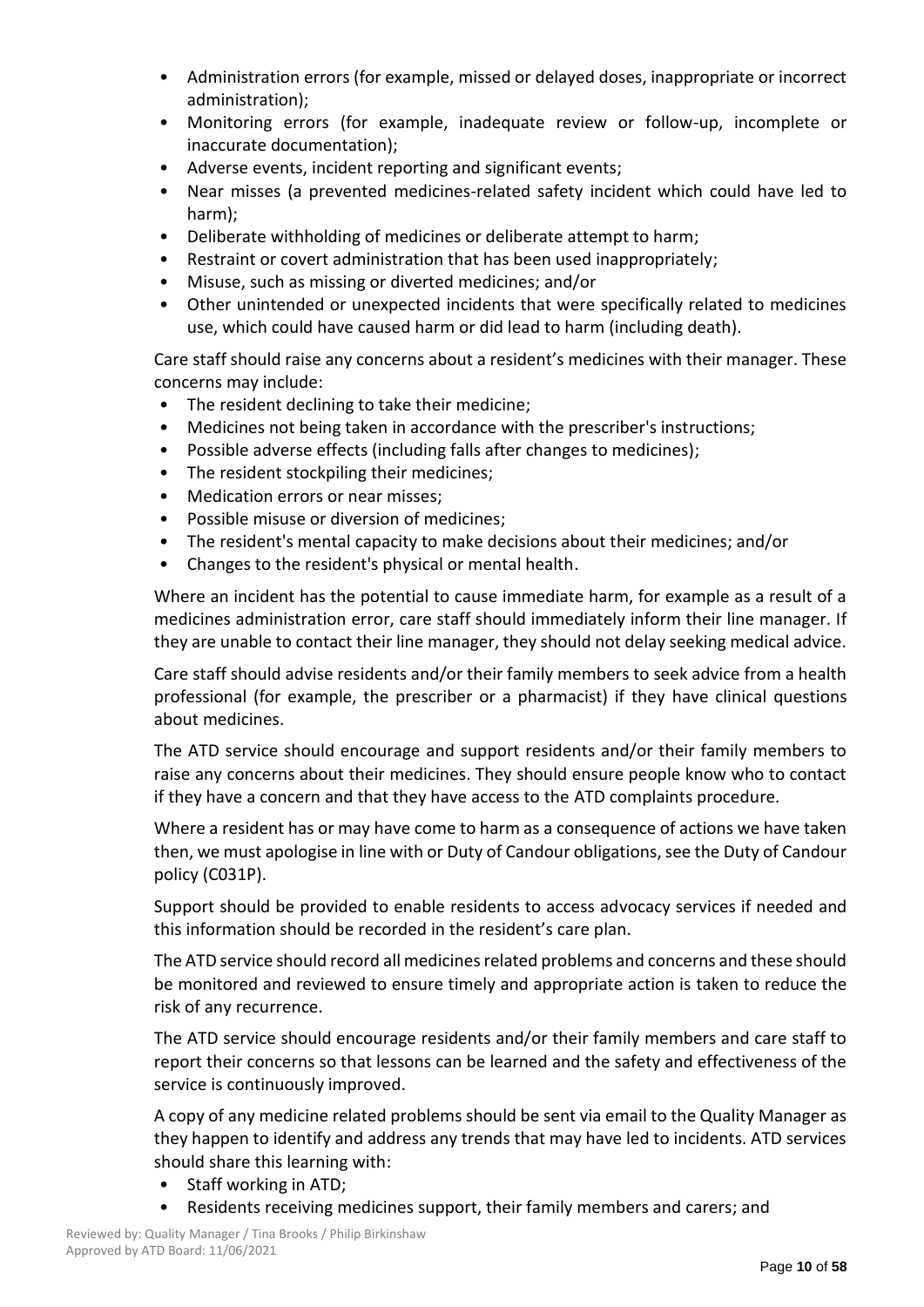• Key Stakeholders working in related services, for example, GPs, supplying pharmacies and community health providers.

ATD services should ensure that residents and/or their family members and care staff report any adverse effects of medicines. The resident's GP or prescriber should be informed.

## **4.8.1. Safeguarding**

The reporting of safety and abuse concerns is a marker of good care and care staff play a vital role in helping to safeguard residents and those living Independently. Care staff may often be the first to notice abuse or neglect, including self-neglect, and must respond appropriately and proportionately.

Where a medicine related problem involves actual or suspected abuse or neglect of a resident, safeguarding procedures must be followed. All staff must understand the need to report any safeguarding concerns immediately and must be aware of the procedure to be followed. This may involve contacting emergency services, for example seeking medical help in the event of a medical emergency or contacting the police where criminal activity is suspected. The Registered Manager must be informed, and the local authority safeguarding team notified.

Medicines errors do not need to be reported to CQC. However, safeguarding incidents or allegations of abuse, incidents involving the police and incidents resulting in serious injury must be notified to the Care Quality Commission.

## **4.9. Covert Administration**

Covert administration of medicines is when medicines are given in a disguised form without the knowledge or consent of the resident receiving them. Medicines must only be administered covertly in exceptional circumstances and if this is identified in the Medicines Risk Assessment as necessary to protect the resident from harm. This must be specified in the resident's care plan.

Covert administration of medicines must only take place in accordance with the requirements of the Mental Capacity Act 2005 and associated Code of Practice to protect both the resident and care staff. Medicines must not be administered covertly to anyone who is deemed to have capacity to make a decision on whether or not they wish to take medication.

Care staff must not give, or make the decision to give, medicines by covert administration, unless there is clear authorisation and instructions to do this in the resident's care plan. Before medicines can be given covertly, ATD service must:

- Assess the resident's mental capacity to make a specific decision about their medicines;
- Seek advice from the prescriber about other options, for example, whether the medicine could be stopped;
- Hold a best interests meeting involving, where required, all Healthcare Professionals involved along with Family Members, Friends, Advocates etc. to agree whether giving medicines covertly is in the resident's best interests;
- Include the IMCA service when required, once a decision has been reached by all the health professionals involved with the care and support of the resident;
- Record any decisions and who was involved in decision-making;
- Agree where records of the decision are kept and who has access;
- Plan how medicines will be given covertly, for example, by seeking advice from a pharmacist;
- Provide authorisation and clear instructions for care staff in the resident's care plan;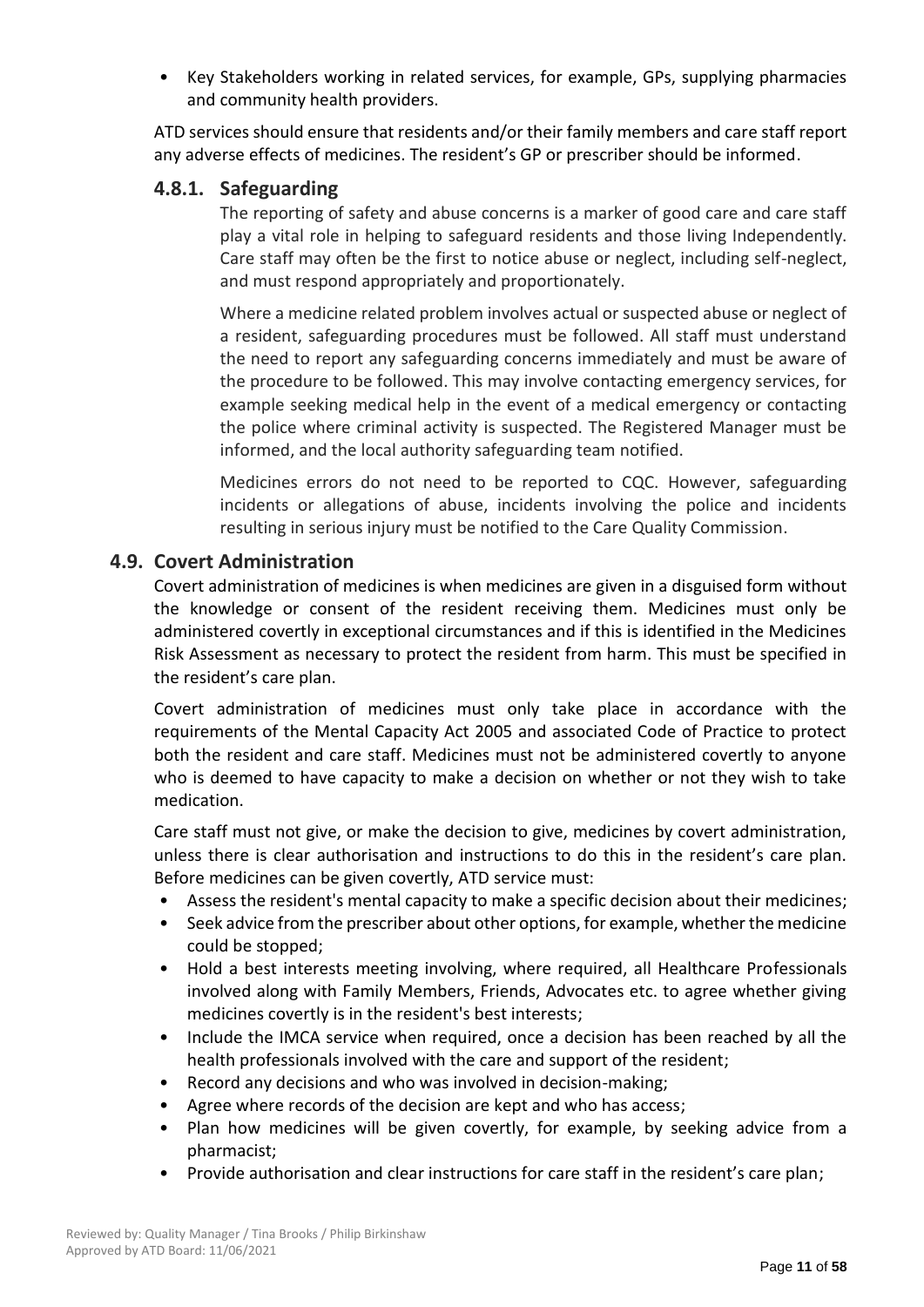- Ensure care staff are trained and assessed as competent to give the medicine covertly (see 4.12 training and competency); and
- Determine when the decision to give medicines covertly will be reviewed.

## **4.10. Ordering & Supplying Medicines**

The ATD service should agree with the resident and/or their family members who will be responsible for ordering medicines and record this information in the resident's care plan. This should be the resident themselves, if they agree and are able to, with support from family members if needed.

Where it is agreed that the ATD service will order medicines, the designated responsible resident must ensure that:

- The correct amounts of medicine are available when required; and
- Care staff have enough time allocated for checking which medicines are needed, ordering medicines and checking that the correct medicines have been supplied and are trained and assessed as competent to do so.

Care staff must:

- Record when medicines have been ordered, including the name, strength and quantity of the medicine;
- Record when medicines have been supplied;
- Check for any discrepancies between the medicines ordered and those supplied;
- Immediately report any discrepancies to their line manager in the first instance and follow up with the supplying pharmacy; and
- Medicines should be supplied in original packaging.

Supplying pharmacists and dispensing doctors must make reasonable adjustments to the supplied packaging to help the resident manage their medicines (for example, childproof tops), in line with the Equality Act 2010.

## **4.10.1. Monitored Dosage Systems (MDS)**

A Monitored Dosage System (MDS) is a system or device which separates different doses and is used as an aid to compliance. It doubles as a container and is prepared by a pharmacist / doctors' dispenser and so labelling requirements must be complied with, and any particular storage requirements must be taken into account. Some MDS systems (usually only available to residential services) may have one medicine per "blister" and each blister has a direction label. These may be treated as if they were original packs.

Medicines may be supplied using a MDS where a specific need has been identified following an assessment by a health professional (for example, a pharmacist), in line with the Equality Act 2010. The assessment should take account of the resident's needs and preferences, and involve the resident and/or their family members and the ATD Service in decision making. Supplying pharmacists and dispensing doctors should provide a description of the appearance of each individual medicine supplied in a MDS. Assistance with medicines from a MDS or multi-compartment compliance aid that has been filled by family or informal carers will be limited to prompt only (Level 1 support).

Care staff who administer medicines are expected to be able to individually identify each medicine they administer, and record it separately on a MAR chart. Therefore MDS are rarely considered appropriate when giving level 2 support. There may, however, be a limited number of situations in which, following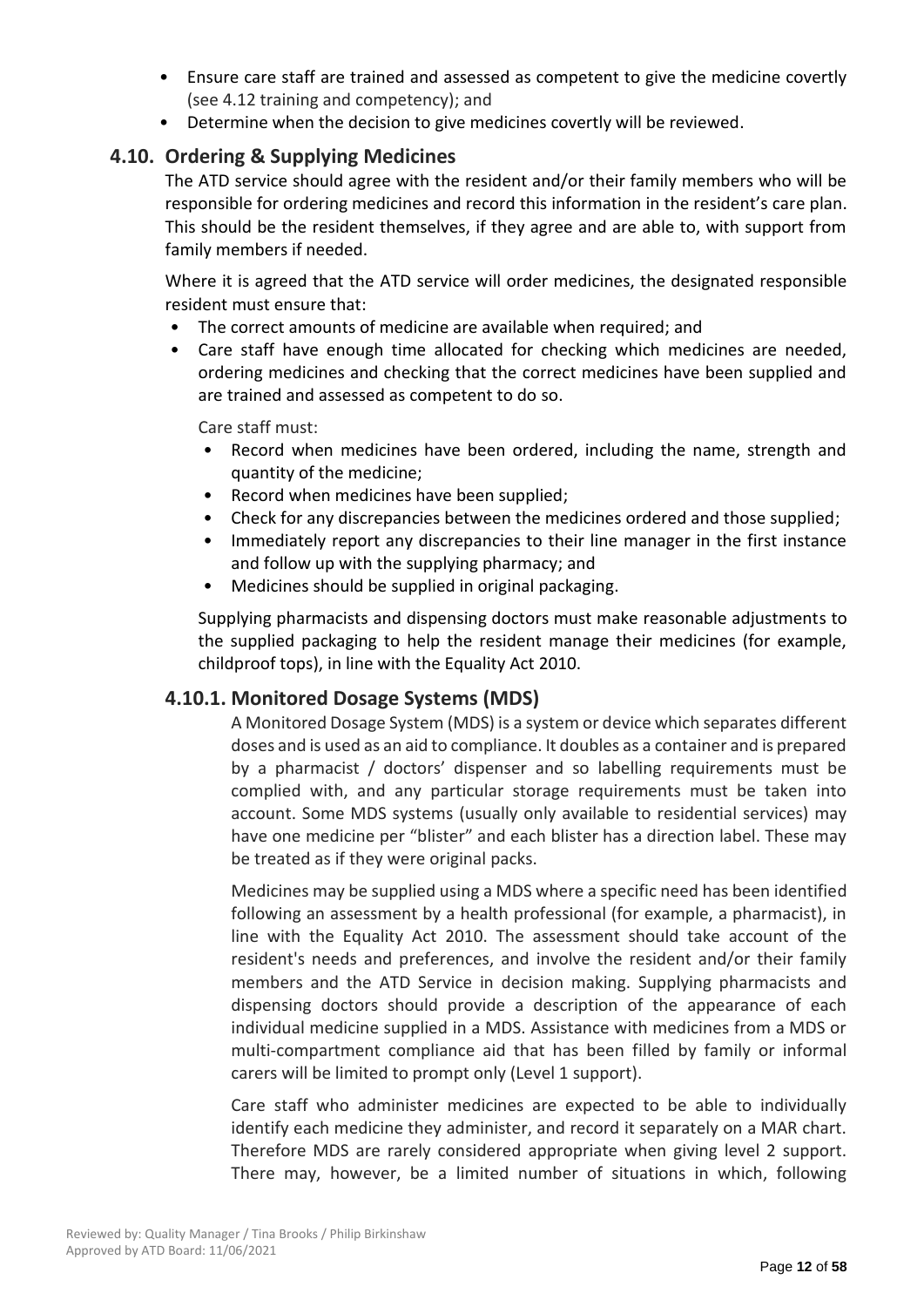completion of a Medicines Risk Assessment, it is considered appropriate for care staff to administer from a MDS. In this case a MAR chart must also be used.

N.B. Any selection of tablets from a MDS, including selecting and/or opening a particular section, is considered to constitute level 2 support.

## **4.11. Over-the-counter medicines (including homely remedies)**

Abbeyfield The Dales does not hold a generic stock of over-the-counter medicine or homely remedies in any of its registered services for the treatment of minor ailments.

In Abbeyfield The Dales Residential Care Services, the standard is for all medicine to be prescribed by and GP and supplied by a pharmacy to be administered by staff.

The normal procedure in Abbeyfield The Dales (ATD) is that staff should not give assistance with the purchase or administration of over-the-counter medicines or creams for residents who wish to use or self-administer them. Over-the-counter (OTC) medicines are those that can be purchased by a resident or a member of their family from outlets such as a pharmacy, petrol station, convenience store or supermarket.

Where possible, a resident should be encouraged and supported to provide their own selfcare with OTC products with appropriate safeguards in place. Where a resident expresses a wish to use OTC medicine or cream, then the registered service must ensure the following:

- The wish is properly documented in the resident's care plan,
- The resident is safe in their use and self-administration of the OTC medicine or cream (such as fluctuating capacity). A risk assessment may need to be completed and regularly updated and further advice sought from a health professional as appropriate,
- Also, seek advice from the resident's GP who can assess the impact of its use with the resident's prescribed medication (as appropriate). A record of the dialogue with the GP and their response must be kept in the care plan, and the appropriate follow up action agreed is also recorded. This advice must be sought prior to the product(s) being used by the resident.

The registered manager must ensure the health needs of the resident are paramount, and ensure all medicines (prescribed, OTC medicines or creams) are discussed and recorded with the person and their family as part of the pre-admission procedure.

However, the resident is under no obligation to disclose this information if they do not wish to do so; this must also be documented in the resident's care plan.

The registered manager must capture and record whether the resident or their relative provides their own OTC products for self-administration, and ascertain whether this is after consulting a health professional. All OTC products are not for general use, and remain the property of the resident.

At the point of admission or at any future time where OTC products are purchased by or on behalf of a resident, and brought into an ATD registered service, the registered manager must ensure the following is carried out and recorded:

- The product(s) are suitable for use.
- Check the products for potential interactions with their prescribed medicines with the GP or pharmacist prior to the administering of the product(s) if this has not already been done; and fully record this with follow up actions documented and implemented as appropriate,
- The product(s) are in date.
- The resident stores the product(s) safely, securely and within manufacturers guidelines.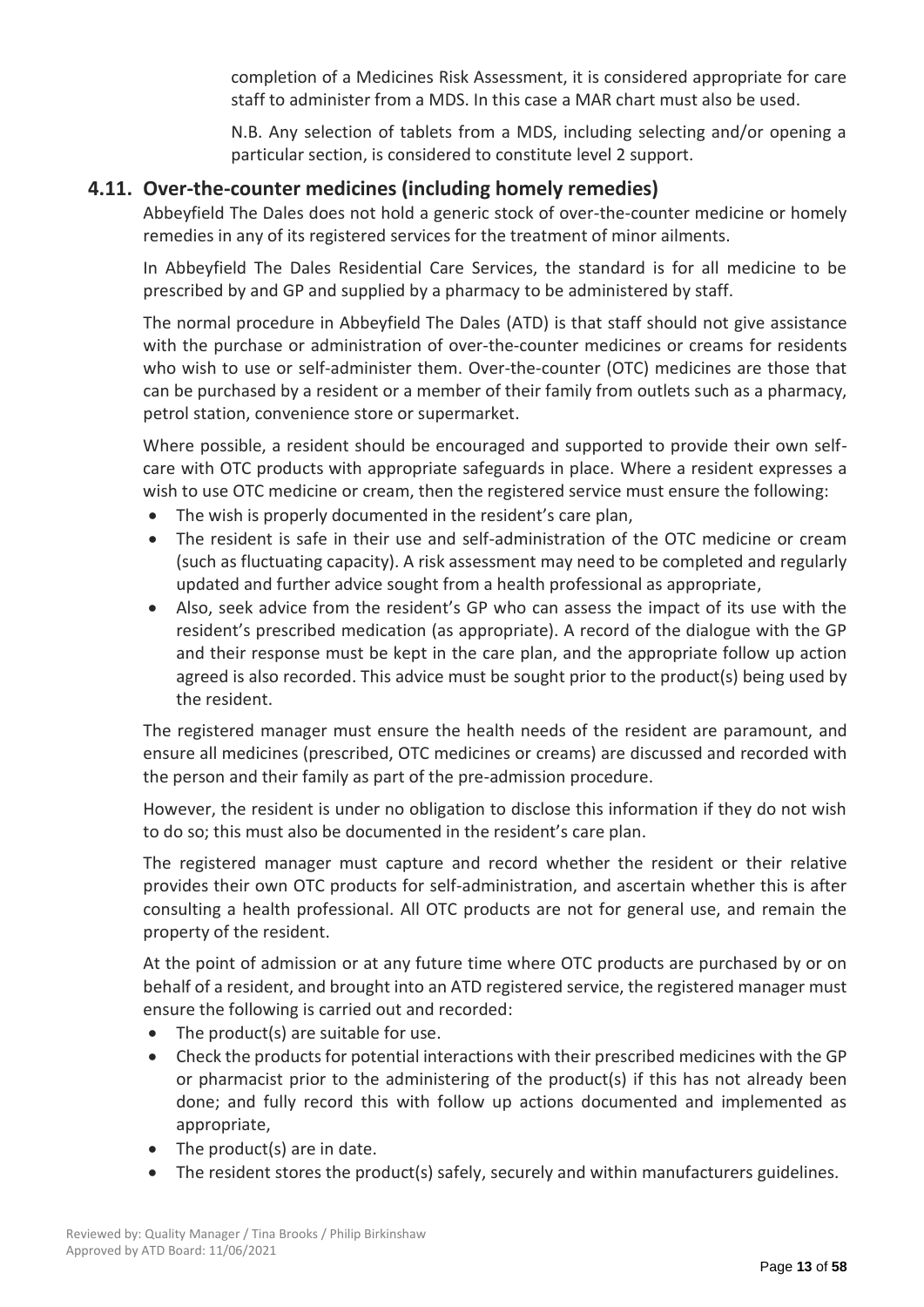- The products are clearly identifiable to the resident, their family, staff, and visiting health professionals.
- A record of the products are kept in the care plan, and a regular checking process is maintained.

If care staff are, or become responsible for administering these products either through the resident's choice or following a risk assessment and discussion with the resident, their family and health professionals, then a separate MAR must be completed, and full records kept in line with normal policy. Where this happens, the registered manager must ensure a clear care plan is complete (see below), and agree a review mechanism with the GP (and including the resident) to make sure the products given remain safe and still appropriate.

If OTC products are administered by care staff the following process must be followed in all circumstances (in line with standard policy):

- Record the name of the OTC product (including its brand) and what it is for,
- Check and record whether the OTC product is safe for the resident by checking with a health professional,
- The dose and frequency, including the maximum daily dose,
- The number of tablets or volume held by the resident at the date they are bought,
- How the administering of the product is recorded IE MAR chart (including the completion of a body map to direct where a cream or lotion is to be applied),
- How long the product should be used before referring the resident to a G,P, and
- The staff who deliver these products have the skills, knowledge and understanding so they can safely administer the product.

The registered manager will make sure they monitor the health and wellbeing of every resident at all times, and if a resident becomes unwell then the manager must consider their medication as a factor for any deterioration in health and request a health professional review the resident's medication with them.

The registered manager will carry out an annual medication review (including OTC) with each resident (whether ATD administers the medication or not) to check that each resident is happy with their medication and how or how it is administered; this review must be recorded. Following this review, the registered manager may request a medication consultation with a health professional with the resident and/or their next of kin.

The resident has the right not to disclose their full medication at the review, and this should be recorded in a file note to their care plan.

## **4.12. Transport, Storing & Disposing of Medicines**

Responsibility for transporting, storing and disposing of medicines usually stays with the resident themselves and/or their family members. However, where we take on this responsibility, the appropriate consent must be received from the resident or their advocate (See appendix 2).

## **4.12.1. Collecting Prescription Medicines**

Where there are no suitable arrangements in place, the ATD service may agree to be responsible for collecting prescription medicines and this must be subject to a risk assessment and detailed in the resident's care plan. The ATD service will not collect prescription medicines if it is possible for the resident to arrange for their GP practice to send prescriptions directly to a nominated pharmacist and for the pharmacist to then deliver the medicines directly to them.

## **4.12.2. Storing Medicines**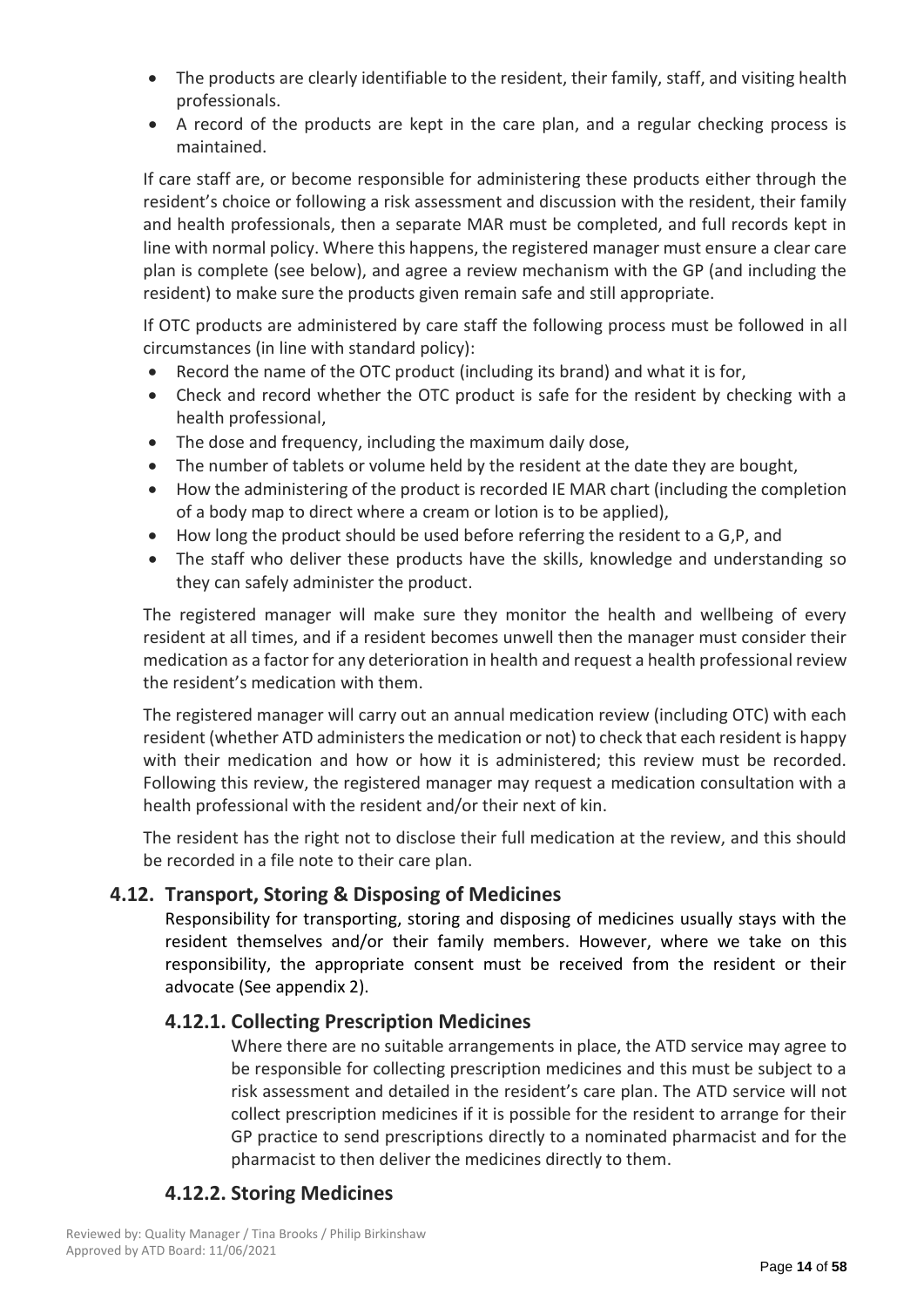Medicines must be stored where they are readily accessible to care staff, subject to the Medicines Risk Assessment. All medicines should be:

- Kept out of the reach and sight of children and others to whom they may pose a risk;
- Kept away from sources of heat, light and damp;
- Stored in accordance with any specified conditions e.g. In a fridge. If it becomes apparent that specified storage conditions have not been followed, care staff should seek advice from the pharmacy/dispensary regarding the medicine's suitability for use; and
- Kept in the packaging in which they were obtained from the pharmacy or dispensary.

When a resident is assessed to be at risk because of unsecured access to their medicines, the Abbeyfield the Dales service should agree with the resident and/or their family members whether secure medicines storage is needed, for example, in a lockable cupboard.

Controlled drugs have potential to cause addiction and harm and are therefore more likely to be stolen. Controlled drugs do not have to be stored differently to other medicines in a resident's own home although security must be considered as part of the Medicines Risk Assessment.

## **4.12.3. Disposing of Medicines**

Medicines belong to the resident for whom they were prescribed and cannot be removed without that resident's permission. The resident and/or their family member is responsible for disposing of their own medicines safely and they should be encouraged to return unused or unwanted medicines to a pharmacy for disposal as soon as they are no longer required or have expired.

When it has been agreed that the ATD service will be responsible for disposing of any unwanted, damaged, out-of-date or part-used medicines, this must be recorded in the resident's care plan. Robust procedures for the disposal of medicines must be followed in line with The Controlled Waste (England and Wales) Regulations 2012. These should include:

- Obtaining agreement from the resident (or their family member);
- How the medicines will be disposed of, usually by returning them to a pharmacy for disposal;
- Any special considerations, for example, for disposal of controlled drugs, needles and syringes; and
- A record of the name and quantity of medicine being returned, the name of the resident returning the medicine, the date returned and the name of the pharmacy. A receipt should be requested from the pharmacy accepting the items.

## **4.13. High risk medicines**

## **4.13.1. High risk medicines**

A high-risk medicine is one that may cause serious health problems if not taken the right way or taken with another drug or food item that it may interact with. Some examples include:

- Medicine that makes you drowsy, causes depression or confusion, or has other potentially dangerous side effects
- Medicine for one health condition that may make another health problem worse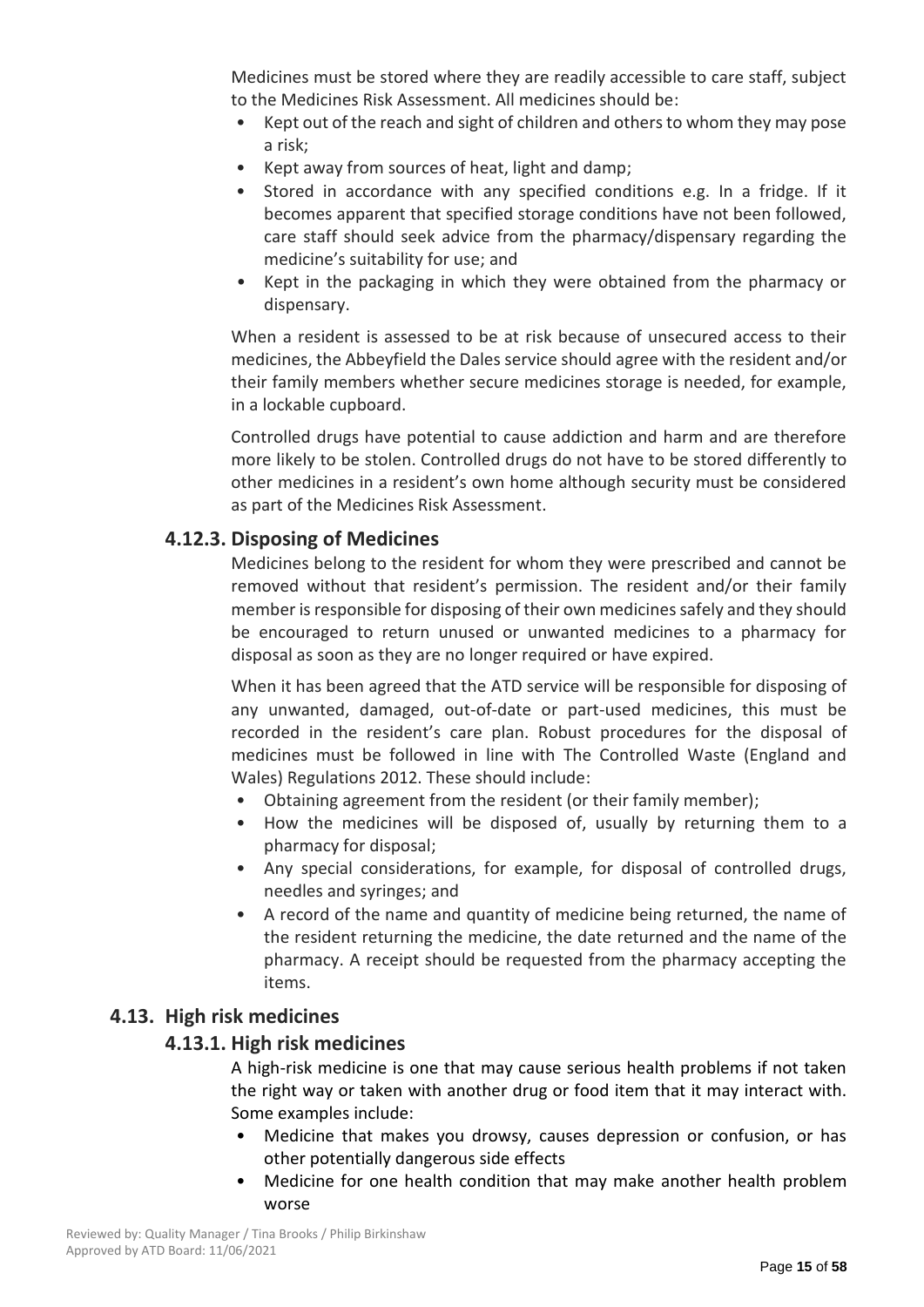• Taking multiple medicines together may affect how they work and may even be dangerous.

High-risk medication falls into one of the following categories:

Antibiotics, Anticoagulants, Antidiabetic drugs, Antihypertensives, Chemotherapy, Insulins, Drugs with a narrow therapeutic index, Non-steroidal anti-inflammatory drugs, Methotrexate, Opiates, Parenteral drugs.

## **4.13.2. How aging can affect treatment**

As individuals age their body begins to handle medicine differently than it used to. Those aged 65 or older should take special care when taking medicine even if they feel healthy. Some changes people experience when aging can include:

- Changes in sleep
- Changes in physical and mental abilities
- Changes in memory
- Changes in eating and digestion
- Changes in how the body handles medicine

In some cases, it may take kidneys and liver more time to process medicines in an older person, and some medicines may stay in their body longer. This may cause medicine to be stronger or weaker than it has been in the past, and an older person may be more likely to experience side effects. A resident may also experience side effects from taking multiple medications that may interact together in a way that is harmful to their body. It is crucial therefore that you learn more about high-risk medicines through discussion with the resident's GP, obtaining more information, and following their prescription carefully.

## **4.13.3. Administering high risk medicines**

If a high-risk medicine has been prescribed staff should take care when administering it and discuss any concerns with the resident's doctor. Some things to remember:

- Work with the GP and pharmacist to avoid having any issues with the medicines being taken.
- Be organized with all medicine and take it the way and using the correct dose the GP has prescribed.
- Be clear of or ask the GP or pharmacist about potential side effects or any potential adverse interactions from other medicines being taken.

## **4.14. Training & Competency**

The ATD service must have robust processes for medicines related training and competency assessment for care workers, to ensure that they:

- Receive appropriate training and support;
- Have the necessary knowledge and skills;
- Are assessed as competent to give the medicines support being asked of them, including assessment through direct observation; and
- Have an annual review of their knowledge, skills and competencies.

Training must incorporate the requirements of this policy and any local medicines management policies and procedures with which the service is expected to comply.

Note: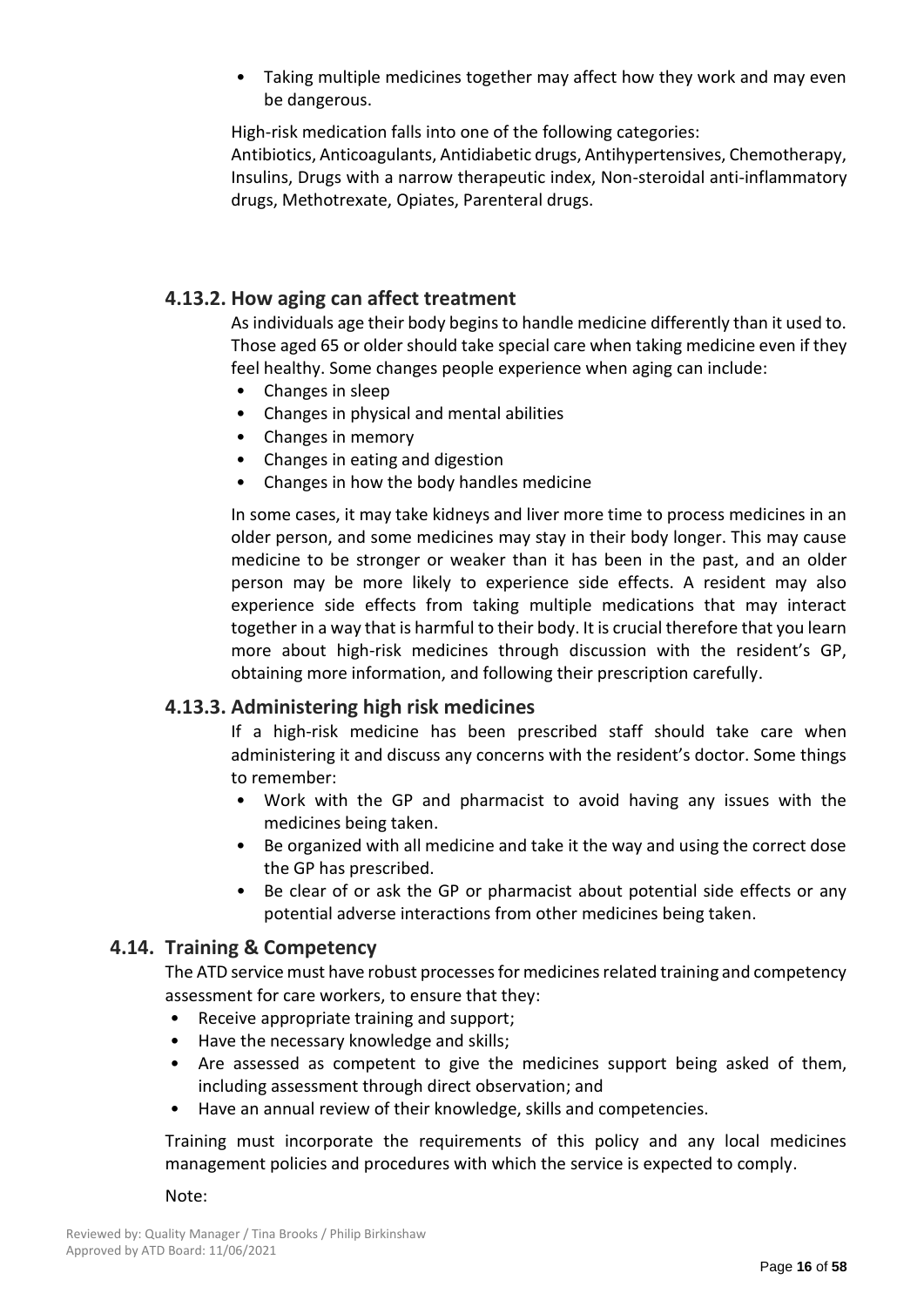- Medication must not be left out for the resident to take themselves at a later time.
- Care staff are not permitted to remove medication from its original packaging for later administration by a third party, such as another care worker or family member.
- Care staff must not administer medication that has been removed from the packaging by another Senior Carer or Carer.

## **4.14.1. Level 1 Medicines Support**

Any staff providing level 1 medicines support must clearly understand the limits of the support to be provided, and work strictly within the instructions detailed in the care plan. If they have any concerns regarding this, or the resident appears to require more support, the care worker must report this to their manager promptly, and record their findings.

## **4.14.2. Level 2 Medicines Support**

Care staff must not be permitted to give level 2 medicines support until they have:

- Received training in medicines management; and
- Been assessed as competent.

## **4.14.3. Level 3 Medicines Support**

Care staff must not be permitted to give level 3 medicines support unless they have received the necessary specialist training for the task and are deemed competent. Care staff are not expected to provide level 3 medicines support unless they feel confident and competent to do so.

Level 3 medicines support may involve delegation by a healthcare professional, for an individual resident, and an individual care worker by mutual agreement between the healthcare professional and the care worker. The healthcare professional must train the care worker and be satisfied they remain competent to carry out the task. The registered manager must also assess that the care worker is competent. The healthcare professional remains accountable for the task. A record of such delegation must be retained by the Abbeyfield the Dales service and the healthcare professional.

The ATD service should use feedback from people using the service, and their family members, when assessing the training needs of the care staff.

## **4.14.4. Level 1: General Support, also called Assisting with Medicine**

General support needs should be identified at the care assessment stage and specified in the care plan. Ongoing records will also be required in the care documentation when care needs are reviewed. General support is given when the resident takes responsibility for their own medication. In these circumstances care staff will always be working under the direction of the resident receiving the care.

The support given may include some or all of the following:

- Requesting repeat prescriptions from the GP.
- Collecting medicines from the community pharmacy/dispensing GP surgery.
- Disposing of unwanted medicines safely by return to the supplying pharmacy/dispensing GP practice (when requested by the resident).
- Reminding or prompting by care staff to a resident to take their medicines. (A persistent need for reminders may indicate that the resident does not have the ability to take responsibility for their own medicines and should prompt a care review).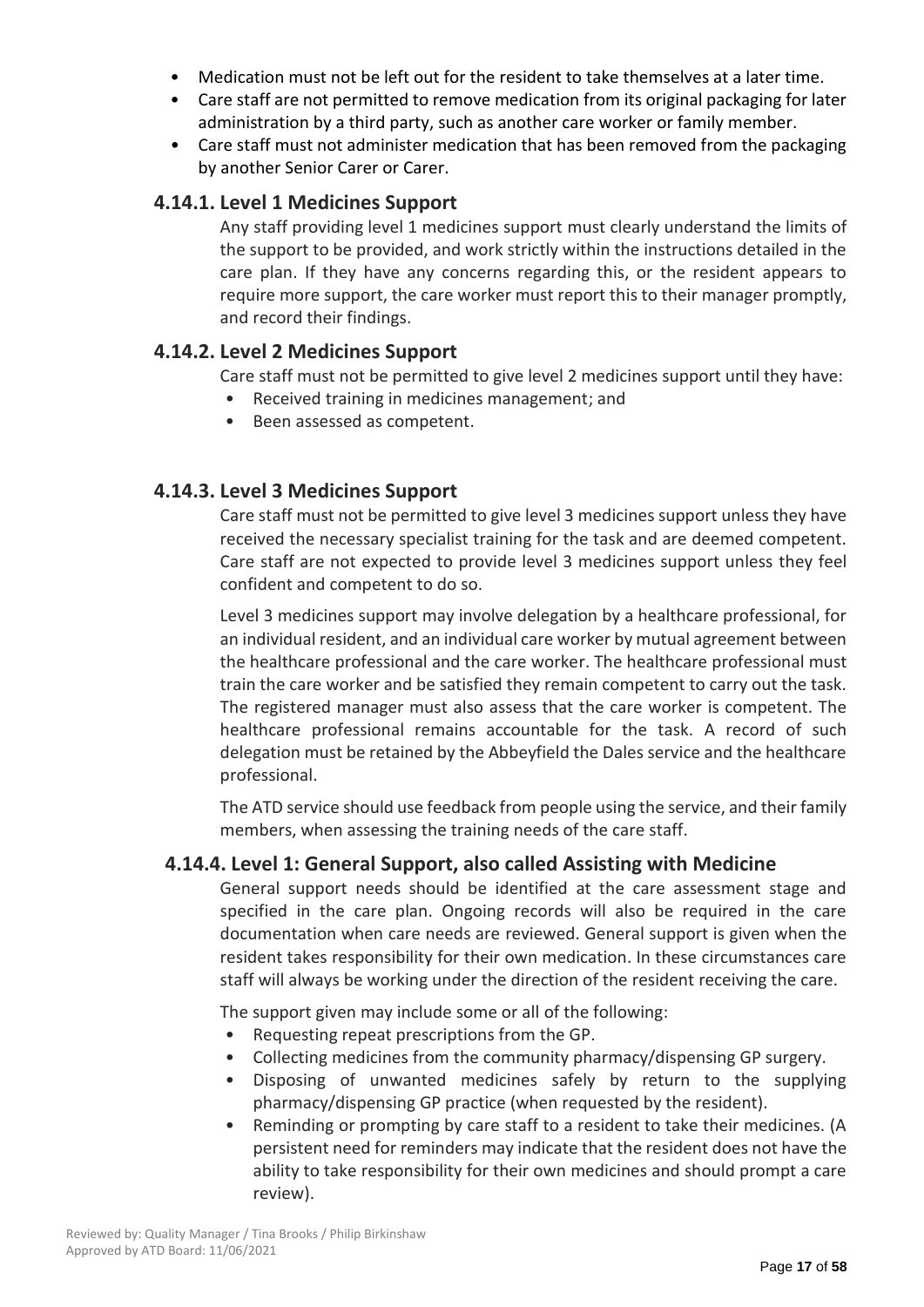• Help with a container of prescribed medicine under the direction of the resident, for example opening a bottle of liquid medication.

People can retain independence by using compliance aids, such as reminder charts, multi-compartment aids such as dosette boxes, or monitored dosage systems. These should be considered if packs and bottles are difficult to open or if the resident has difficulty remembering whether he or she has taken medicines.

The monitored dosage system (MDS) will normally be filled and labelled by the community pharmacist or dispensing GP. The resident may qualify for a free service from a community pharmacist if they meet criteria under the Equality Act 2010. If a pharmacist or dispensing GP does not fill the MDS, the Abbeyfield the Dales service should ensure that the arrangements are suitable and minimise the potential for error.

## **4.14.5. Level 2: Administering Medication**

The need for medication to be administered by care staff should be identified at the care assessment stage and recorded in the care plan. Arrangements must be monitored and regularly reviewed.

The care assessment or the Medicines Risk Assessment may identify that the resident is unable to take responsibility for their medicines. This may be due to impaired cognitive awareness but can also result from a physical disability.

The resident must agree to have care staff administer their medication and consent should be documented in the care plan. If the resident is unable to communicate informed consent, Abbeyfield's policies on Consent and the Mental Capacity Act must be followed.

Administration of medication (Level 2 support) may include some or all of the following:

- When care staff select and prepare prescribed medicines for immediate administration;
- When care staff select and measure a dose of prescribed liquid medication;
- When care staff apply a medicated cream/ointment/patch; insert drops to ear, nose or eye; and administer inhaled medication; and
- When care staff select and put out (prepare) medication for the resident to take themselves at a later (prescribed) time to support their independence, in accordance with the care plan.

The ATD service should have a system in place to ensure that only competent and confident staff are assigned to people who require help with their medicines. Care staff may refuse to administer medication if they have not received suitable training and do not feel competent to do so.

Care staff should only administer medication from the original container, including MDS, dispensed and labelled by a pharmacist or dispensing GP. Care staff must be able to identify each individual medication against the MAR chart.

People discharged from hospital may have medication that differs from what they were taking prior to admission. The registered manager should ensure additional support is provided to care staff when this occurs.

## **4.14.6. Level 3: Administering Medication by Specialised Techniques**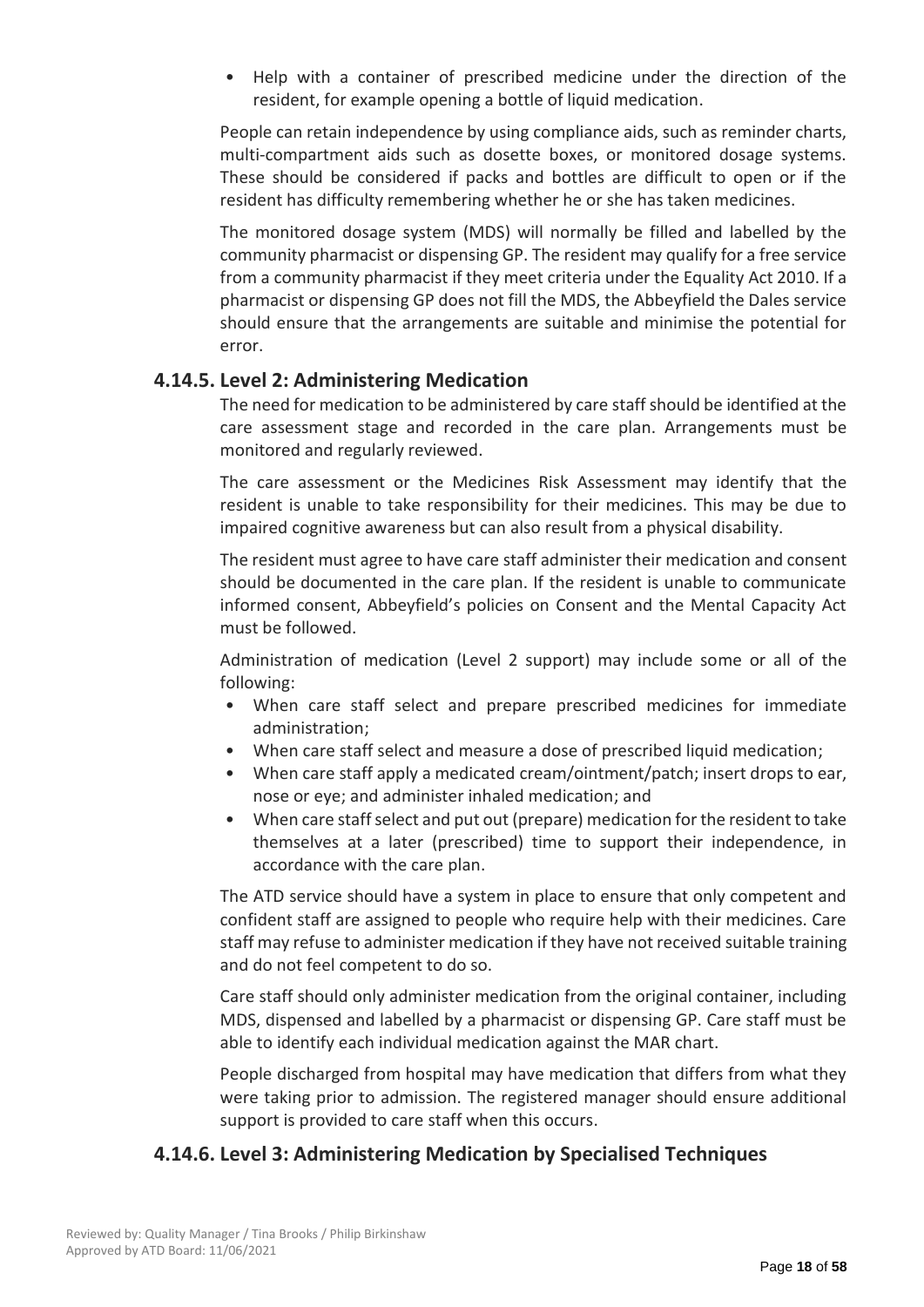In exceptional circumstances and following an assessment by a healthcare professional, care staff may be asked to administer medication by a specialist technique including:

- Rectal administration, e.g. Suppositories, diazepam (for epileptic seizure);
- Insulin by injection;
- Administration through a Percutaneous Endoscopic Gastrostomy (PEG);
- Buccal midazolam for epileptic seizure; or
- Assistance with oxygen.

If the task is to be delegated to an individual care worker for an individual resident, the healthcare professional must train the care worker and be satisfied they are competent to carry out the task. The care worker must also be assessed as competent to the satisfaction of the registered manager.

The care worker can refuse to assist with the administration of medication by specialist techniques if they do not feel confident or competent to do so. In some localities, healthcare professionals are not permitted to delegate tasks to staff who are employed by another organisation. In these circumstances, the Abbeyfield the Dales service must source suitable training themselves.

Care staff who provide level 2 & 3 support with medicines to people should:

- Only provide this level of support if they have received training and been assessed as competent by a qualified health professional and their manager;
- Only use a MAR chart that has had the medication details added by a responsible professional (e.g. a pharmacist, registered manager or other responsible resident of a social care service, a doctor or nurse);
- NEVER tamper with the instructions on the MAR chart; and
- Give medicines directly from the container they are supplied in.

Care staff who provide level 2 & 3 support with medicines to people should check that:

- The instructions give all information required and do not say "As directed";
- Dosage timings are clearly indicated on the chart; and
- Clear instructions are included for "when required" doses (e.g. Maximum number of doses per day and minimum time between doses, and under what circumstances the medication should be given.)

At the end of each month or medication cycle, care should be given to ensure the following:

- Start a new MAR chart;
- Contact the responsible professional who has provided the chart with any queries regarding the instructions on the chart;
- Contact their manager if there are any concerns or problems;
- Add their name and initials to the record of who administers medication;
- Check the date on the front of the chart to make sure that it's in current use, and that it is the only MAR chart in use;
- Record the quantities of any medicines received during the month; and
- Administer the medicines shown on the MAR chart, following the instructions below for each medicine, one by one:
	- o Wash your hands;
	- $\circ$  Check the record and make sure the medication has not already been given;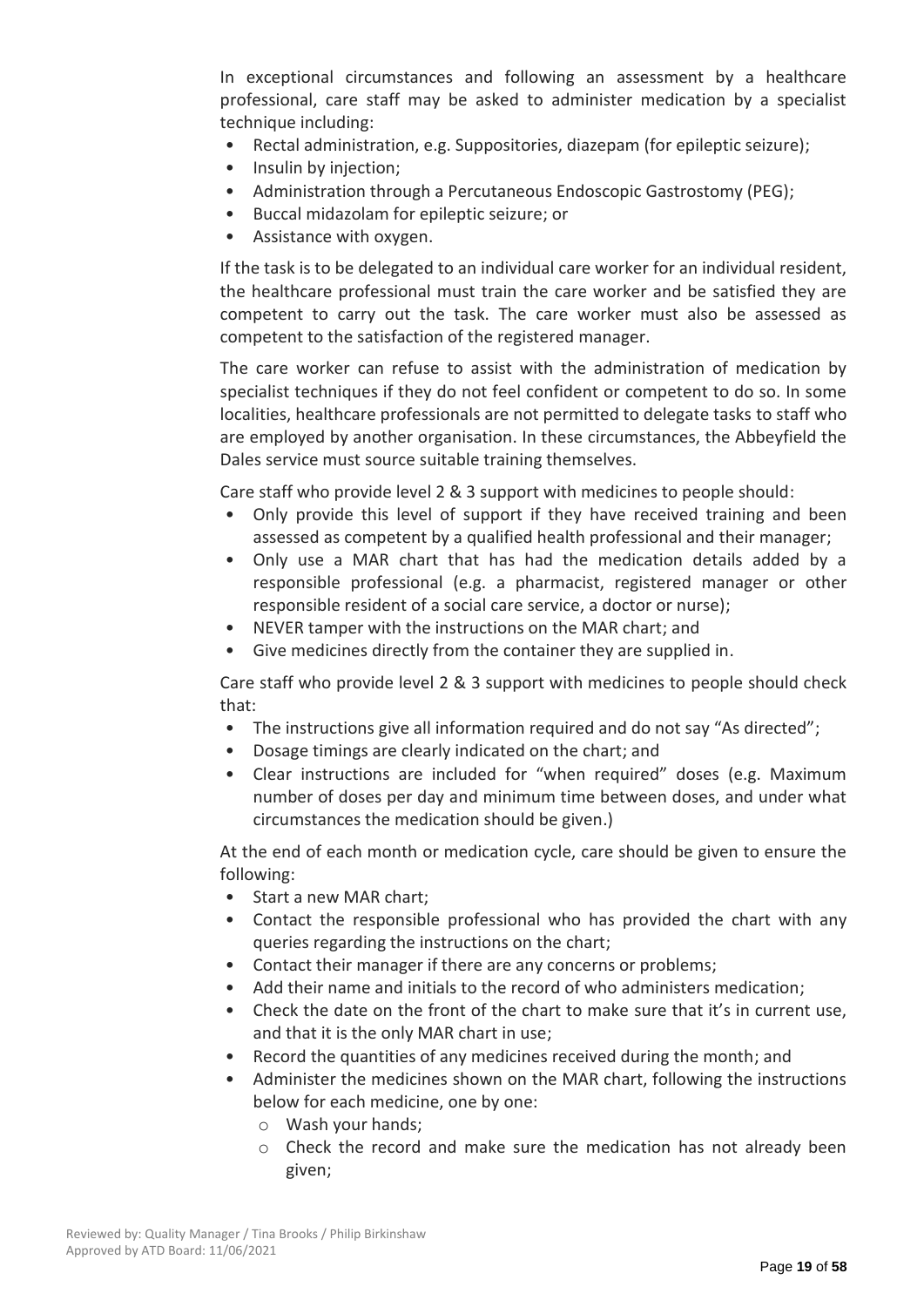- o Ask the resident if they are ready to take their medicine, before removing it from its packaging;
- $\circ$  Select the medication required and confirm that it is still current by checking the date on the dispensing label;
- $\circ$  Check that the name of the resident, the name of the medicine and the instructions on the bottle/box are the same as those on the MAR chart. If not, do not give the medicine;
- $\circ$  Check whether the medicine is to be given by mouth or by another route (e.g. to be inhaled, applied to the skin etc.);
- $\circ$  If oral, ensure the resident is standing or sitting as upright as possible, and has a glass of water available.
- o Give the medicine, without touching the medicine, to the resident with a drink of water.
- $\circ$  If applying a cream or medicated patch, or administering a hazardous medicine (see risk assessment) for a resident, ensure you are wearing appropriate disposable gloves.
- o Enter your initials clearly on the correct date and time to show you have seen the resident take the medicine.
- $\circ$  If the dose is variable (e.g. one or two tablets to be taken) record the actual amount given and initial.
- $\circ$  If the medication is not given enter the appropriate code in the correct box and enter the reason in the resident's care record. Report this to your manager immediately.
- $\circ$  If the medicine is left out (this must be specified in the care plan) for the resident to take themselves at a later time, enter the letter P in the box, and record in the care record.

Always contact your manager if:

- A new medicine appears that is not on the MAR chart;
- You have any concerns; or
- You make or discover a mistake.

## **If your manager is not available, call the person's doctor or call 111 for advice. In an emergency call 999.**

## **4.15. Missed Doses**

If a dose of medicine is missed or omitted this must be recorded on the MAR chart and reported to your manager, who should investigate.

If it becomes known that a dose was missed or omitted during the previous visit a double dose must not be given. The member of staff identifying the error must record this and report it to their manager.

## **4.16. Crushing Tablets/Opening Capsules**

Care staff must not crush tablets or open capsules to make the medicine easier for the resident to take unless it is stated in the care plan.

Sometimes a resident may be prescribed half a tablet. These tablets will be scored and can be broken along the score-line. Staff should wear disposable gloves when breaking a tablet in half for their own protection and to ensure that the tablets remain clean. Tablet-cutters are available for purchase to make this easier.

Tablets with no score-line **must not** be broken without first checking with the pharmacist that it will not affect the medicine or the way it works. If needed, approach the local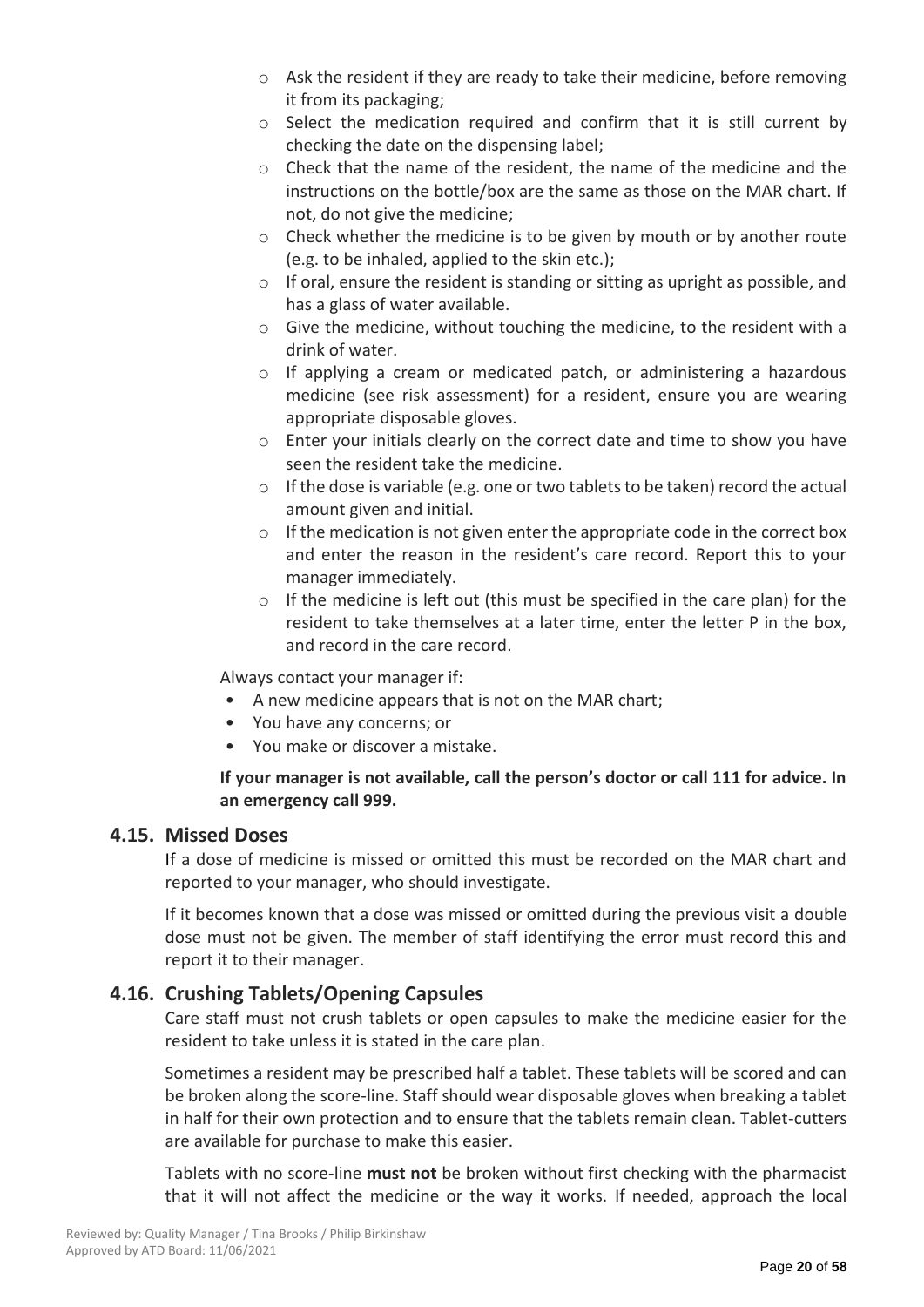community pharmacist to see if they will halve the tablets for the person as they dispense them.

Tablets must never be crushed/capsules should never be opened to disguise the medicine as this could constitute abuse. See **4.9 Covert Administration**.

## **4.17. Refusal to Take Medicines**

A resident may choose not to take their medication and their choices must be respected. Medicines must not be disguised or hidden in food in order to get the resident to take their medicines against their wishes. They must not be coerced or forced in any way but may benefit from some encouragement.

All refusals must be recorded on the MAR chart and in the care record. If the resident declines some or all of their medication for 5 doses, or persistently / regularly refuses some or all of their medication within any one week period (whichever is the least), this must be reported to the manager who must seek advice from the GP regarding what action to take if the resident continues to refuse their medication. The advice must be documented in the care plan.

## **4.18. Injection Equipment & Sharps**

Care staff must not handle injection equipment such as syringes or needles. The resident should request a sealed sharps container which can be prescribed by their GP.

## **4.19. Liquid Medicines**

As long as medicines have been kept/stored according to the manufacturer's instructions, most of them can be kept until the expiry date on the bottle.

However, some have a reduced shelf life after opening and this information will be found on the manufacturer's label or the pharmacy label. These must be dated on opening. The Patient Information Leaflet supplied with the medicine contains more detailed information and should be retained for reference.

Oral syringes can be used for liquid medicines where the resident has difficulty with measuring spoons. These and can be supplied by the dispensing pharmacy.

## **4.20. Eye Drops**

Look at the pharmacy label on the drops. If supplied less than 28 days ago the drops are safe to use. If the date is more than 28 days ago do not use. The eye drops must be kept/stored according to the manufacturer's instructions.

## **4.21. Inhalers & Spacers**

Where a spacer device is used, it is important that it fits the inhaler. This requires shaking before use. The resident should:

- Put one puff of inhaler into the spacer and breathe in deeply through the mouthpiece;
- Hold their breath for ten seconds (or for as long as is comfortable) then breathe out slowly;
- It is best to take at least two deeply held breaths for each puff of the inhaler;
- If it is difficult to take deep breaths, breathing in and out of the mouthpiece several times is just as good;
- Repeat the step above for each dose/puff needed;
- Wash the spacer once a month leave it to drip-dry as this helps to prevent the medicines sticking to the sides; and
- Spacers should be replaced at least every year.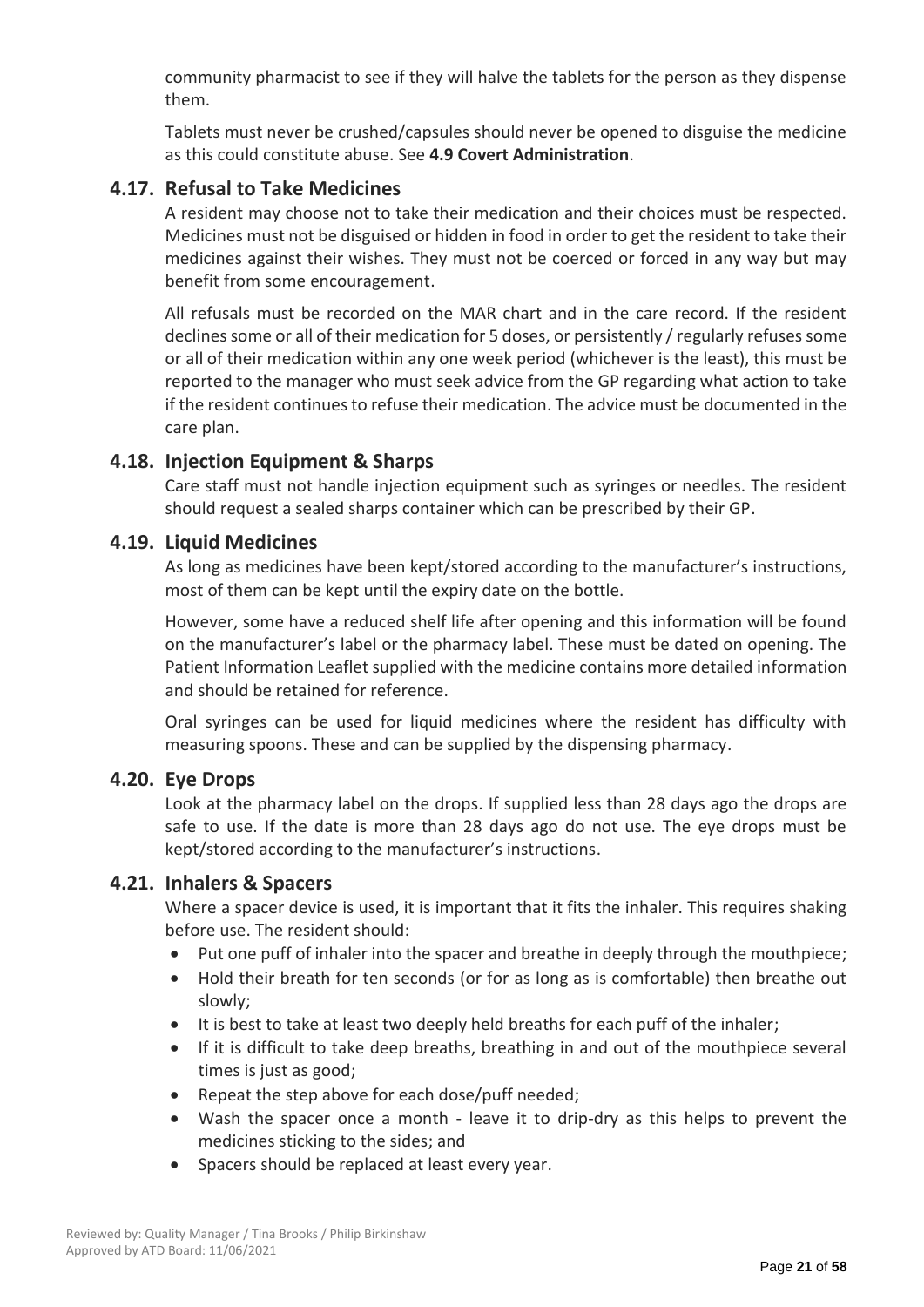Used inhalers should be returned to a pharmacy for disposal by the resident themselves or their family/carers. They should not be disposed of via household waste.

## **4.22. Transdermal Patches**

Guidance on the application of and storage of patches can be found on appendix 13. Transdermal patches must be disposed of safely as they still contain medicine residue. The patches should be folded sticky sides together, and if possible, returned to the local pharmacy for disposal. It may be sensible to keep them in a clearly labelled empty packet and stored separately from any un-used patches until returned.

If it is not possible to return them to the pharmacy, it is acceptable to dispose of them in a yellow-lidded sharps bin, if there is one available, or small quantities can be placed in the household waste.

## **4.23. Warfarin**

Particular care must be taken to check the currently prescribed dose, which should be recorded in the resident's anticoagulant record/yellow book. The resident should have blood tests (INR) at variable intervals, which do not normally exceed 8 weeks.

Blood tests should also be recorded in the anticoagulant record/yellow book. Care staff should be vigilant and aware of arrangements for individuals.

If the anticoagulant record is not available or not up to date care staff should refer to their manager who should urgently seek clarification.

When warfarin is administered it should be recorded on the MAR chart and the dose that has been administered should be recorded (in mg).

## **4.24. Controlled Drugs (CD)**

Controlled Drugs are prescription drugs controlled under the misuse of drugs legislation and subsequent amendments. These are drugs, substances or chemicals whose manufacture, possession, or use is regulated by the government. Controlled Drugs have additional safety and legal requirements for supply, receipt, storage, administration and disposal.

All Controlled Drugs in Abbeyfield the Dales Units must be prescribed for individual patients by an appropriately qualified healthcare professional and dispensed by a pharmacy or dispensing practice.

## **4.24.1. Receipt of Controlled Drugs:**

- Controlled Drugs should be delivered separate to the main delivery of medicines and the package clearly marked that it contains a Controlled Drugs;
- The Controlled Drugs must be checked against any paperwork received or other relevant document, e.g. Copy of prescription;
- The receipt of Controlled Drugs by the care home should be recorded in a Controlled Drugs register book (which must be a hard-bound book with pages clearly numbered and should not be used for any other purpose); and
- The entry should be witnessed by a second suitably trained and competent member of staff.

## **4.24.2. Storage of Controlled Drugs:**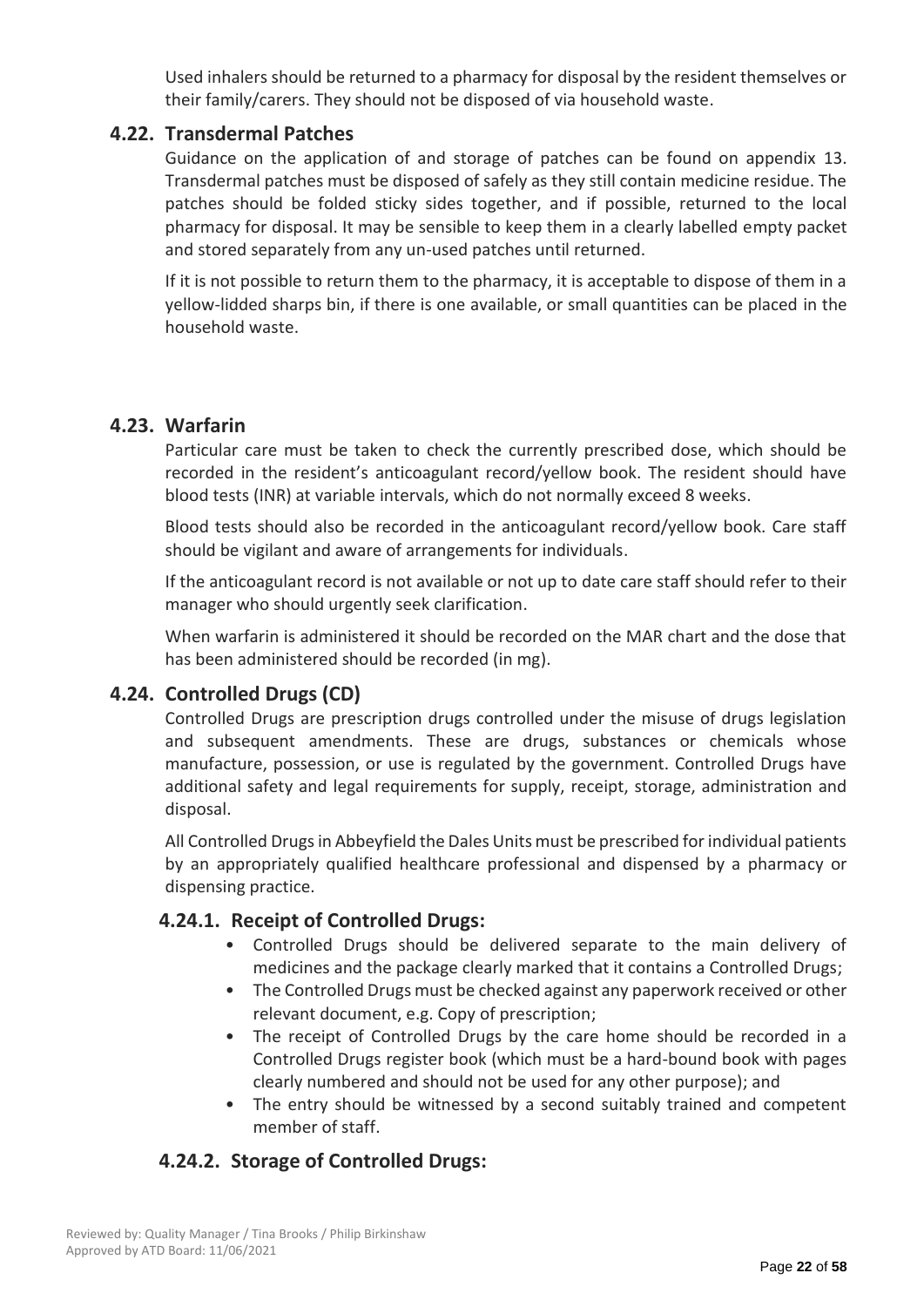- A Controlled Drugs cupboard must be made of steel, have a specified locking mechanism and be permanently fixed to a solid wall with rag or rawl bolts;
- Controlled Drugs cupboards should only be used for the storage of Controlled Drugs and no other medication or valuables should be stored in the cupboard;
- If medication is provided in a monitored dosage system (MDS), the MDS should be stored in the Controlled Drugs cabinet;
- Access to the Controlled Drugs cupboard should be controlled. The Controlled Drugs cupboard keys should be kept under the control of an authorised, designated Senior Carer or Carer and there should be a clear audit trail; and
- Where controlled drugs are not administered by ATD staff in a housing with care setting, the controlled drugs do not have to be stored differently to other medicines in a resident's own home, although security must be considered as part of the Medicines Risk Assessment.

## **4.24.3. If the resident is not able to self-administer the control drug:**

- Controlled Drugs should be administered by appropriately trained and competent staff, and this should be witnessed by another appropriately trained staff member. The use of a witness is intended to reduce the possibility of an error occurring. Therefore, to be effective the witness must have the same level of training as the resident administering the Controlled Drugs. It is good practice that the second signatory witnesses the whole administration process;
- The Controlled Drugs should be used to record the receipt, administration, disposal and transfer (e.g. When a patient goes into hospital) of Controlled Drugs and a running balance and audit must be kept;
- All entries in the Controlled Drugs must be written in indelible ink. Entries must be signed and witnessed by two appropriately trained members of staff. Staff should sign and print their name;
- Errors must not be crossed out. Errors should be marked as "entered in error" signed, witnessed and dated. The correct entry should then be made using a new line;
- Each drug, for each resident should be recorded on a separate page, with the name, form, dose and strength of the drug written clearly at the top of the page;
- When transferring the drug record to a new page in the Controlled Drugs register, the amount remaining should be identified with "carried forward from page x" written clearly on the new page and "balance transferred to page x" on the old page;
- When Controlled Drugs are sent for disposal a record must be made in the Controlled Drugs and in the returns book;
- Deduction and entries should be made in a timely manner and running balance should always reflect quantities left in Controlled Drugs cupboard at all any point in time;
- An audit of the Controlled Drugs register, and drugs cupboard should be carried out routinely. This should be done monthly. Audits should be carried out by two authorised members of staff and recorded in RED pen. Any discrepancies must be reported to the Registered Manager immediately;
- It is a legal requirement to keep the Controlled Drugs for two years from the last entry;
- Administration of the Controlled Drugs should be documented on the medicines administration record (MAR) chart and the Controlled Drugs register;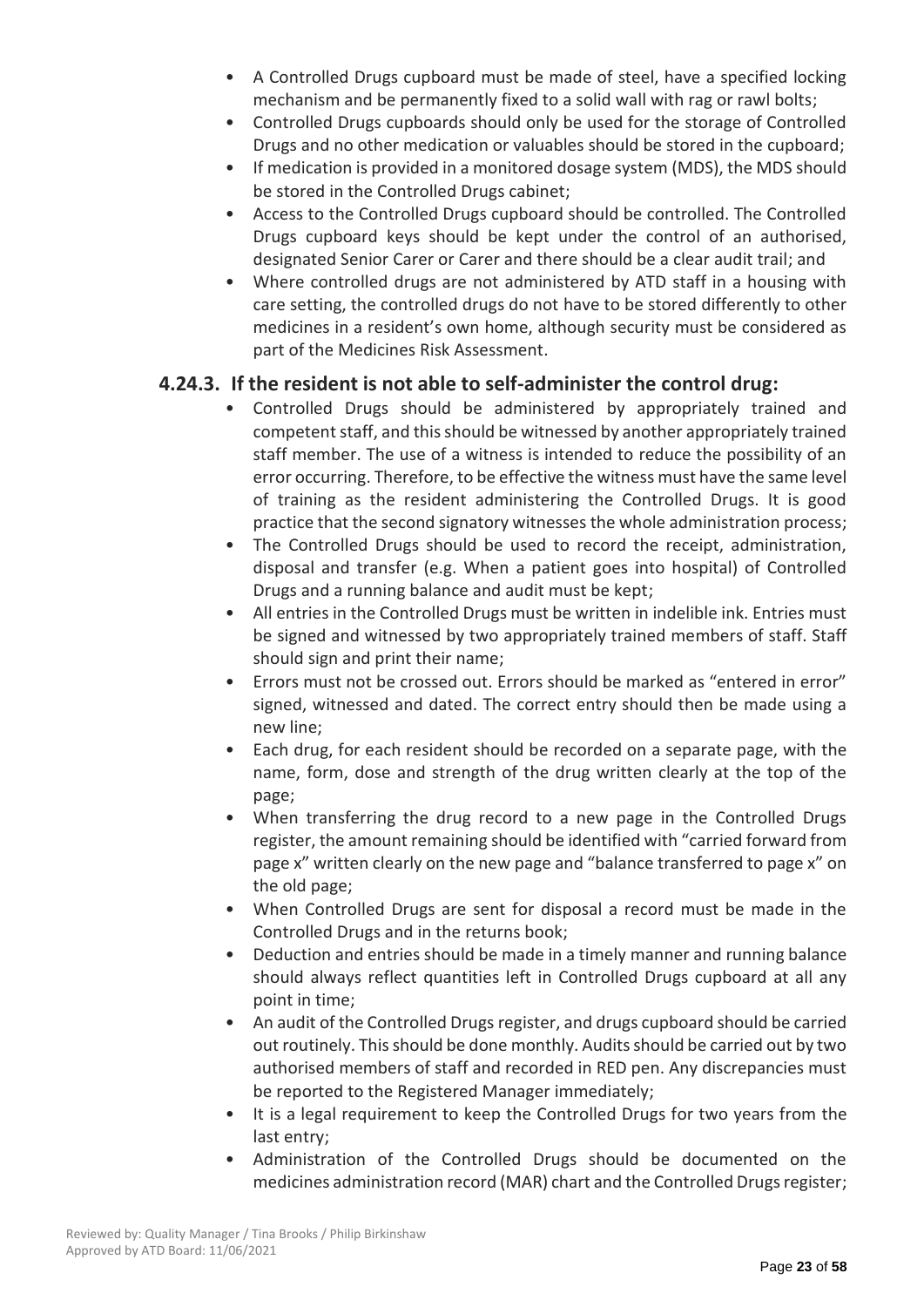- The care home staff responsible for administering the Controlled Drugs and an appropriately trained witness should sign the Controlled Drugs register. The staff member administering the Controlled Drugs should also sign the MAR and an appropriately trained witness; and
- The records should be completed immediately after the Controlled Drugs has been administered and not before.

## **4.25. As Required (PRN) Medicines**

Care staff can assist with medicines that have been prescribed "as required", including controlled drugs, as long as the doctor has specified:

- The dose;
- The minimum time interval between doses:
- The maximum number of doses per day; and
- The reason for use.

Care staff must also know the time of the previous dose. When recording/administering PRN medication the following must be adhered to:

- Separate PRN Sheets must be used for each PRN medication;
- All PRN Medication to be counted before and after administration;
- Amount of PRN medication recorded must agree with actual amount remaining;
- If PRN Medication declined record as 'Not Required'. If administered record also. In both cases state reason on the corresponding PRN Sheet; and
- If dose states "One or Two How many administered must be recorded on PRN Sheet.

If a resident requires doses on a more than occasional basis, care staff should inform their manager who should draw this to the attention of the doctor so the resident can be reassessed, and this could lead to the prescription being changed.

## **4.26. Oxygen & Nebulisers**

Where a resident is on Oxygen, a risk assessment should be completed and kept in their home with their care plan. Notices about the use of Oxygen must be displayed on the resident's front door to alert all staff about it being used within the resident's room or flat. Assistance with Oxygen requires Level 3 support. The use of Nebulisers is not classed as Level 3 support, but staff must be trained and competent to assist a resident to use a nebuliser. Local authority guidance does say it should be built into our Fire Risk assessment and that the electricity provider should be informed to give special treatment in case of power supply interruption.

## **4.27. Creams & Ointments**

Creams and ointments generally fall into three categories:

## **4.27.1. Moisturisers and barrier creams that are on general sale**

If the resident regularly uses the cream, or is following professional advice, care staff can assist with applying the product as part of residential care, as long as it is part of the agreed care plan. This does not need to be recorded on the MAR chart.

## **4.27.2. Prescription creams and ointments**

These should be treated like other prescription medicines and is therefore level 2 support. Application of creams or ointments should be recorded on the MAR chart.

Medicated creams that can be purchased over the counter. Staff must not assist with applying over-the-counter creams or ointments that contain medicines e.g. hydrocortisone cream, anti-inflammatory gel, antihistamine cream.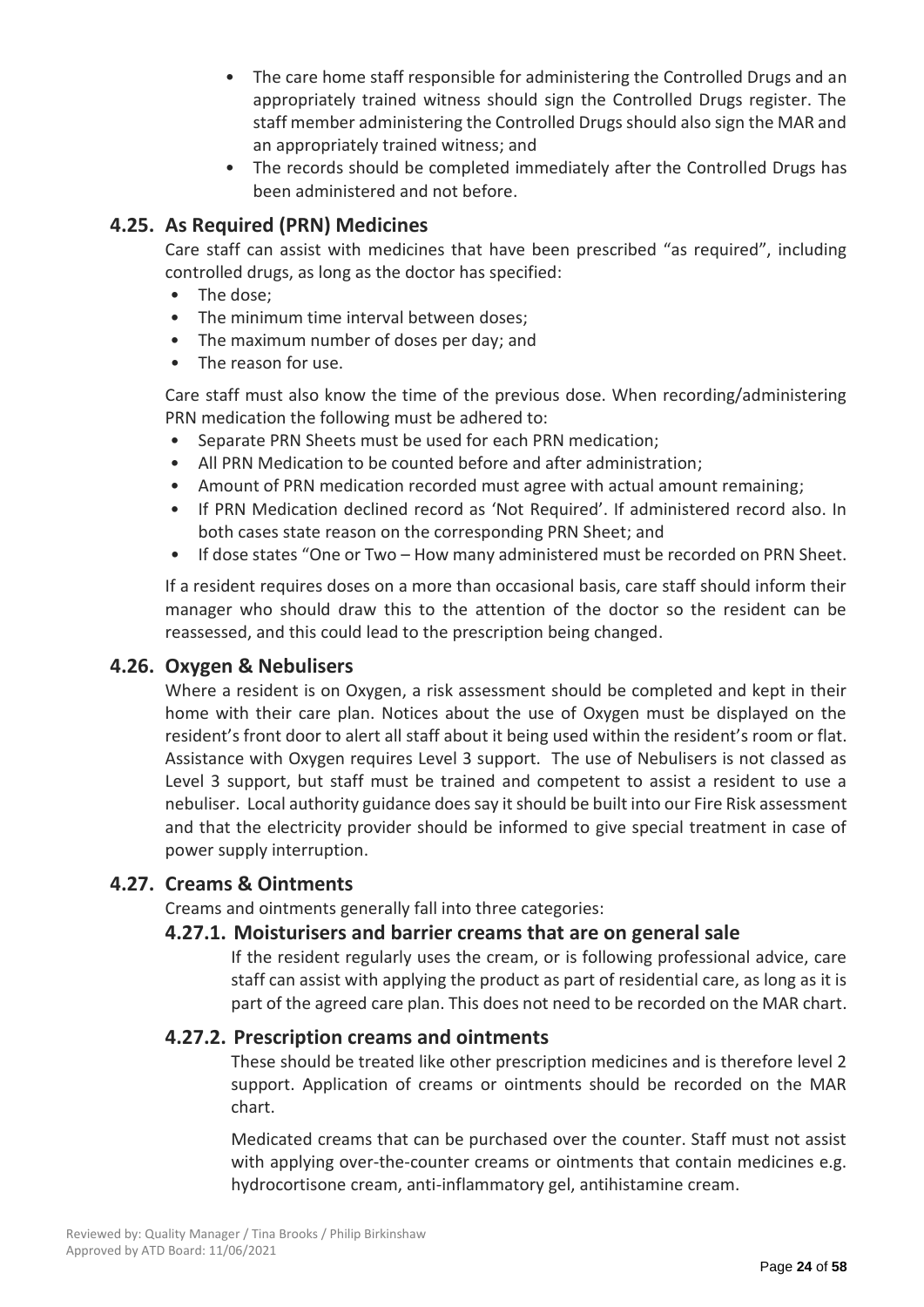## **4.27.3. Medicated creams that can be purchased over the counter**

Care staff must not assist with applying over-the-counter creams or ointments that contain medicines e.g. hydrocortisone cream, anti-inflammatory gel, antihistamine cream.

## **4.27.4. Expiry Dates**

Note the following guidance should be observed for establishing the use by date for creams and ointments:

- Tubs with pumps manufacturer's expiry date;
- Creams in a tub where the lid has to be removed to use the cream should be used for a maximum of 3 months from opening to avoid contamination; and
- Creams in tubes manufacturer's expiry date unless there is instruction that it should be discarded sooner once opened.

## **4.27.5. Quantities**

As a guide the following table shows the difference in suitable quantities of topical reams/ointments as opposed to topical corticosteroids for an adult:

| <b>AREA OF BODY</b> | <b>CREAMS/OINTMENTS</b> |          | <b>CORTICOSTEROIDS</b>   |                  |
|---------------------|-------------------------|----------|--------------------------|------------------|
|                     | Twice daily application |          | Single daily application |                  |
|                     | Per Week<br>Per Month   |          | Per Week                 | Per Month        |
|                     |                         |          |                          |                  |
| Face                | 60-120g<br>$15 - 30g$   |          | $8 - 15g$                | $30-60g$         |
| <b>Both hands</b>   | $25 - 50g$              | 100-200g | $8 - 15g$                | $30-60g$         |
| Scalp               | 50-100g                 | 200-400g | $8 - 15g$                | $30-60q$         |
| Both arms           | 100-200g                | 400-800g | $15 - 30g$               | 60-120g          |
| Both legs           |                         |          | 50 <sub>q</sub>          | 200 <sub>g</sub> |
| Trunk               | 400 <sub>g</sub>        | 1600g    | 50 <sub>q</sub>          | 200 <sub>g</sub> |
| Groins & genitalia  | $15 - 25q$              | 60-100g  | $8 - 15q$                | $30-60q$         |

The quantities above apply to an adult of average size and proportions. You should refer to the instruction from the GP or pharmacy as the amounts applied may be different for those residents whose size and proportions are significantly less or more than an average size.

Please refer to the instruction and direction received from the GP or pharmacy prior to using a cream or ointment on a resident and be clear how much should be applied, where, and how often. If you are unsure, or the instruction is ambiguous, then further direction should be sought from the GP (and recorded).

## **4.27.6. Special advice for administering topical corticosteroids.**

These should be applied no more frequently than twice daily and should be spread thinly. The length of cream or ointment expelled from a tube can be measured in "fingertip units" (the distance from the fingertip to the first crease of the finger in an adult index finger), One "fingertip unit" (approximately 500mg of cream or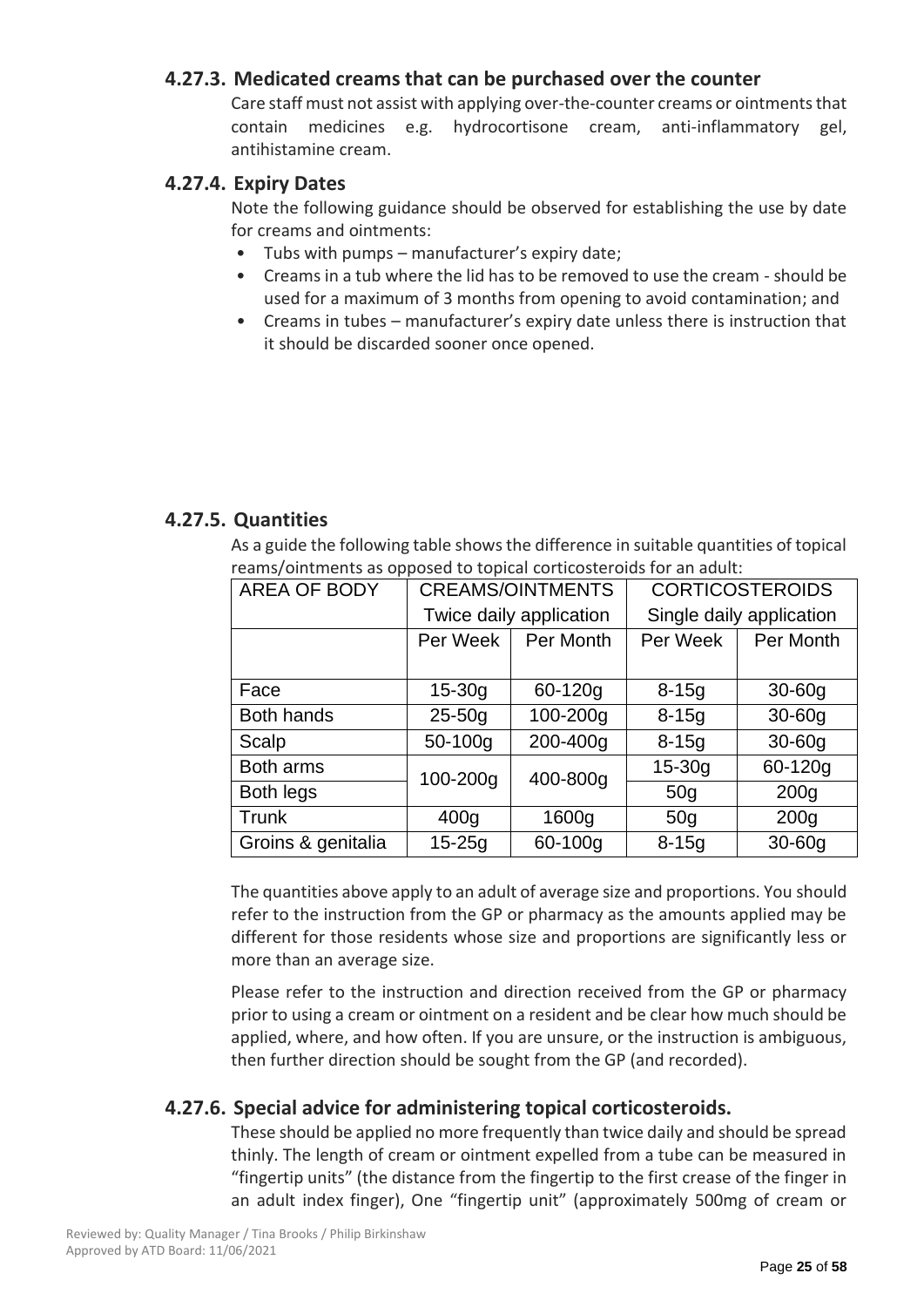ointment) is enough to cover an area that is twice that of the flat adult handprint; palm and fingers.



## **4.27.7. Applying topical creams.**

Applying topical creams correctly will increase how well they work and reduce the risk of side effects. Please follow these simple steps when applying them:

- 1. Start by washing your hands
- 2. Put on a pair of gloves prior to applying the cream or ointment.
- 3. Squeeze the topical cream in a line from the last finger crease to the finger-tip. This is a 'finger-tip unit' and is enough steroid to cover the same area of skin as two hands laid flat with the fingers together.
- 4. Apply the treatment in downward motions in the direction of hair growth. Do not rub the treatment in. Topical steroids are usually only applied to affected areas of skin (red, rough or thickened areas) but follow the advice of your doctor or specialist nurse. For all topical creams and ointments, please refer to the guidance received from the GP or pharmacy including the body map provided.
- 5. Remove the gloves and dispose of them safely after applying each cream or ointment (if more than 1 is prescribed for a resident).
- 6. Wash your hands thoroughly after applying topical creams and ointments.

## **5. Finance, Value for Money & Social Value**

While the Medication Policy has no direct procurement, activities associated with its operation, an effective policy will ensure the efficient and effect use of the Abbeyfield's staff time and resources in managing this issue and supporting service users to maintain their independence. It should also help to manage the risk associated in delivering services for vulnerable adults by setting out clear boundaries between regulated and non-regulated activities and mitigate circumstances where the mismanagement of medication may lead to litigation.)

## **6. Supported Appendices**

Appendix 1: Residents Consent for help with administering Medication (Care Plan Section 3.2) Appendix 2: Medication Assessment Tool (Care Plan Section 3.3) Appendix 3a and 3b: Tasks that can be undertaken following appropriate training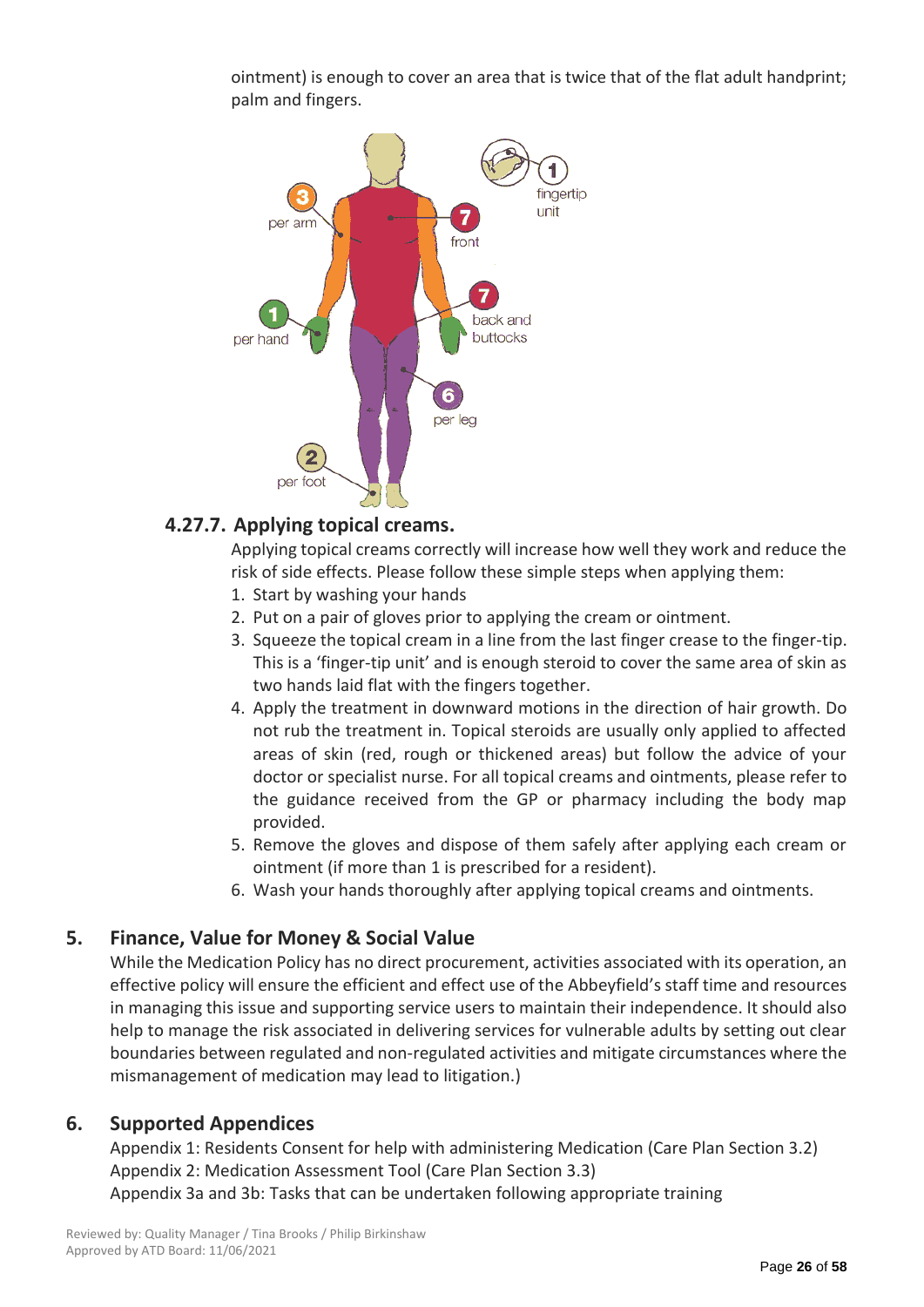Appendix 4: Competency Assessment tool to be completed by Registered Managers Appendix 5: Near Miss form to be completed by staff and signed off by Registered Manager Appendix 6: Approval from Registered Manager to complete level 3 tasks Appendix 7: Receipt for return of drugs by staff to a Pharmacy Appendix 8: List of Staff signatures and initials who are trained to administer medications Appendix 9: Anticipatory Medication Statement Appendix 10: Use of Oxygen Statement Appendix 11: Taken as Required (PRN) Statement Appendix 12: Warfarin and Anticoagulant Statement Appendix 13: How to Apply a Transdermal Patch

## **7. Linked Policies**

N/A

## **8. Legislation/Regulation**

The Health & Social Care Act 2008 (Regulated Activities) Regulations 2014 – regulations 10,11,12,17,18.

## **9. Review**

Every 2 years, subject to regulatory and legislative changes.

## **10. Procedure/Guidance**

This procedure should be read in conjunction with NICE Guidance:

- Managing medicines in care homes and Managing medicines for adults receiving social care in the communit[y https://www.nice.org.uk/guidance/sc1/resources/managing-medicines-in-care-homes](https://www.nice.org.uk/guidance/sc1/resources/managing-medicines-in-care-homes-pdf-61677133765)[pdf-61677133765](https://www.nice.org.uk/guidance/sc1/resources/managing-medicines-in-care-homes-pdf-61677133765) an[d https://www.nice.org.uk/guidance/ng67/resources/managing-medicines-for](https://www.nice.org.uk/guidance/ng67/resources/managing-medicines-for-adults-receiving-social-care-in-the-community-pdf-1837578800581)[adults-receiving-social-care-in-the-community-pdf-1837578800581](https://www.nice.org.uk/guidance/ng67/resources/managing-medicines-for-adults-receiving-social-care-in-the-community-pdf-1837578800581)
- The Handling of Medicines in Social Care' published by the Royal Pharmaceutical Society of Great Britain this can be downloaded from http://www.rpharms.com/social-caresettings-pdfs/thehandling-of-medicines-in-social-care.pdf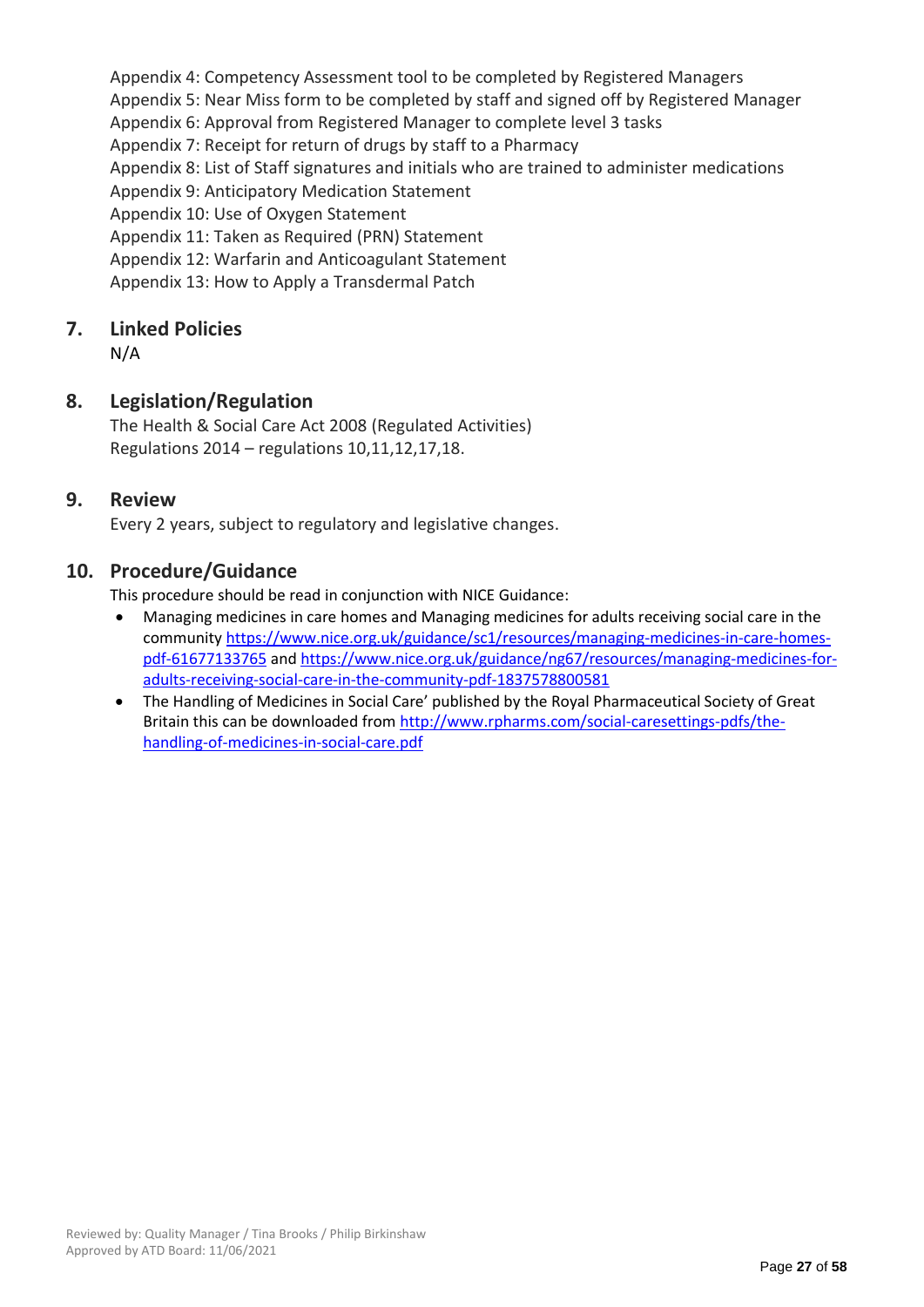## **Appendix 1 – Residents Consent for help with administering Medication (Care Plan Section 3.2)**

| Abbeyfield The Dales Ltd - Care Plan | Permission to Obtain, Store, Administer & Return Medication                                                                                                                 |               |
|--------------------------------------|-----------------------------------------------------------------------------------------------------------------------------------------------------------------------------|---------------|
| Name:                                |                                                                                                                                                                             | Apt/Suite No: |
| medicate.                            | For residents assessed as not safe to self-medicate or do not wish to self-                                                                                                 |               |
|                                      | agree to the care staff here at which are approximately                                                                                                                     |               |
|                                      | Abbeyfield The Dales can obtain, store, administer and return my medication.                                                                                                |               |
| Administration Chart.                | This signed consent form gives the Care Staff at the above location authorization to<br>obtain, store, administer and return the prescribed medication as per my Medication |               |
| Residents Signature:                 |                                                                                                                                                                             |               |
| Witnessed by (Name):                 |                                                                                                                                                                             |               |
| Witnessed by (Signed):               |                                                                                                                                                                             |               |
| Date:                                |                                                                                                                                                                             |               |

Abbeyfield The Dales Ltd. Registered Charity Number: 1160258, Company No: 9008680, Home England No: 5066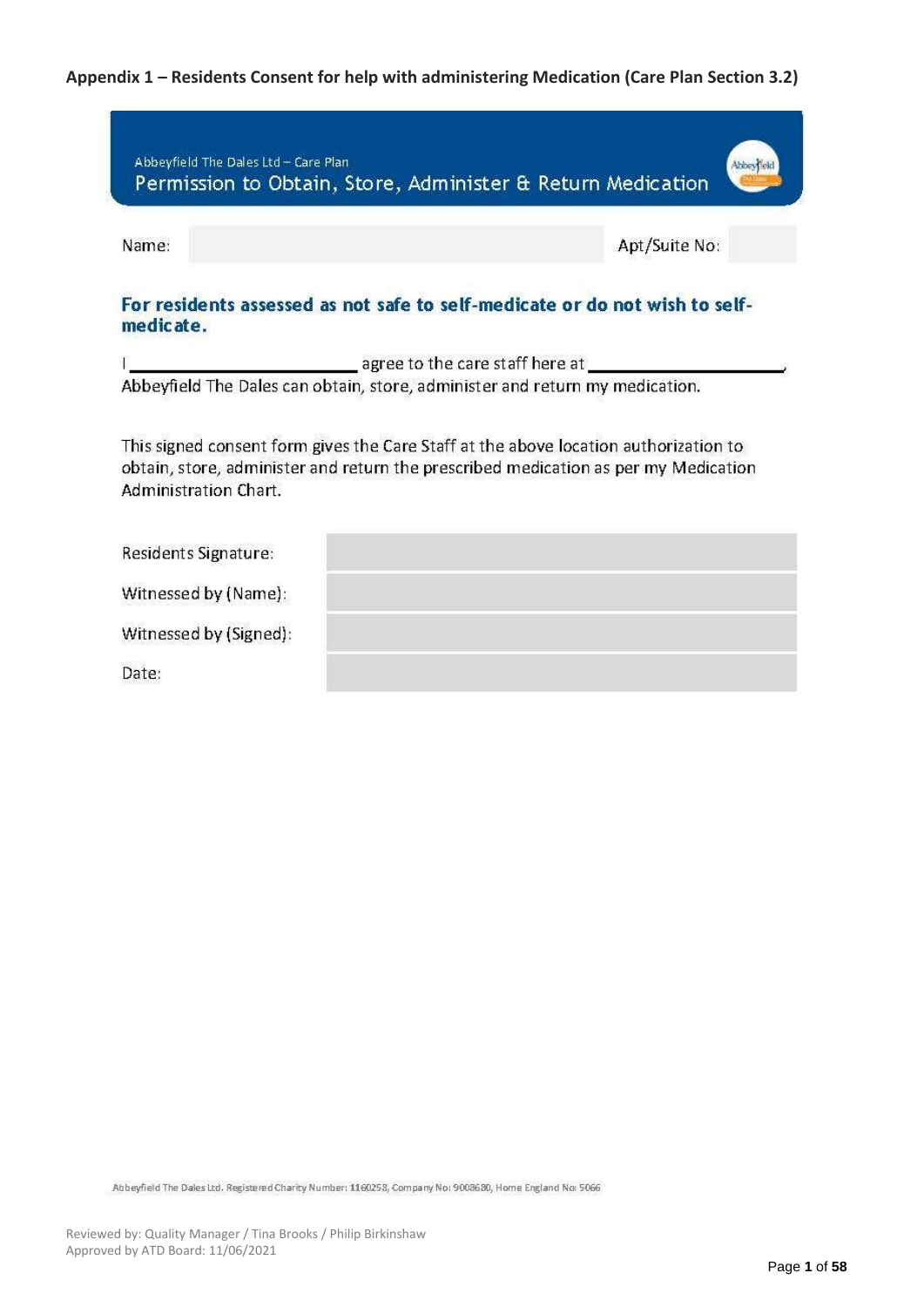## **Appendix 2 - Medication Assessment Tool (Care Plan Section 3.3)**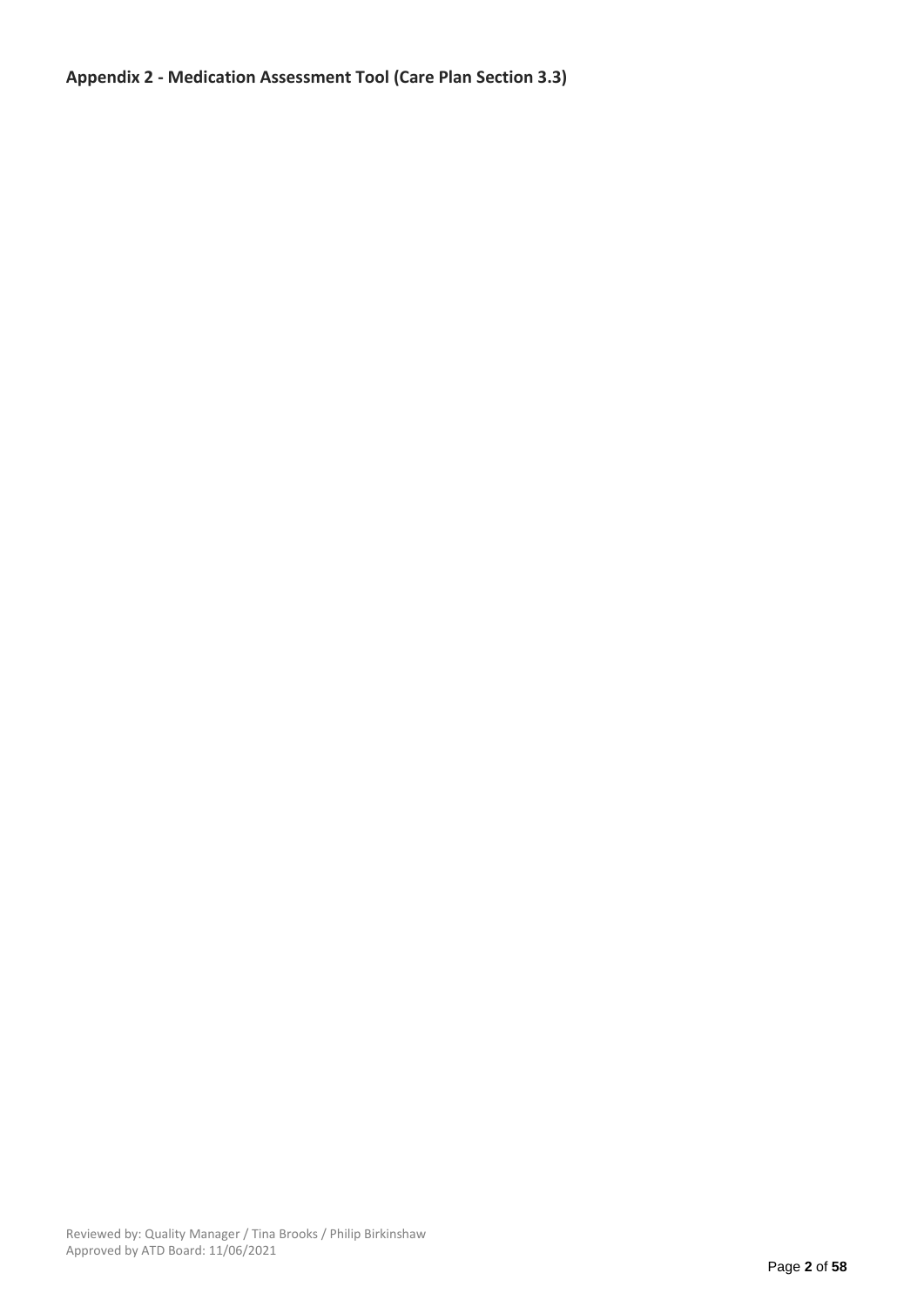## Abbeyfield The Dales Ltd - Care Plan Medication Assessment and Care Plan

| Abbey |  |
|-------|--|
|       |  |

| Name:                                                          |                                                                                                                         | Apt/Suite No:        |  |  |  |  |
|----------------------------------------------------------------|-------------------------------------------------------------------------------------------------------------------------|----------------------|--|--|--|--|
|                                                                |                                                                                                                         |                      |  |  |  |  |
|                                                                | Is the resident physically able to handle and administer their own medication?<br>(Open bottles and packets etc.)       | $\Box$ Yes $\Box$ No |  |  |  |  |
|                                                                | Is the resident aware of the dose and times when medication is to be taken?                                             | $\Box$ Yes $\Box$ No |  |  |  |  |
|                                                                | Has the resident any short-term memory problems?                                                                        | $\Box$ Yes $\Box$ No |  |  |  |  |
|                                                                | Is the resident able to read the instructions on medicine bottles and packets?                                          | <b>No</b> Yes DNo    |  |  |  |  |
|                                                                | Please record any possible risks connected to medication and / or self-administration?                                  |                      |  |  |  |  |
|                                                                |                                                                                                                         |                      |  |  |  |  |
|                                                                |                                                                                                                         |                      |  |  |  |  |
|                                                                | Please record any action to be taken to reduce the risks listed above.                                                  |                      |  |  |  |  |
|                                                                |                                                                                                                         |                      |  |  |  |  |
|                                                                |                                                                                                                         |                      |  |  |  |  |
|                                                                |                                                                                                                         |                      |  |  |  |  |
| Conclusion                                                     |                                                                                                                         |                      |  |  |  |  |
|                                                                | Following this assessment, is it considered to be safe for the resident to self-medicate?                               | $\Box$ Yes $\Box$ No |  |  |  |  |
| If yes, the resident must read and sign the declaration below. |                                                                                                                         |                      |  |  |  |  |
|                                                                | would like to self-medicate and as such I agree to the following conditions                                             |                      |  |  |  |  |
| 1.<br>2.                                                       | I will keep my medication stored away in my apartment at all times<br>I will take my medication at the appropriate time |                      |  |  |  |  |
| 3.                                                             | I will take the correct dose of medication as listed on the bottle or packet or as prescribed by my doctor.             |                      |  |  |  |  |

- 4. I will agree to regular stock checks by my keyworker
- I will inform my keyworker if I have any problems with taking my medication 5.

Signed:

Date:

Witness:

### Risk assessment for resident assessed as not safe to, or not wishing to selfmedicate.

Please record possible risks involved when administering or taking medication.

Please record action taken to reduce the risks listed above.

Abbeyfield The Dales Ltd. Registered Charity Number: 1160258, Company No: 9008680, Home England No: 5066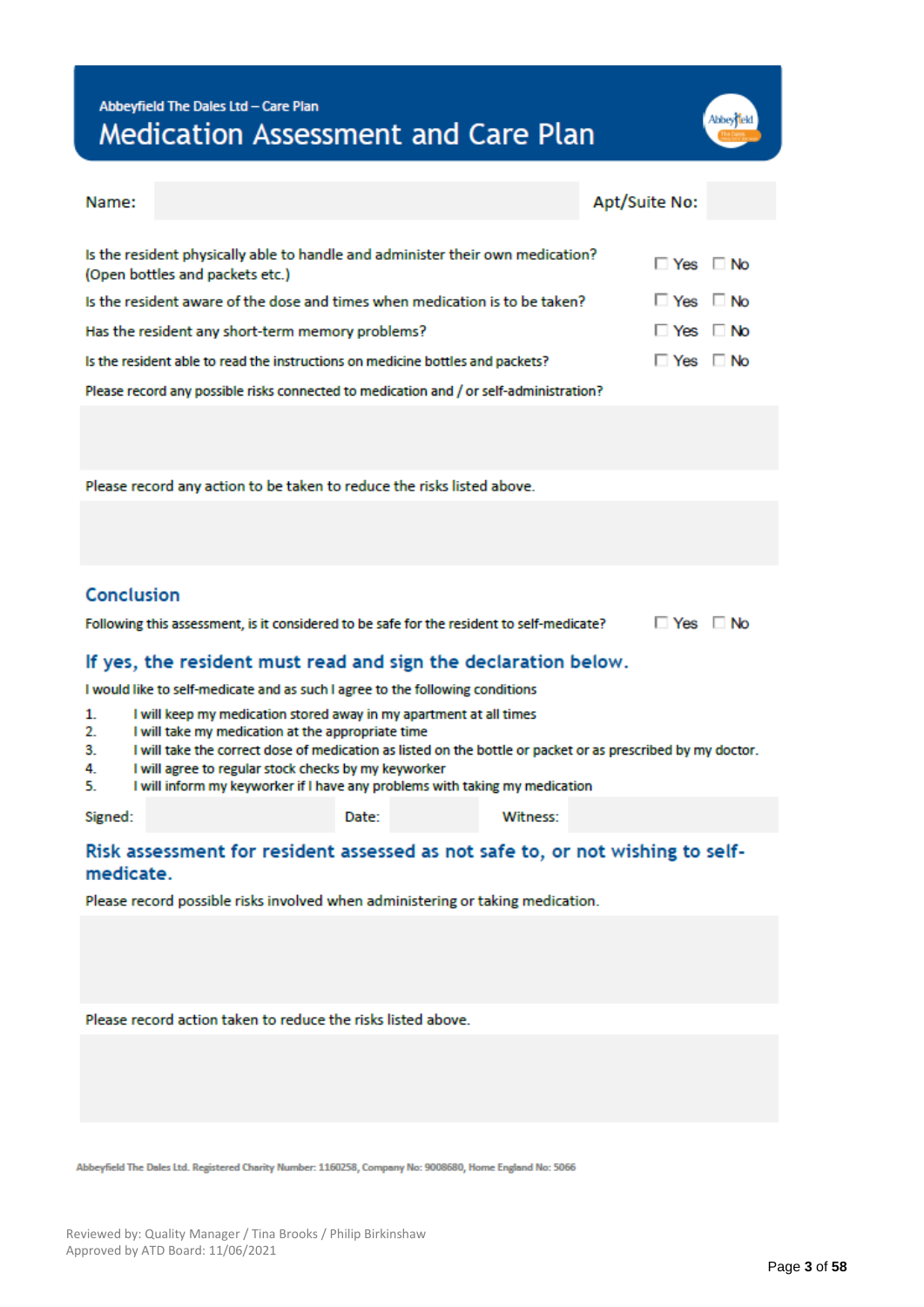## Abbeyfield The Dales Ltd Performing medication tasks after appropriate training



## **Basic Skills**

Outline of tasks that can be completed by staff following basic medication training.

| <b>Procedure</b>       | <b>Detail</b>                                       |  |  |
|------------------------|-----------------------------------------------------|--|--|
| <b>Oral Medication</b> | Administration of:                                  |  |  |
|                        | <b>Tablets</b>                                      |  |  |
|                        | Capsules                                            |  |  |
|                        | Medication                                          |  |  |
|                        | Liquid medications                                  |  |  |
| Topical                | Application / administration of:                    |  |  |
| <b>Medication</b>      | Creams / ointments to skin                          |  |  |
|                        | Eye drops, eye ointment                             |  |  |
|                        | Nasal drops                                         |  |  |
|                        | Ear drops                                           |  |  |
| Transdermal            | Preparation of skin                                 |  |  |
| patches                | Application of patch                                |  |  |
|                        | Disposal of old patch                               |  |  |
| Inhaler devices        | Provide assistance to use prescribed inhaler device |  |  |
| Application of         | First aid measure whilst medical advice             |  |  |
| dressing               | sought                                              |  |  |
|                        | One off simple dressing covering a minor            |  |  |
|                        | wound as an interim measure prior to health         |  |  |
|                        | input                                               |  |  |

## **Fnhanced Skills**

#### For any enhanced skills a check must be made to ensure there is appropriate insurance cover.

Where care workers have received additional training from health care workers to undertake specific tasks, for a person receiving support, they can compete the following tasks. (There will need to be an explicit joint plan and agreement as to how health and social care professionals monitor and provide feedback).

Abbeyfield the Dales Ltd. Registered Charity Number: 1160258, Company No: 9008680, Home England No: 5066 Reviewed by: Quality Manager / Tina Brooks / Philip Birkinshaw Approved by ATD Board: 11/06/2021

## **Enhanced Skills**

| Procedure            | <b>Detail</b>                                 |
|----------------------|-----------------------------------------------|
| <b>Blood</b>         | Obtain capillary blood sample and             |
| <b>Samples</b>       | measure blood glucose level using a           |
|                      | glucometer                                    |
| Percutaneous         | <b>Cleaning PEG site</b><br>۰                 |
| Endoscopic           | Administration of prescribed medication<br>۰  |
| Gastrostomy          | via PEG tube                                  |
| (PEG) feeding        | Administration of bolus feeds via PFG<br>tube |
|                      | Administration of continuous feed via         |
|                      | PEG tube using pump                           |
| Nasogastric          | Cleaning of area around tube<br>۰             |
| Feeding              | Administration of bolus feeds using<br>۰      |
|                      | syringe                                       |
| Oxygen               | Provide assistance to user<br>۰               |
| Administration       | Connect oxygen tubes and mask to              |
|                      | oxygen supply                                 |
|                      | Check correct flow rate<br>۰                  |
| <b>Nebuliser Use</b> | Provide assistance to user<br>۰               |
|                      | Connect mask and tubing to nebuliser<br>۰     |
|                      | Empty prescribed dose of medication into<br>۰ |
|                      | reservoir                                     |
| <b>Injections</b>    | Administration of subcutaneous insulin<br>۰   |
|                      | injection to person receiving support with    |
|                      | stable diabetes using pre-filled pen          |
| Emergency            | Administration of:                            |
| Medication           | Rectal diazepam                               |
|                      | <b>Buccal midazolam</b><br>۰                  |
|                      | Subcutaneous injection of adrenaline<br>۰     |
| Fnema and            | Administration of prescribed micro enema      |
| Suppositories        | or suppository as part of a regular bowel     |
|                      | management care plan for identified           |
|                      | person receiving support                      |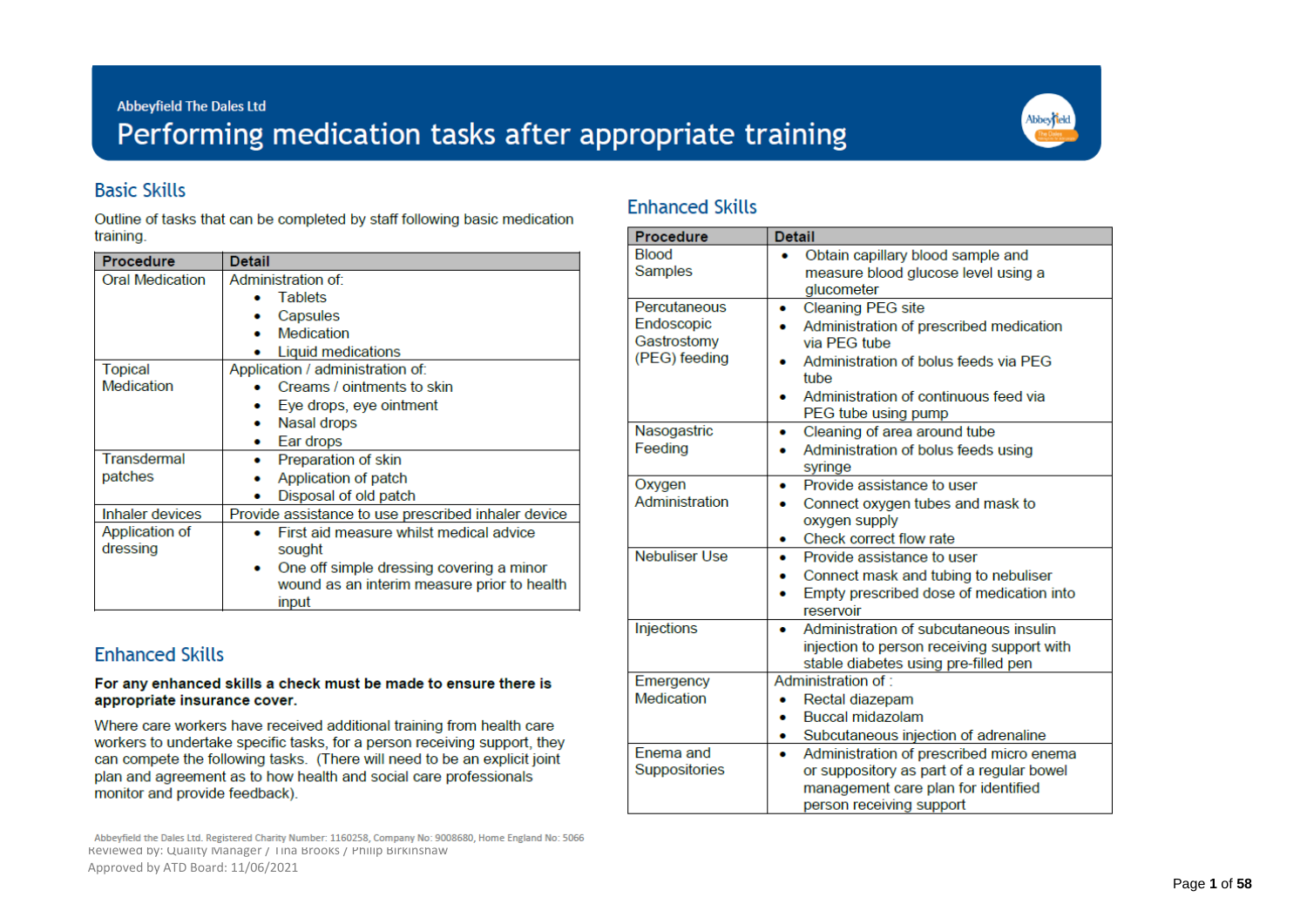### **Appendix 4 – Competency Assessment tool to be completed by Registered Managers**

| Name of worker and job |  |
|------------------------|--|
| title:                 |  |
| Workplace:             |  |
|                        |  |
| Name of manager and    |  |
| job title:             |  |
| Date commenced:        |  |
|                        |  |

**This competency assessment tool is designed to be used following a member of staff undertaking the appropriate Safe Handling of Medicines Training to ensure training has been embedded into practice.**

**Managers should also be reassessing competence, using this template, as a minimum every 12 months, more frequently if required, for example following a medicines incident.**

**A record should be made at the workers appraisal of the date of their most recent medication competency assessment and a note made of when the next one is due.**

**All people who assess any aspect of this competency assessment must complete their full name and signature in this box below, and then clearly initial which areas** 

| <b>Print Name and Job Title</b> | <b>Signature</b> |
|---------------------------------|------------------|
|                                 |                  |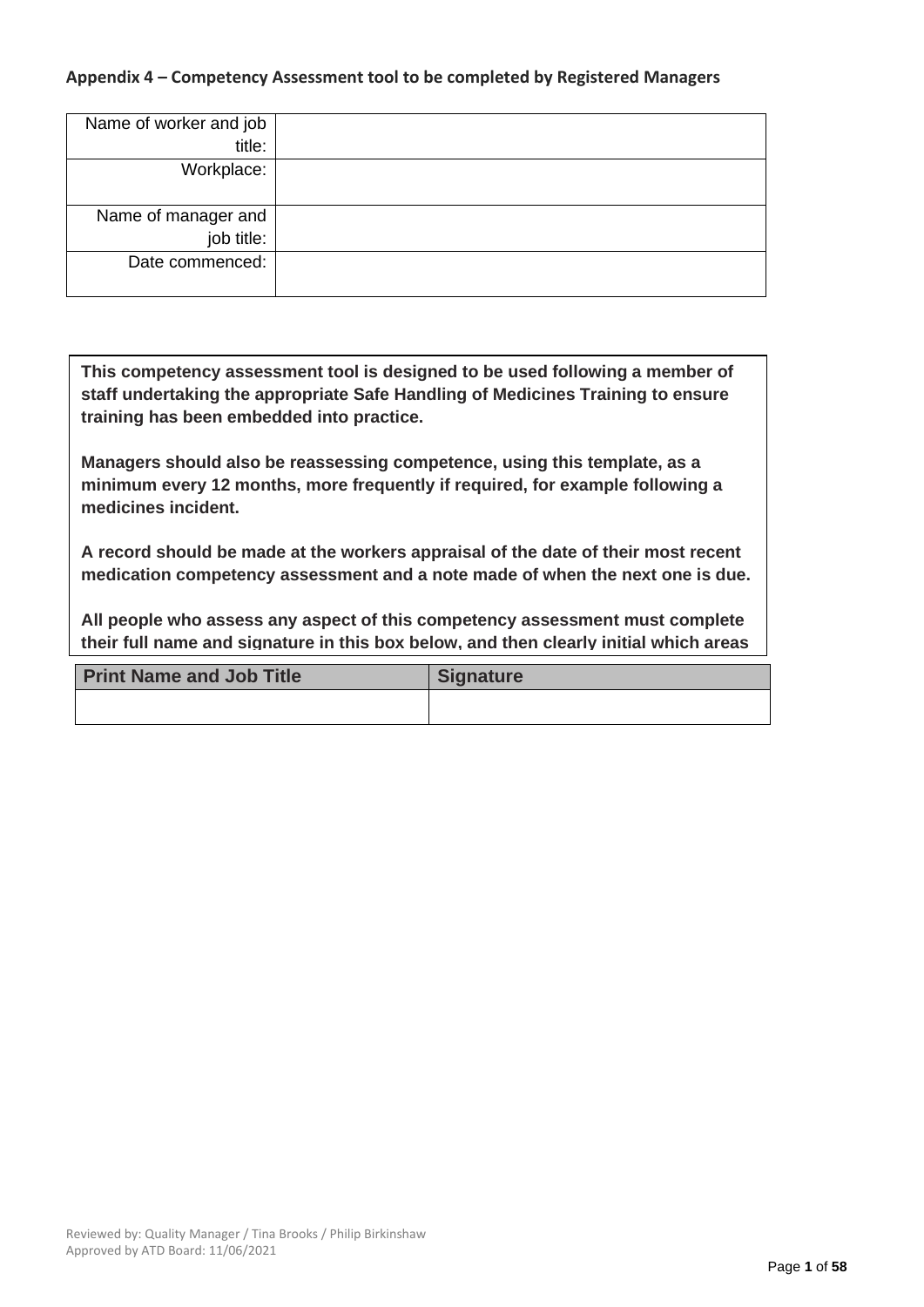|                                       | Prepare to administer & administer medication to individuals                                                                                                                                                                                                                                                                                                                                                                                                                                                                                                                                                                                                                                                                                                                                   |                                                           |                                                                          |  |  |
|---------------------------------------|------------------------------------------------------------------------------------------------------------------------------------------------------------------------------------------------------------------------------------------------------------------------------------------------------------------------------------------------------------------------------------------------------------------------------------------------------------------------------------------------------------------------------------------------------------------------------------------------------------------------------------------------------------------------------------------------------------------------------------------------------------------------------------------------|-----------------------------------------------------------|--------------------------------------------------------------------------|--|--|
| <b>Links and</b><br><b>Ref to NOS</b> | You need to show that                                                                                                                                                                                                                                                                                                                                                                                                                                                                                                                                                                                                                                                                                                                                                                          | Date when<br>observed &<br>initial of person<br>observing | Record if covered by a<br>question and / or other<br>comments / feedback |  |  |
| 3042(1)                               | You receive and store supplies of medication in line with your<br>organisational ways of working                                                                                                                                                                                                                                                                                                                                                                                                                                                                                                                                                                                                                                                                                               |                                                           |                                                                          |  |  |
| 3042(2)                               | You apply standard precautions for infection control, any<br>other relevant health and safety measures                                                                                                                                                                                                                                                                                                                                                                                                                                                                                                                                                                                                                                                                                         |                                                           |                                                                          |  |  |
| 3041(5)<br>3041(7)                    | You check that all medication administration records,<br>protocols, and any relevant risk assessments are available,<br>up to date and legible                                                                                                                                                                                                                                                                                                                                                                                                                                                                                                                                                                                                                                                 |                                                           |                                                                          |  |  |
| 3042(2)<br>3042 (3)<br>3041(6)        | You report any discrepancies or omissions you find to the<br>relevant person as appropriate                                                                                                                                                                                                                                                                                                                                                                                                                                                                                                                                                                                                                                                                                                    |                                                           |                                                                          |  |  |
| 3042(2)                               | Before administering any medication you read the<br>medication administration record (MAR) accurately, referring<br>any illegible directions to the appropriate member of staff                                                                                                                                                                                                                                                                                                                                                                                                                                                                                                                                                                                                                |                                                           |                                                                          |  |  |
| 3042(2)                               | You select, check and prepare correctly the medication<br>according to the medication administration record                                                                                                                                                                                                                                                                                                                                                                                                                                                                                                                                                                                                                                                                                    |                                                           |                                                                          |  |  |
| 3042(2)<br>3041 (5)                   | You select the route for the administration of medication,<br>according to the persons support plan, medication<br>administration record, and the drug to be administered                                                                                                                                                                                                                                                                                                                                                                                                                                                                                                                                                                                                                      |                                                           |                                                                          |  |  |
| 3042(2)<br>3041(4)<br>3041(5)         | You safely administer the medication<br>• before administering medication you check and confirm<br>the identity of the individual who is to receive the medication<br>with the individual themselves, and your assistant (if<br>applicable)<br>• you check that the individual has not taken any medication<br>recently and act accordingly in relation to the appropriate<br>timing of the medication<br>• obtain the individual's consent and offer information,<br>support and reassurance throughout, in a manner which<br>encourages their co-operation, promotes dignity and which is<br>appropriate to their needs and concerns<br>• following the written instructions and in line with legislation<br>and local policies<br>• in a way which minimises pain, discomfort and trauma to |                                                           |                                                                          |  |  |
| 3042(3)                               | the individual, whilst ensuring the individual takes the<br>medication<br>• in a way which maintains the security of medication<br>throughout and return it to the correct place for storage after<br>use<br>You monitor the individual's condition throughout, recognise                                                                                                                                                                                                                                                                                                                                                                                                                                                                                                                      |                                                           |                                                                          |  |  |
|                                       | any adverse effects and take the appropriate action without<br>delay                                                                                                                                                                                                                                                                                                                                                                                                                                                                                                                                                                                                                                                                                                                           |                                                           |                                                                          |  |  |
| 3042(3)<br>3041 (3)<br>3041(3)        | You clearly and accurately enter relevant information in the<br>correct records, returning the records to the correct storage<br>location after use                                                                                                                                                                                                                                                                                                                                                                                                                                                                                                                                                                                                                                            |                                                           |                                                                          |  |  |
|                                       | You can explain your responsibilities if a person requests<br>'over the counter' remedies as part of their support                                                                                                                                                                                                                                                                                                                                                                                                                                                                                                                                                                                                                                                                             |                                                           |                                                                          |  |  |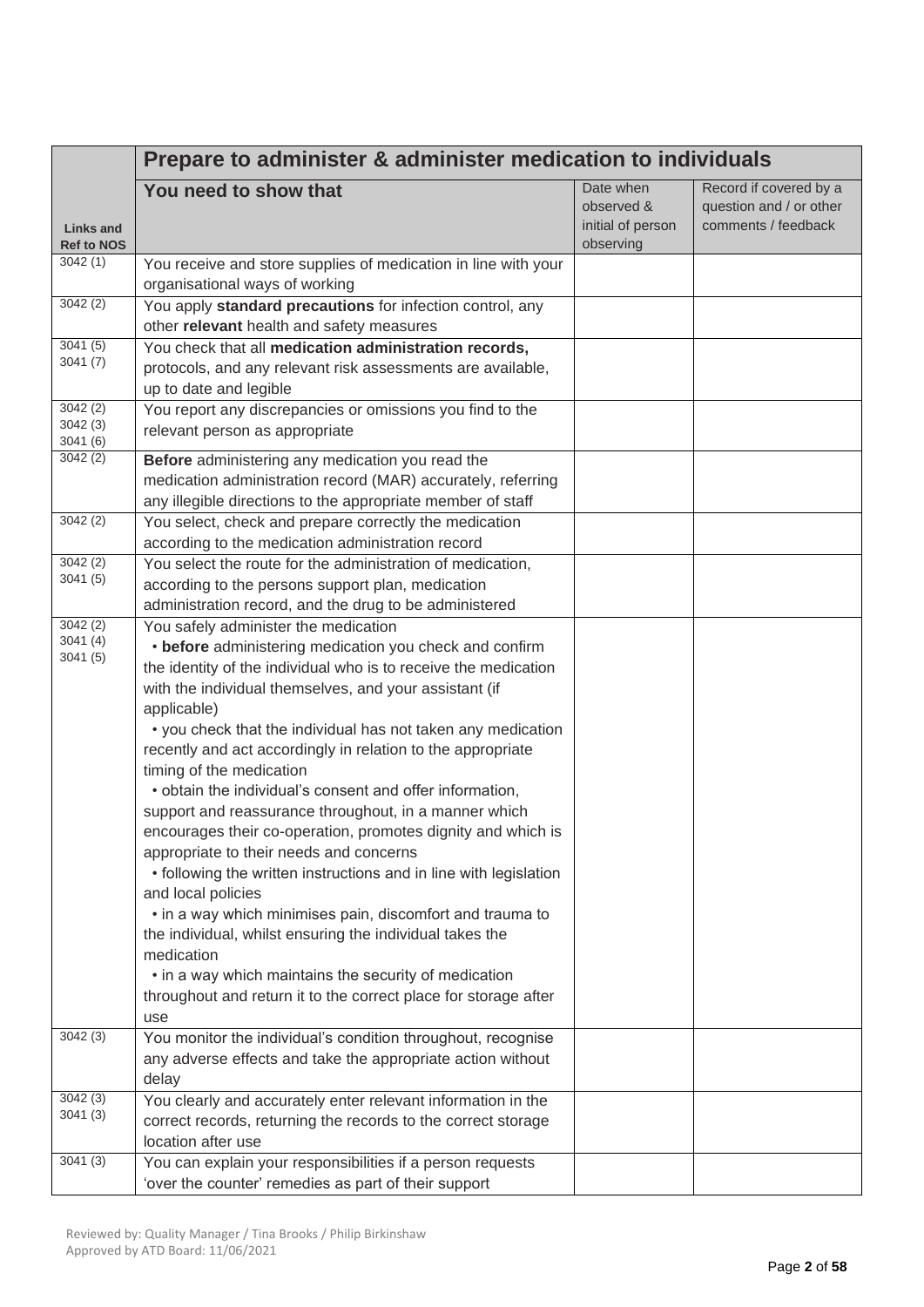| 3042(1) | You monitor and rotate stocks of medication, maintain       |  |
|---------|-------------------------------------------------------------|--|
|         | appropriate storage conditions and report any discrepancies |  |
|         | in stocks immediately to the relevant staff                 |  |
| 3042(1) | You dispose of out of date and part-used medications in     |  |
|         | accordance with legal and organisational requirements       |  |
| 3042(3) | You know where to go for help to seek advice about a        |  |
| 3041(3) | medicine if you are unsure (including role of Manager,      |  |
| 3041(7) | Pharmacist, District Nurse, GP)                             |  |
| 3042(3) | You report any immediate problems with the administration,  |  |
| 3041(3) | for example: the person refuses to take the medication, the |  |
| 3041(6) | medication is out of stock                                  |  |

The medication training covers the following techniques – indicate which of those you have observed the member of staff administering with a  $\sqrt{ }$ 

| <b>Technique</b>     | <b>Technique</b>     | <b>Technique</b>    |  |
|----------------------|----------------------|---------------------|--|
| Tablets / capsules   | Liquids              | Sachets and powders |  |
| Inhaler devices      | Eye drops            | Eye ointment        |  |
| Ear drops            | Nose drops           | Nasal sprays        |  |
| Creams and ointments | Trans-dermal patches |                     |  |

Record any follow up discussions with the member of staff and whether you are satisfied the worker is demonstrating competence to undertake administration of medication unsupervised or whether further assessment is needed:

**Signed Manager: Worker: Date:**

NOTE: once completed retain this record in the workers personal file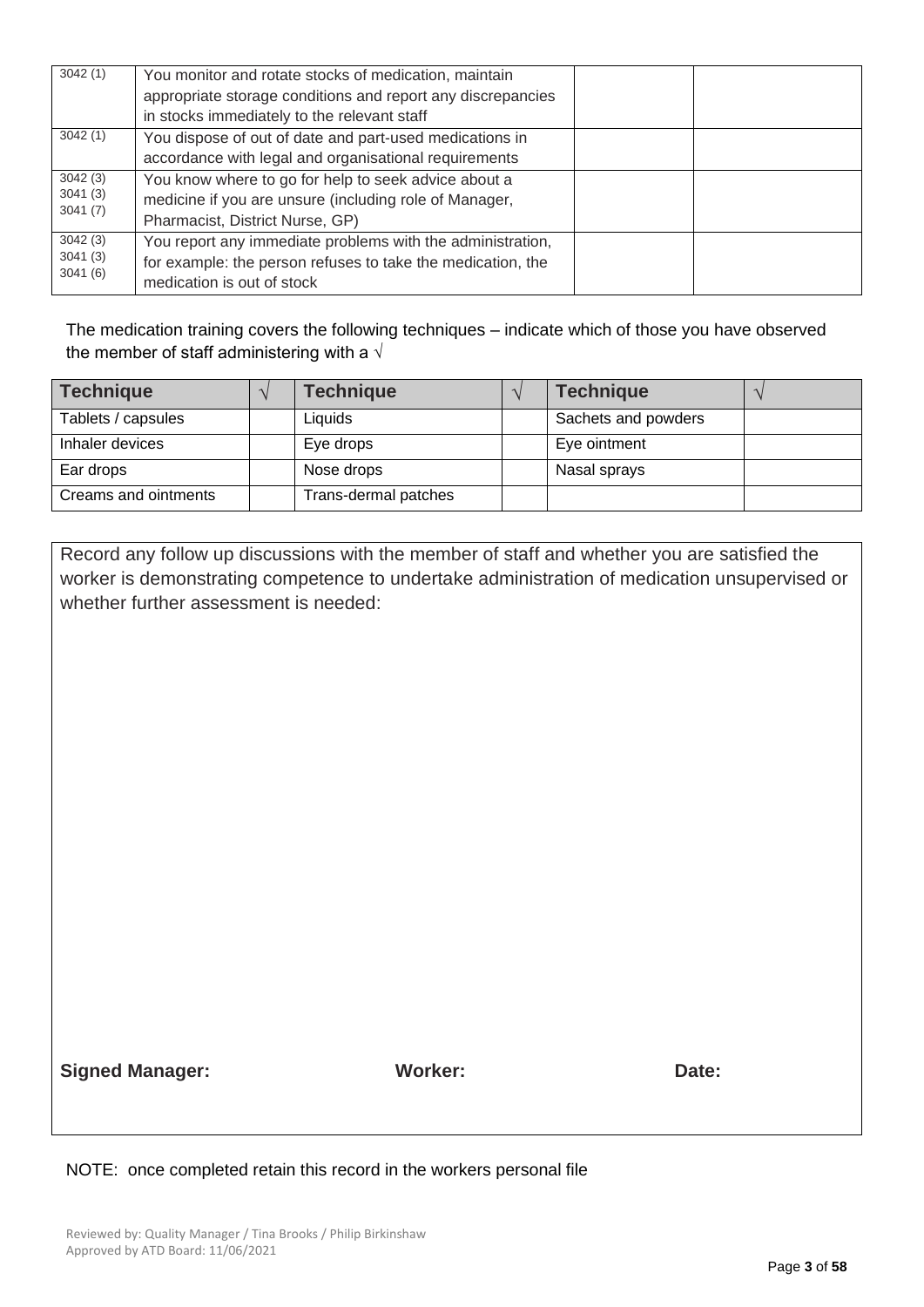**Appendix 5 – Near Miss form to be completed by staff and signed off by Registered Manager** 

## **Report of a medication incident / near miss**

### **All medication incidents, errors and near misses must be recorded using this form and sent to the Registered Manager of the service.**

- There will be incidents where a CQC notification is not required
- If the incident is a CQC notifiable incident this form must be completed in addition to CQC notification paperwork.
- Similarly if the incident requires you to also complete a Safeguarding Adults Alert (SAA) this form is in addition to your SAA.

| Incident form for all Medication Procedures: Residential Home, Adult Respite Unit,<br><b>Domiciliary Service, Day Service, Supported Living.</b>   |                     |       |  |  |
|----------------------------------------------------------------------------------------------------------------------------------------------------|---------------------|-------|--|--|
| 1. Complete section 1 and send this form to the Registered Manager for the<br>service.                                                             |                     |       |  |  |
| 2. A copy of the full document must be kept by the Registered Manager in the<br>CQC notifications and incidents file (held for regulated services) |                     |       |  |  |
| <b>SECTION 1</b>                                                                                                                                   |                     |       |  |  |
| <b>Person Reporting</b>                                                                                                                            |                     |       |  |  |
| Name<br>Address:                                                                                                                                   | Date:<br>Job Title: | Time: |  |  |
| <b>Person Receiving Support</b>                                                                                                                    |                     |       |  |  |
| Name:                                                                                                                                              |                     |       |  |  |
|                                                                                                                                                    |                     |       |  |  |
| Flat No:                                                                                                                                           |                     |       |  |  |
| Address or Location where incident occurred:                                                                                                       |                     |       |  |  |
| <b>Incident Details</b><br>(Please give full details of Medication Incident, including dates, times, staff involved,<br>prescribed medications)    |                     |       |  |  |
| Date of incident:<br>Time of incident:                                                                                                             |                     |       |  |  |
| Staff involved:                                                                                                                                    |                     |       |  |  |
| Details of the situation and incident:                                                                                                             |                     |       |  |  |
|                                                                                                                                                    |                     |       |  |  |
| <b>GP Informed</b>                                                                                                                                 |                     |       |  |  |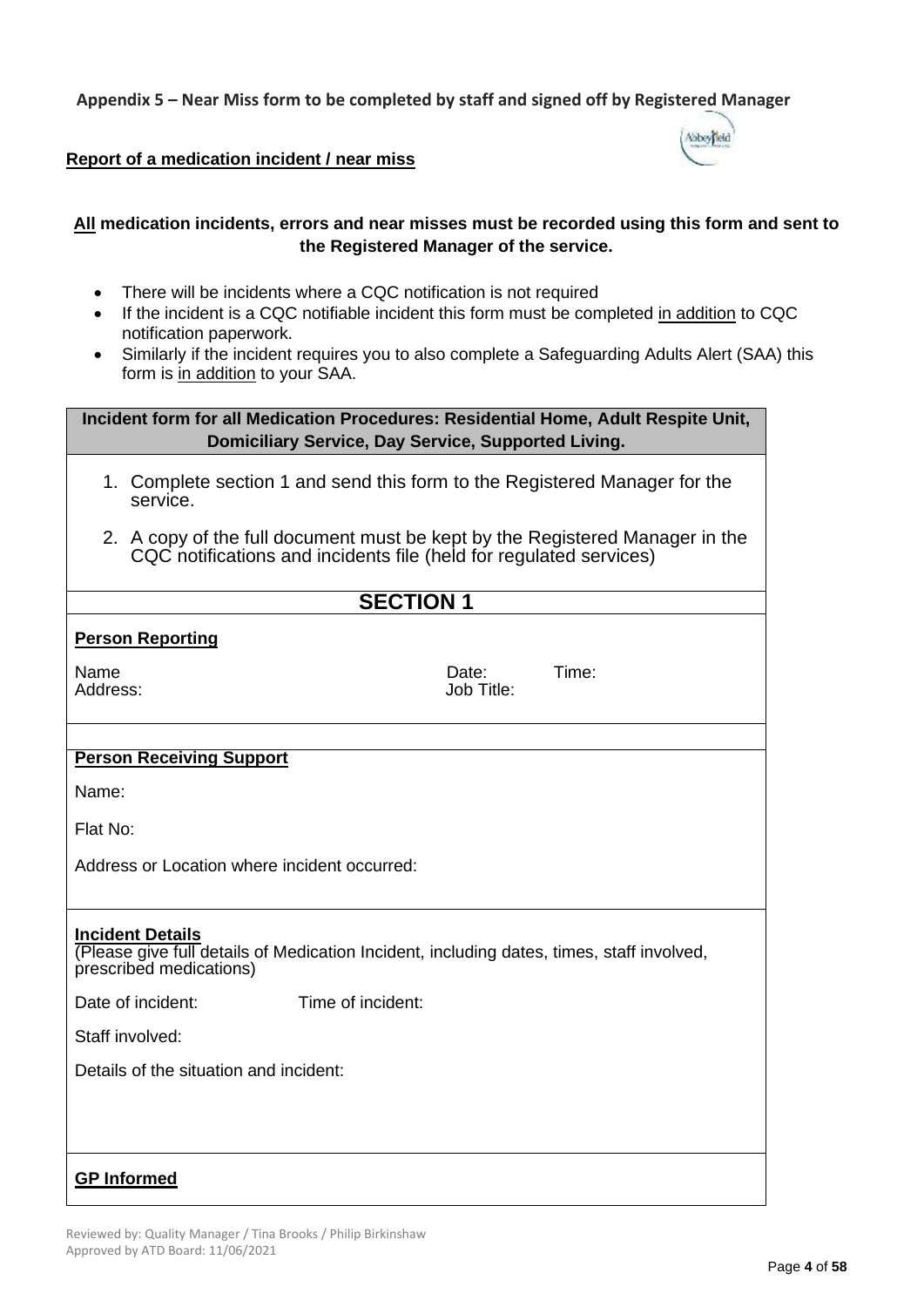| <b>Please tick</b>                                                                                                                                                                                                                                                                                                                                        | YES       | <b>NO</b>                                                                                    |  |  |
|-----------------------------------------------------------------------------------------------------------------------------------------------------------------------------------------------------------------------------------------------------------------------------------------------------------------------------------------------------------|-----------|----------------------------------------------------------------------------------------------|--|--|
| If no, state why not:                                                                                                                                                                                                                                                                                                                                     |           |                                                                                              |  |  |
| Name of GP:                                                                                                                                                                                                                                                                                                                                               |           | <b>Contact Number:</b>                                                                       |  |  |
| Date:                                                                                                                                                                                                                                                                                                                                                     |           | Time:                                                                                        |  |  |
| <b>Specifically ask the GP:</b>                                                                                                                                                                                                                                                                                                                           |           |                                                                                              |  |  |
|                                                                                                                                                                                                                                                                                                                                                           |           | 'In your view does this incident have the potential to cause the person significant harm?'   |  |  |
| you.                                                                                                                                                                                                                                                                                                                                                      |           | Record the GP's reply to this question <b>along with any other</b> instructions the GP gives |  |  |
| If the GP states the incident has potential to cause significant harm, or will cause<br>significant harm, the manager must also complete a CQC notification and Safeguarding<br>Adults Alert, using correct documentation.                                                                                                                                |           |                                                                                              |  |  |
| <b>Next of Kin informed?</b> This must be based on the choice of the person receiving support<br>as to whether they would like their next of kin to be informed linked to capacity issues.<br>Otherwise, the expectation is that next of kin should always be informed to reflect the<br>open and honest way in which we deliver services in partnership. |           |                                                                                              |  |  |
| <b>YES</b>                                                                                                                                                                                                                                                                                                                                                | <b>NO</b> |                                                                                              |  |  |
|                                                                                                                                                                                                                                                                                                                                                           |           | If no, why not? (please provide very detailed information):                                  |  |  |
|                                                                                                                                                                                                                                                                                                                                                           |           |                                                                                              |  |  |

Section 2 follows on a separate page.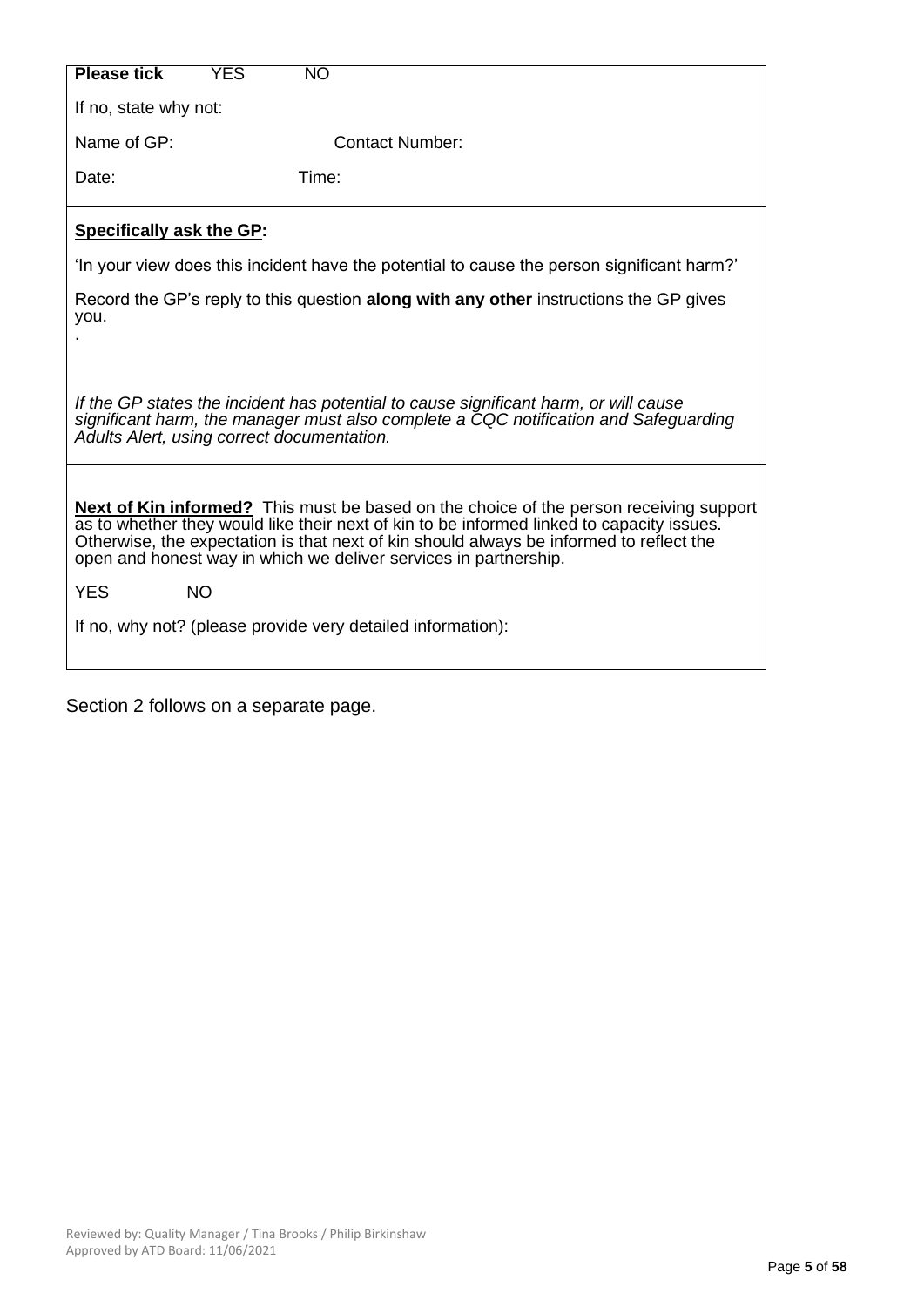| <b>SECTION 2</b>                                                                                                                                                                                                                                |  |  |  |  |
|-------------------------------------------------------------------------------------------------------------------------------------------------------------------------------------------------------------------------------------------------|--|--|--|--|
| <b>Have The Care Quality Commission been informed using the appropriate</b><br>notifications documentation?                                                                                                                                     |  |  |  |  |
| <b>Please tick</b> YES NO<br>Date notified:                                                                                                                                                                                                     |  |  |  |  |
| <b>Have you completed a Safeguarding Alert?</b>                                                                                                                                                                                                 |  |  |  |  |
| <b>YES</b><br><b>NO</b><br>If yes record date completed and submitted:                                                                                                                                                                          |  |  |  |  |
| Have you spoken to a Safeguarding Officer for advice?                                                                                                                                                                                           |  |  |  |  |
| <b>YES</b><br><b>NO</b><br>If yes, record advice you were given and who you spoke to:                                                                                                                                                           |  |  |  |  |
| Person spoken to:                                                                                                                                                                                                                               |  |  |  |  |
| Advice received:                                                                                                                                                                                                                                |  |  |  |  |
|                                                                                                                                                                                                                                                 |  |  |  |  |
| Person receiving support informed. The expectation is that people receiving support<br>should always be informed of incidents, unless there are extremely strong reasons which<br>would preclude this and which should be fully recorded below. |  |  |  |  |
| <b>YES</b><br><b>NO</b>                                                                                                                                                                                                                         |  |  |  |  |
| If no, why not? (please provide very detailed information)                                                                                                                                                                                      |  |  |  |  |
| Any further comments:                                                                                                                                                                                                                           |  |  |  |  |
|                                                                                                                                                                                                                                                 |  |  |  |  |
|                                                                                                                                                                                                                                                 |  |  |  |  |
|                                                                                                                                                                                                                                                 |  |  |  |  |
| <b>Signature of Person Making Report: (Signed)</b><br>(type in prior to e-mailing)                                                                                                                                                              |  |  |  |  |
| Date:                                                                                                                                                                                                                                           |  |  |  |  |
|                                                                                                                                                                                                                                                 |  |  |  |  |
| Registered Manager / Service Manager Signature (if not person making this report)<br>to confirm sight of this record:                                                                                                                           |  |  |  |  |
| (Signed)                                                                                                                                                                                                                                        |  |  |  |  |
| Date:                                                                                                                                                                                                                                           |  |  |  |  |
|                                                                                                                                                                                                                                                 |  |  |  |  |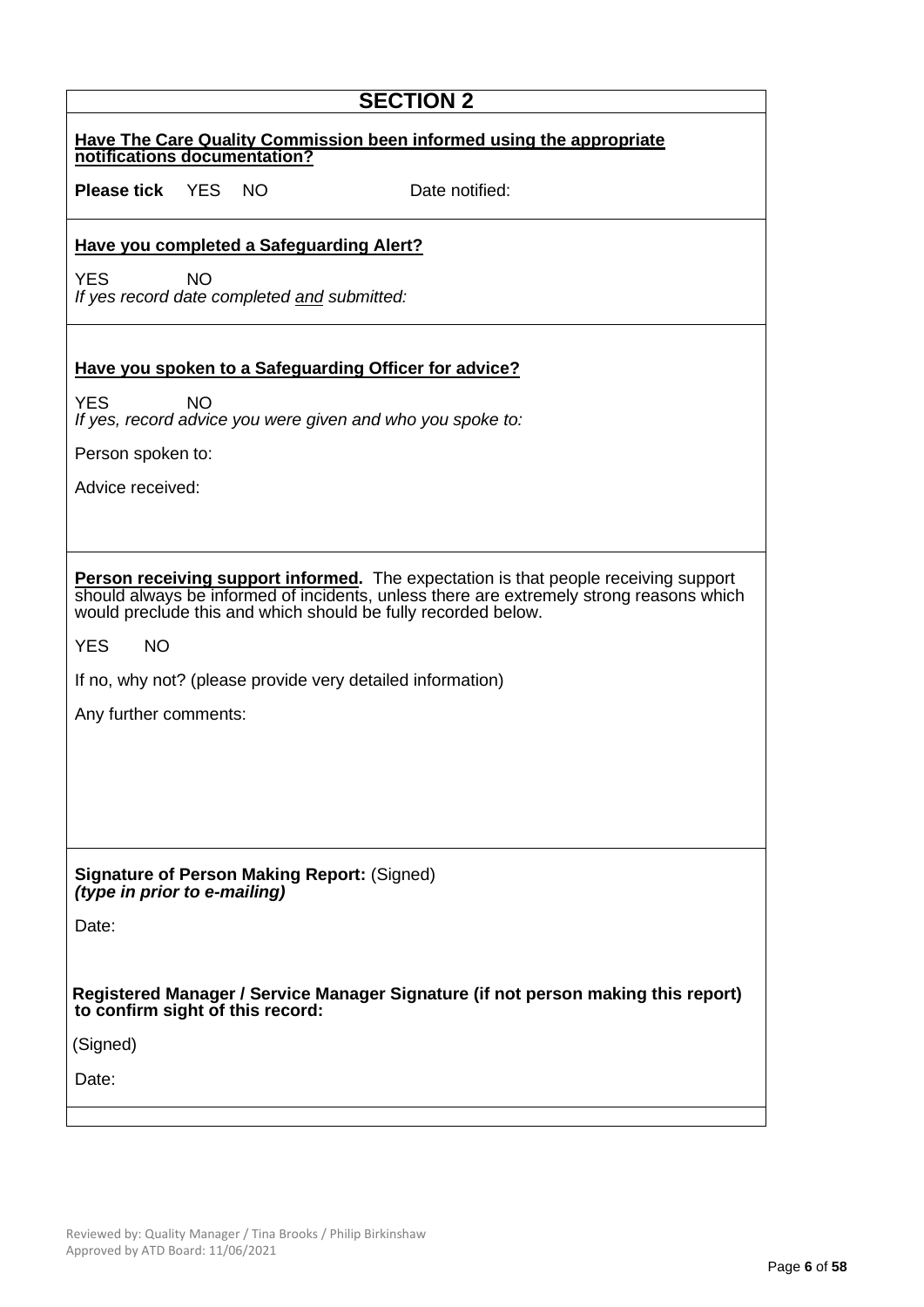**Not to be stored in the file of person receiving support. Any information in relation to HR issues to be stored in the workers personnel file.**

**Record of any other actions taken in relation to the incident which have not been covered in Sections 1 or 2 :** including action taken to address any staffing concerns

### **Have you spoken to HR Consultant for advice?**

YES [ ] NO [ ] *If yes, record advice you were given and who you spoke to:*

Person spoken to:

Advice received:

**Name and signature of person completing this section:**

**Date:**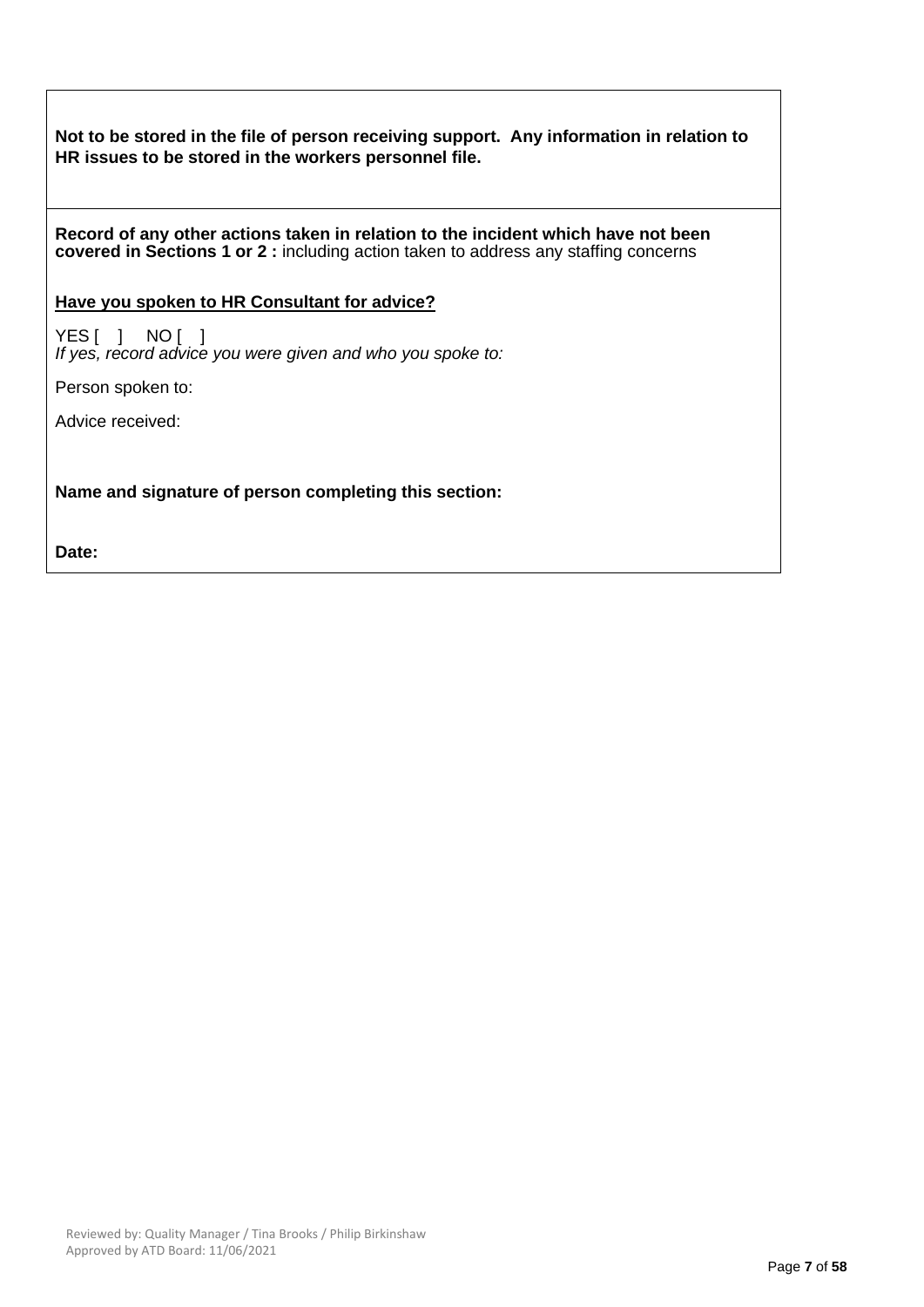### **Appendix 6 Approval from Registered Manager to complete level 3 tasks**

**N.B. A copy of the completed form should be kept on file attached to the service plan. The service plan should also contain a cross reference to the existence of this approval form.** 

| Registered Managers Approval to undertake Level 3 tasks                                                                                             |                                                                                 |  |  |  |
|-----------------------------------------------------------------------------------------------------------------------------------------------------|---------------------------------------------------------------------------------|--|--|--|
| Name of person receiving support                                                                                                                    | <b>AIS Number</b>                                                               |  |  |  |
| <b>Locality Team</b>                                                                                                                                | HCM completing application (print name)                                         |  |  |  |
| Please detail tasks for which approval is sought                                                                                                    |                                                                                 |  |  |  |
| Please continue on separate sheet if required                                                                                                       |                                                                                 |  |  |  |
| There must be a Healthcare Support Plan to complete this level 6 Task<br>Confirm plan in place<br>*Please attach a copy of the agreed service plan. | YES / NO                                                                        |  |  |  |
| Confirmation that there is NYCC Insurance cover for undertaking this task<br>YES/NO                                                                 | Detail of date confirmation received from NYCC Insurance / confirm who spoke to |  |  |  |
| Name of Health professional involved and details of training provided                                                                               |                                                                                 |  |  |  |
| Decision on Application:                                                                                                                            | I approve [ ] do not approve [ ] ( please tick ) Until review date              |  |  |  |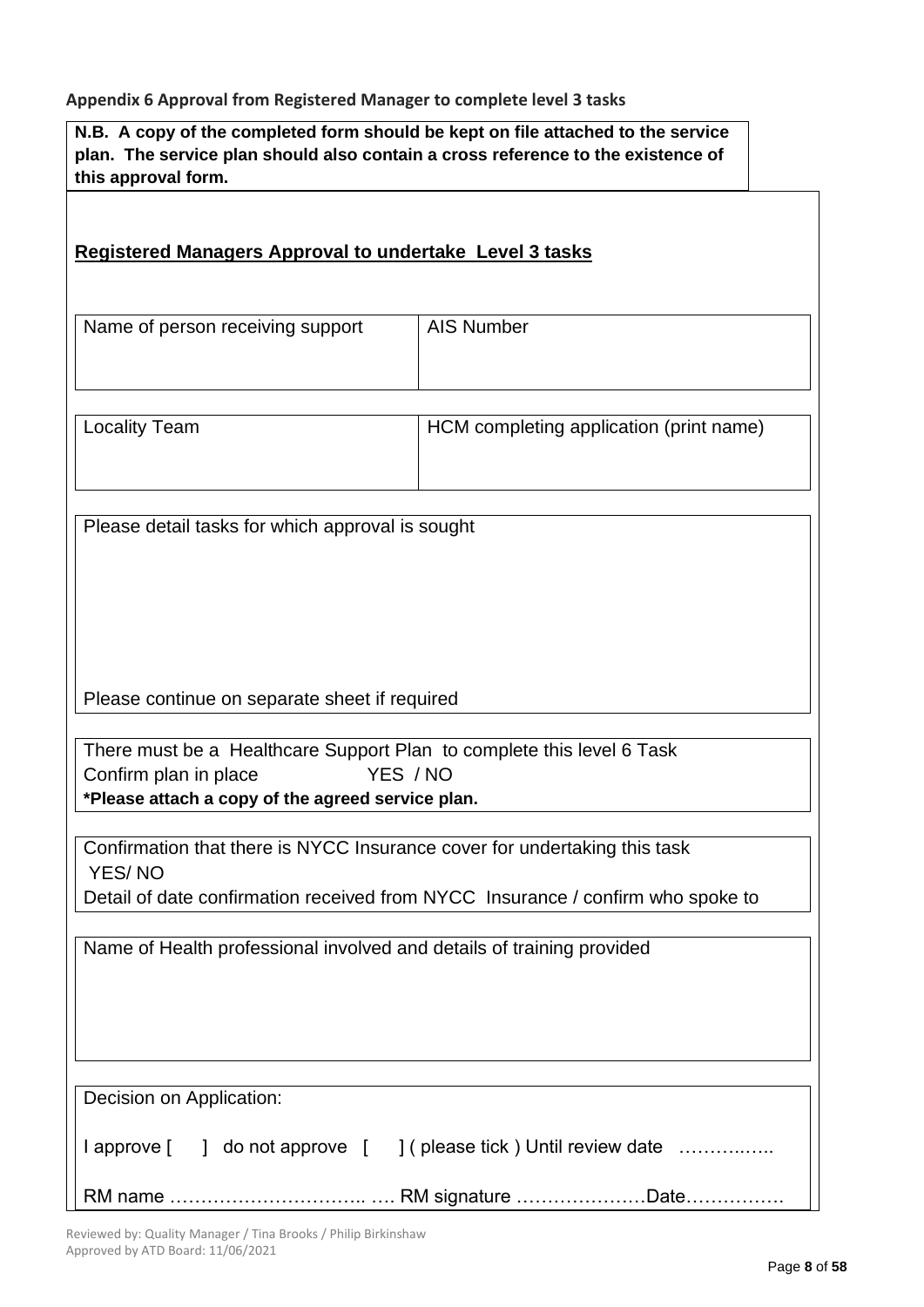RM comments:

## **Named Resource Workers / START worker who will provide support**

| Name of Worker | Date added to list,<br>(by whom) | Date Trained | Date Competency<br>Assessed |
|----------------|----------------------------------|--------------|-----------------------------|
|                |                                  |              |                             |
|                |                                  |              |                             |
|                |                                  |              |                             |
|                |                                  |              |                             |
|                |                                  |              |                             |
|                |                                  |              |                             |
|                |                                  |              |                             |
|                |                                  |              |                             |
|                |                                  |              |                             |
|                |                                  |              |                             |
|                |                                  |              |                             |

\_\_\_\_\_\_\_\_\_\_\_\_\_\_\_\_\_\_\_\_\_\_\_\_\_\_\_\_\_\_\_\_\_\_\_\_\_\_\_\_\_\_\_\_\_\_\_\_\_\_\_\_\_\_\_\_\_\_\_\_\_\_\_\_\_\_\_

\_\_\_\_\_\_\_\_\_\_\_\_\_\_\_\_\_\_\_\_\_\_\_\_\_\_\_\_\_\_\_\_\_\_\_\_\_\_\_\_\_\_\_\_\_\_\_\_\_\_\_\_\_\_\_\_\_\_\_\_\_\_\_\_\_\_\_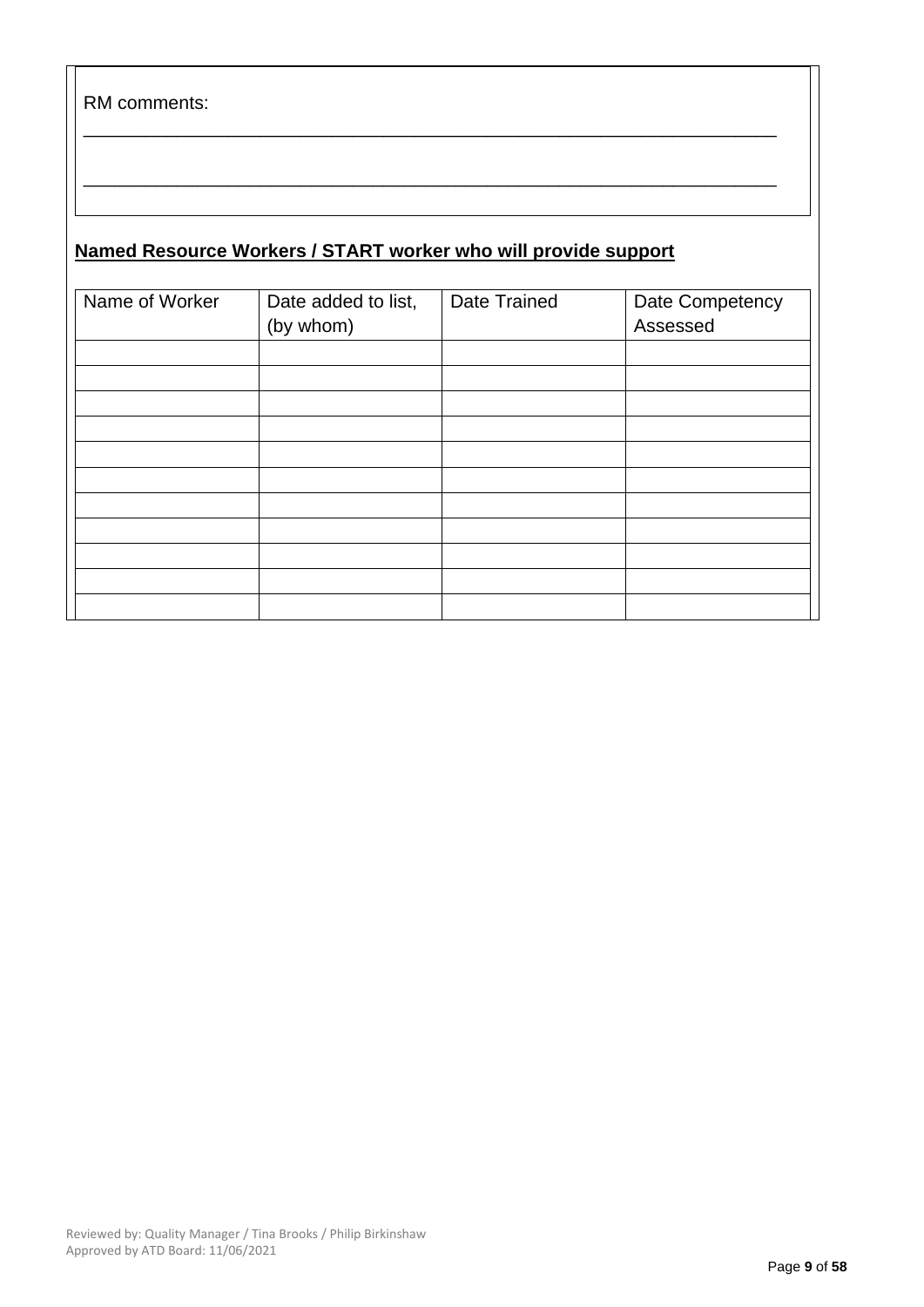## **Appendix 7 – Receipt for return of drugs by staff to a Pharmacy Consent to return unwanted or discontinued medication to the pharmacy**

**I ……………………………………… do authorise that the following prescribed medicines** 

**(state quantity) are to be removed from my home, recorded on the MAR sheet** 

**dated............................, by ……………………………………………, for return to a local** 

**pharmacy/GP dispensing practice.**

| Name of Medicine(Continue overleaf) | Quantity |
|-------------------------------------|----------|
|                                     |          |
|                                     |          |
|                                     |          |

**Signed ……………………………………… (Person/Advocate) Date…………………….**

## **FOR PHARMACY USE ONLY**

**I ………………………………………………… (Pharmacist) confirm that the above** 

**medicines have been returned.** 

**Signed ………………………………………… (Pharmacist) Date ……………………...**

**Address ………………………………………………………………………………………. .......................................................................................................................................**

Please return completed form to ………………… at ……………………………………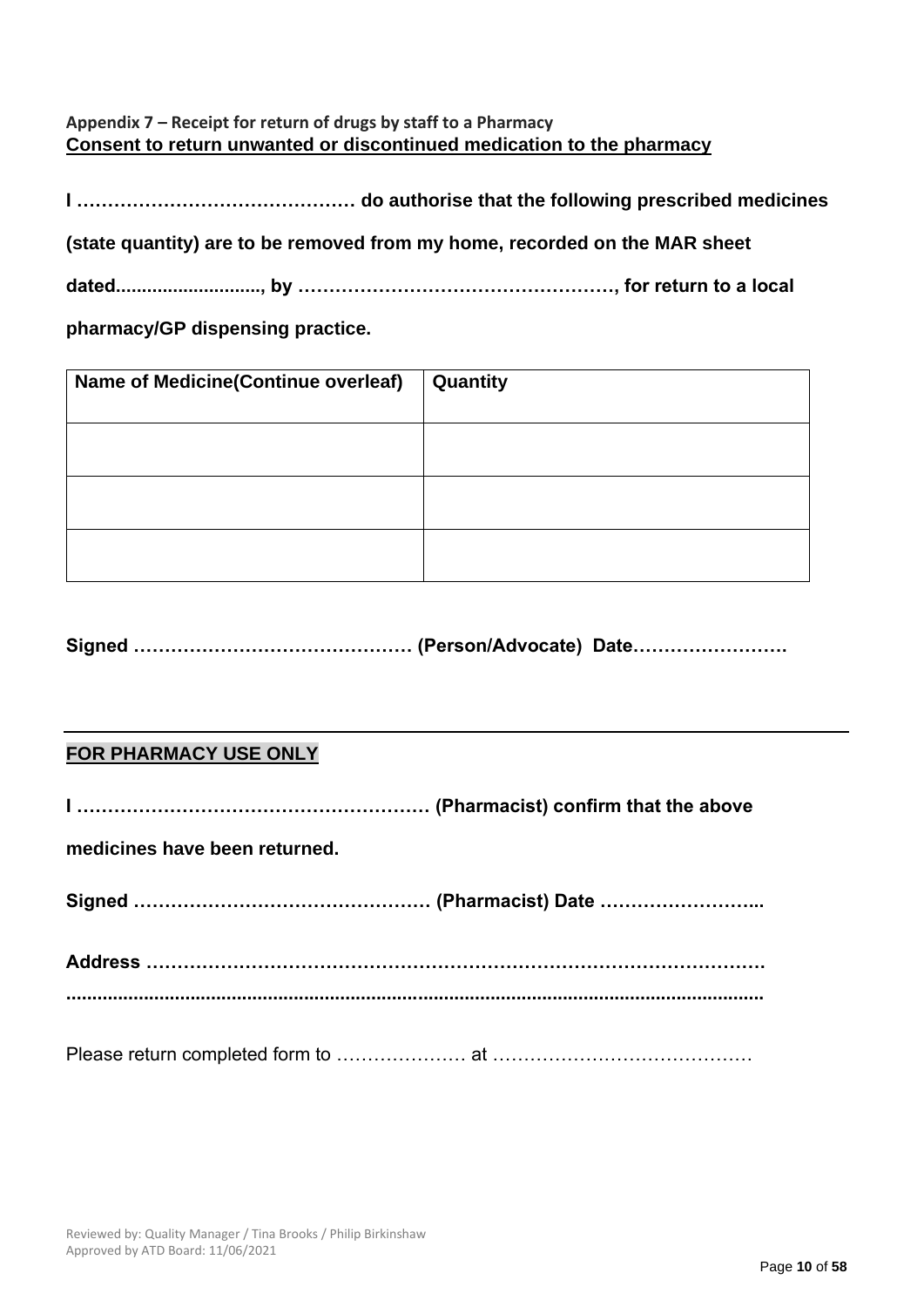## **Appendix 8 – List of Staff signatures and initials who are trained to administer medications Initials and Signatures of all staff involved in the administration of medicines Signatures to be updated at least annually**

| <b>Team Name:</b> |                 |                  |  |  |
|-------------------|-----------------|------------------|--|--|
| <b>DATE</b>       | <b>INITIALS</b> | <b>SIGNATURE</b> |  |  |
|                   |                 |                  |  |  |
|                   |                 |                  |  |  |
|                   |                 |                  |  |  |
|                   |                 |                  |  |  |
|                   |                 |                  |  |  |
|                   |                 |                  |  |  |
|                   |                 |                  |  |  |
|                   |                 |                  |  |  |
|                   |                 |                  |  |  |
|                   |                 |                  |  |  |
|                   |                 |                  |  |  |
|                   |                 |                  |  |  |
|                   |                 |                  |  |  |
|                   |                 |                  |  |  |
|                   |                 |                  |  |  |
|                   |                 |                  |  |  |
|                   |                 |                  |  |  |
|                   |                 |                  |  |  |
|                   |                 |                  |  |  |
|                   |                 |                  |  |  |
|                   |                 |                  |  |  |
|                   |                 |                  |  |  |
|                   |                 |                  |  |  |
|                   |                 |                  |  |  |
|                   |                 |                  |  |  |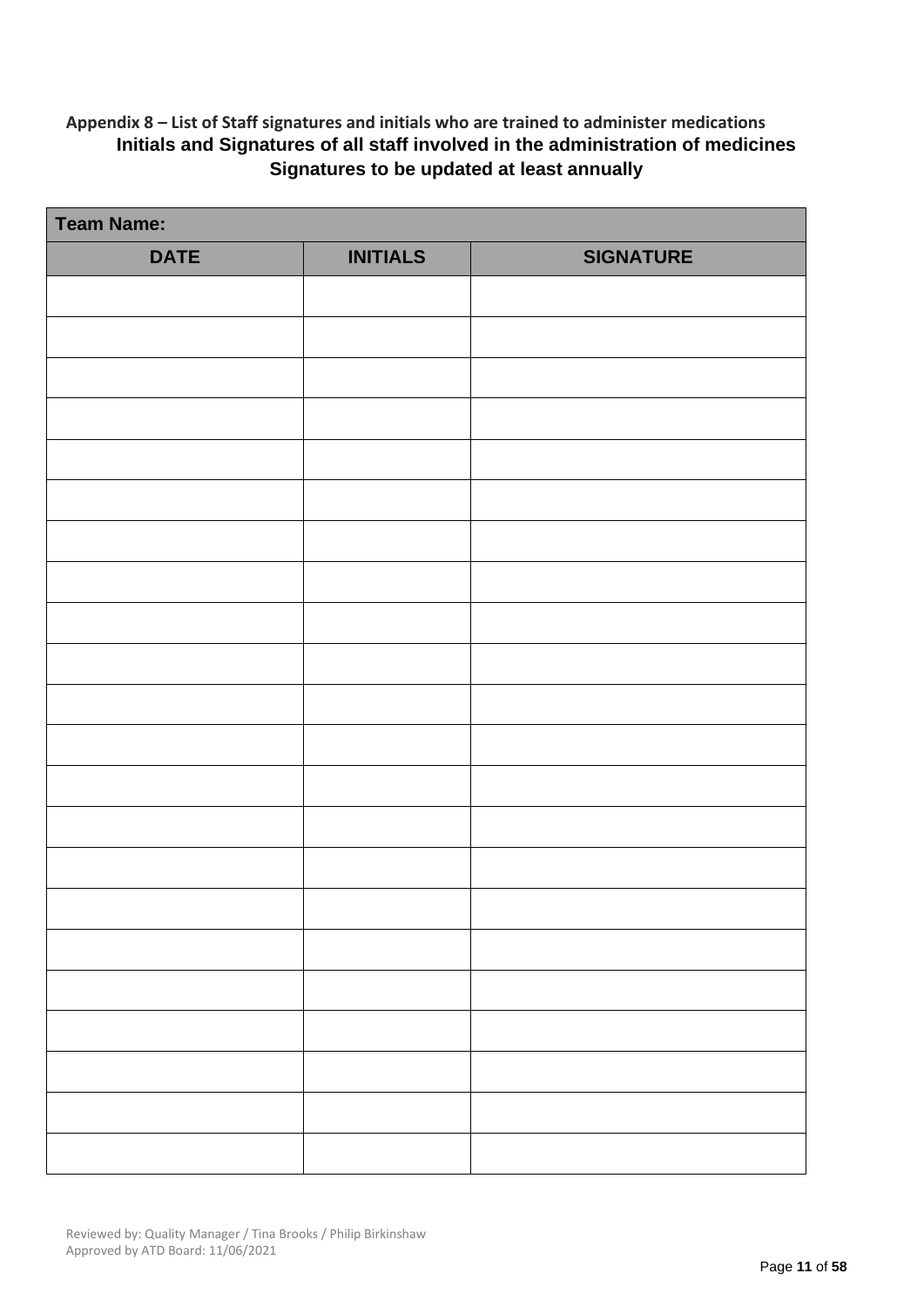## **Appendix 9 - Anticipatory Medication Statement**

## **Appendix 9 – Anticipatory Medication Statement**

ATD understands that anticipatory medicines are those intended for prompt relief of distressing symptoms for a person who is receiving palliative care for a terminal illness. Anticipatory medicines, which will usually include controlled drugs, will be most frequently used in the last stages of a person's life. The medicines are made available in advance of their need so that they can be accessed as soon as they are needed.

The medicines will usually be prescribed by the person's GP or nurse practitioner, for use during the out-of-hours periods when access to the patient's own general practice and regular pharmacy may not be possible, but immediate relief is required. Anticipatory medicines could cover a range of terminal illnesses or potentially fatal conditions, notably cancer, but also heart, neurological and respiratory conditions.

It is understood that anticipatory prescribing will make sure that there is a supply of suitable medicines or drugs in the home with any equipment needed to administer them. They can then be made available to an attending medical practitioner or someone who is authorised to administer them after it has been clinically assessed that they should be given.

Once prescribed, the medicines belong to the patient and have the same legal status as other prescribed medicines, including controlled drugs.

It is understood that anticipatory medicines are usually supplied in specially marked containers, commonly called "just in case" boxes. The provision of such boxes usually provides good opportunities to discuss with the ill person and others involved in their care the likely process of the illness that could result in their use.

The contents of "just in case" boxes will be decided in terms of individual needs and local agreements and protocols for prescribers and pharmacists. The protocols should indicate such things as:

- the normal starting doses and how they will be made known to users
- the contents of the boxes
- the quantities to be supplied
- their duration with reference to expiry dates, after which unused medicines will need to be disposed of
- who should be notified of their having been prescribed
- who is authorised to administer them
- their storage and security, pending use.

## **Implications for ATD**

Anticipatory medicines in the form of "just in case" boxes might be prescribed when a person prefers to spend their final days in their own home and it has been agreed that they should do so.

It is understood that the medical practitioners involved in a person's end-of-life care will be responsible for the prescribing and oversight of any anticipatory medicines and for authorising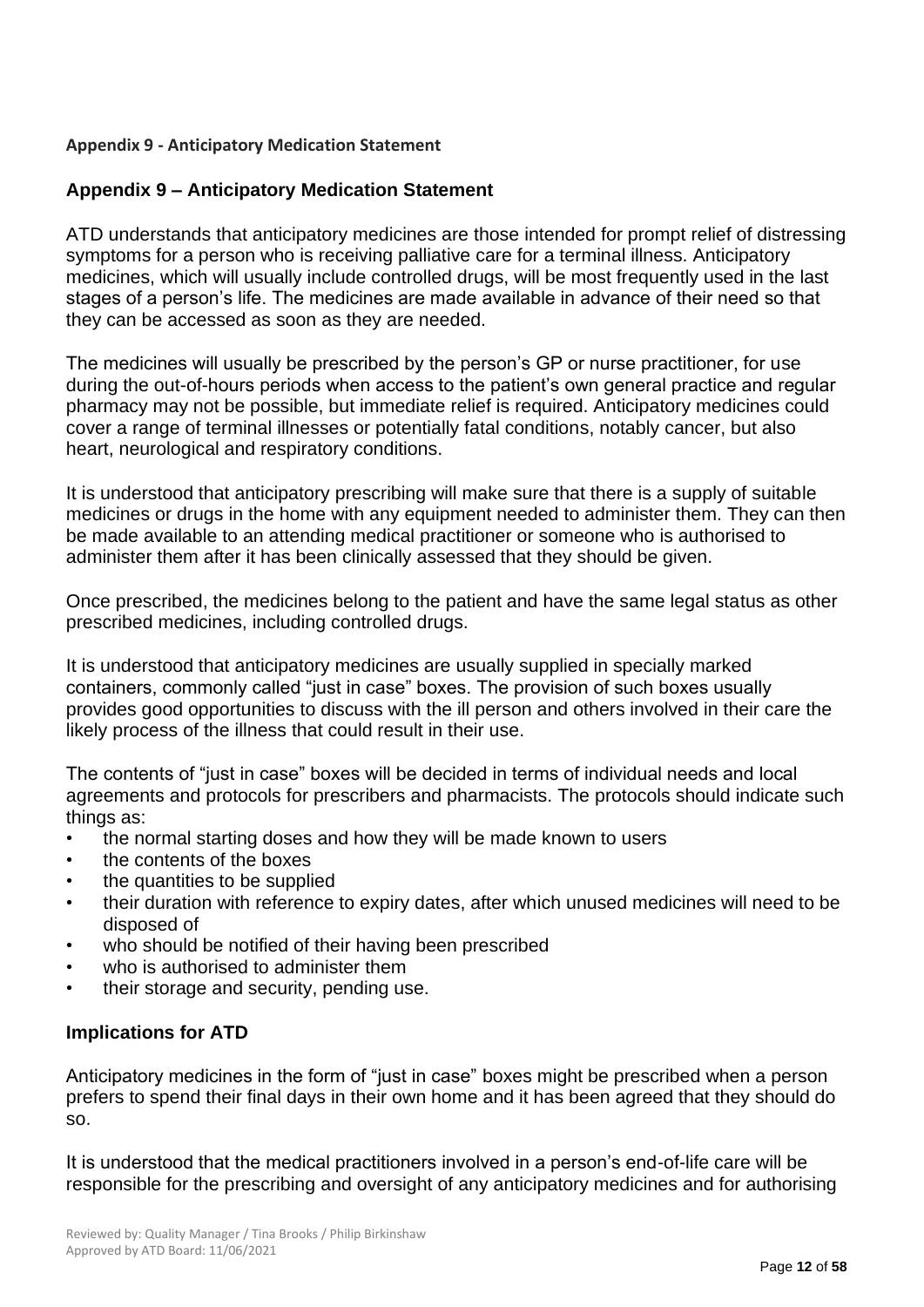their use. ATD will be responsible for their safe storage, security and, where agreed, disposal in line with its medication administration policy and procedures.

ATD senior care staff will note and record that the medicines have been prescribed for the individual person and the details will be recorded on their (end of life) care plan. It will also report to the responsible medical practitioners any changes in the person's condition that could result in permission for the medication to be used.

The plan will state which medicines have been prescribed and under what circumstances they will be used and by whom.

The plan will also include any precautions to be taken in relation to any risks involved in their administration.

The medicines will be stored in a secure box or container in a safe place, which should only be opened by a named authorised person or persons when they are needed and after a clinical assessment that they should be used (for example, by a GP or nurse with due authority).

Relevant care staff will be informed of their existence and availability to the health care professionals who can administer them.

## **Training**

Care staff involved in the end of life care of a person will be instructed in the purpose and use of any "just in case" medicines and the protocols associated with their administration for the named person.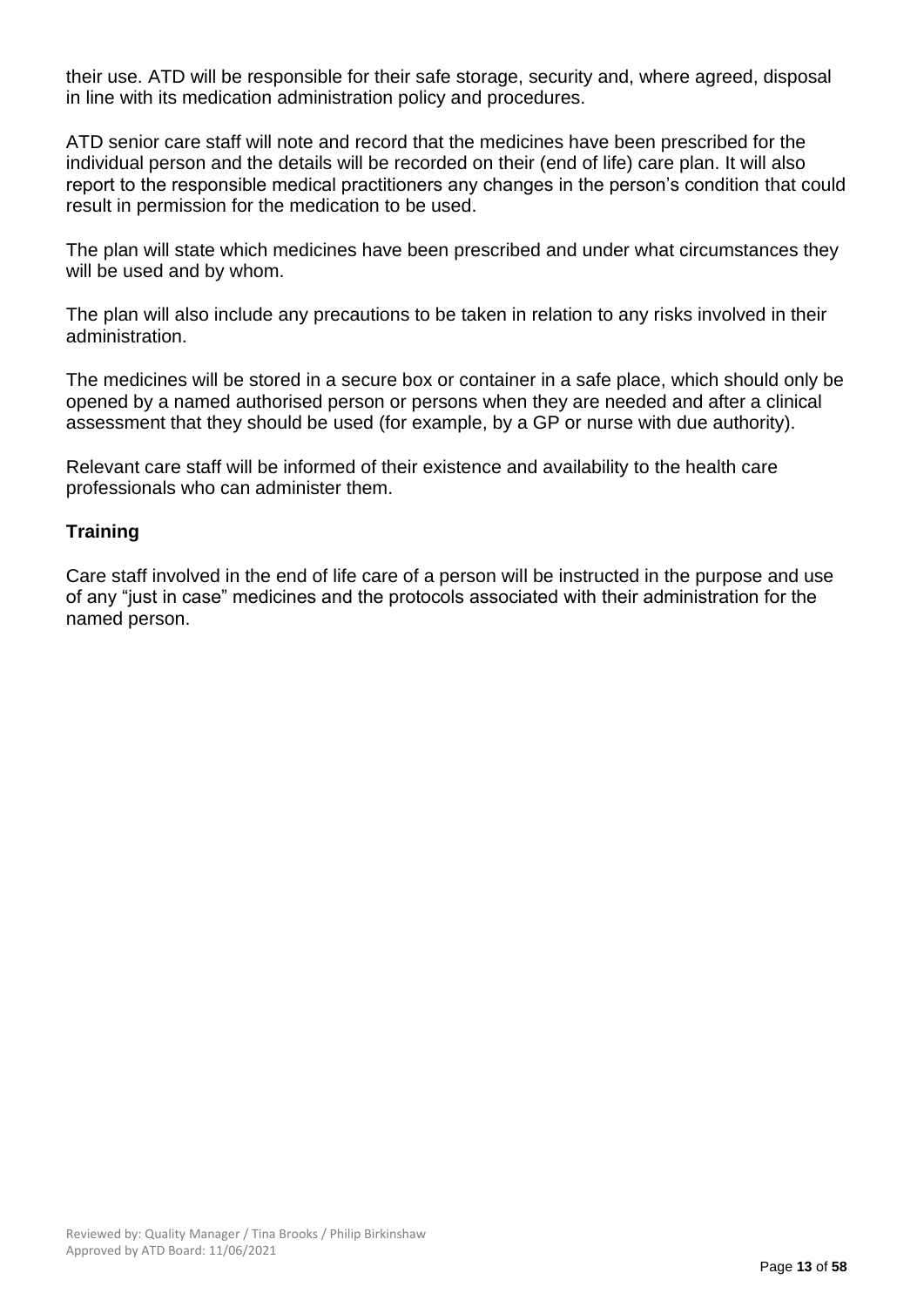### **Appendix 10 - Use of Oxygen Statement**

### **Oxygen Risk Assessment**





| <b>Hazards</b>                                                                        | <b>Risks</b>                                                                                                                        | People at risk                                                   | <b>Control Measures</b>                                                                                                                                                                                                                                                                                                                                                                                                                                                                               |  |
|---------------------------------------------------------------------------------------|-------------------------------------------------------------------------------------------------------------------------------------|------------------------------------------------------------------|-------------------------------------------------------------------------------------------------------------------------------------------------------------------------------------------------------------------------------------------------------------------------------------------------------------------------------------------------------------------------------------------------------------------------------------------------------------------------------------------------------|--|
| Smoking                                                                               | Fire<br>Facial burns                                                                                                                | Community Nursing<br>Staff, Residents, Staff,<br><b>Visitors</b> | Instruct residents, staff and visitors not to smoke in any part of the<br>٠<br>house where oxygen is used<br>Arrange for removal of any oxygen equipment not in regular use<br>Fire breaks never to be removed from tubing supplied by oxygen<br>٠<br>provider<br>Ensure smoke detectors are fitted and in working order<br>٠                                                                                                                                                                         |  |
| Exposure to naked<br>flames from open/gas<br>fires/candles and<br>cooking appliances. | Explosion and fire                                                                                                                  | Community Nursing<br>Staff, Residents, Staff,<br>Visitors        | Ensure resident is a safe distance from fires and naked flame<br>٠<br>appliances as instructed by oxygen provider<br>Oxygen must be positioned and stored as directed by oxygen<br>٠<br>provider                                                                                                                                                                                                                                                                                                      |  |
| Kinking or entrapment of<br>tubing in/under furniture.<br>doors, wheels               | Restriction of or no<br>Oxygen supply                                                                                               | Resident                                                         | Check there are no kinks in the tubing<br>٠<br>Check that the tubing is not trapped between furniture or trapped<br>٠<br>e.g. under bed wheels<br>Only tubing supplied by the oxygen provider is to be used on<br>٠<br>cylinders and concentrators<br>Encourage piped oxygen if there is excessive tubing<br>٠                                                                                                                                                                                        |  |
| Alcohol hand rubs/gels                                                                | Combustion                                                                                                                          | Community Nursing<br>Staff, Resident and<br>Steff                | Ensure hands are adequately dried after the use of alcohol gels.<br>٠                                                                                                                                                                                                                                                                                                                                                                                                                                 |  |
| Use of oil based<br>emollients                                                        | Local burning of<br>affected area                                                                                                   | Resident                                                         | Instruct resident/staff not to use oil based emollients on resident's<br>٠<br>nostrils                                                                                                                                                                                                                                                                                                                                                                                                                |  |
| Resident/staff not aware<br>of how to obtain<br>replacement cylinders                 | Running out of oxygen                                                                                                               | Resident, Staff                                                  | Ensure resident/staff has information leaflet from company.<br>٠<br>supplying oxygen<br>Check resident/staff has contact details on how to obtain/replace<br>٠<br>oxygen cylinder.                                                                                                                                                                                                                                                                                                                    |  |
| Tubing                                                                                | Trips and falls                                                                                                                     | Community Nursing<br>Staff, Resident, Staff                      | Advise staff to check position of tubing daily to minimise risks of<br>٠<br>fails<br>Advise staff to check position of tubing, particularly if resident is<br>٠<br>using a walking frame etc.<br>Current oxygen tubing must be of an appropriate length to meet the<br>٠<br>needs of the resident.                                                                                                                                                                                                    |  |
| Power supply cut off to<br>concentrator                                               | No oxygen supply                                                                                                                    | Resident                                                         | Check resident has a back up cylinder<br>٠<br>Staff not to use back up cylinder unless there is power failure to<br>٠<br>concentrator                                                                                                                                                                                                                                                                                                                                                                 |  |
| Unauthorised<br>adjustment of flow rate<br>on oxygen equipment                        | Worsening respiratory<br>failure in oxygen<br>sensitive patients                                                                    | Resident                                                         | Educate resident/staff on the reason for oxygen<br>٠<br>inform staff of the prescribed flow rate and hours of use<br>٠<br>Ensure resident/staff understand how to operate equipment safely<br>٠<br>inform resident/staff on the importance of not adjusting oxygen flow<br>٠<br>rate without seeking appropriate clinical advice and assessment<br>Very coygen sensitive patients will be issued with an alert card and<br>٠<br>appropriate oxygen mask and tubing for use in ambulance<br>transfers. |  |
| Non compliance with<br>assessment and/or<br>review process                            | Risks will not be<br>identified or managed.<br>Oxygen prescription<br>may not be<br>appropriate for the<br>patient's clinical need. | Resident                                                         | All except terminally ill patients should be formally assessed prior to<br>٠<br>commencing oxygen therapy.<br>Residents will be recalled for review according to national guidance<br>٠<br>Assessment and review will be undertaken at a mutually convenient<br>٠<br>time and place.                                                                                                                                                                                                                  |  |
| Non compliance with<br>axypen prescription                                            | Hypoxia remains<br>untreated                                                                                                        | Resident                                                         | Resident/staff will be educated on when and how to use oxygen at<br>٠<br>the time of prescribing.<br>Reason for oxygen will be discussed at each review.<br>٠<br>Significant carers, family and other healthcare professionals<br>٠<br>involved with the resident to be educated on why oxygen has been<br>prescribed.                                                                                                                                                                                |  |

#### APPENDIX 10 - Oxygen-Therapy-Risk-Assessment

Page 1 of 4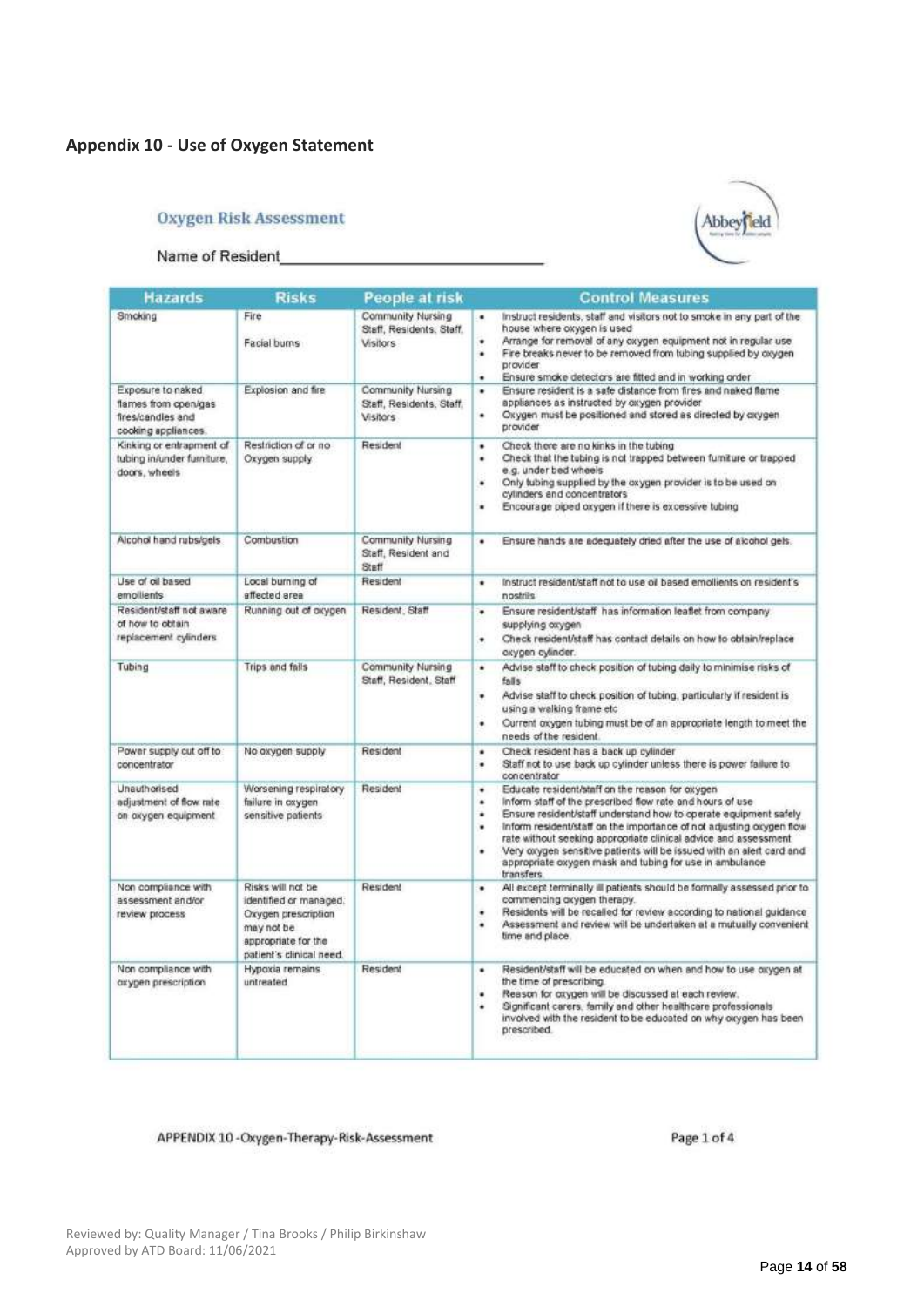#### **Oxygen Risk Assessment**



|                |                                                                                                                                                                                                                        | Yes /<br>No | <b>Comments / Actions taken</b> |
|----------------|------------------------------------------------------------------------------------------------------------------------------------------------------------------------------------------------------------------------|-------------|---------------------------------|
|                | <b>Suppliers</b>                                                                                                                                                                                                       |             |                                 |
| 1.             | Has the supplier undertaken a written risk<br>assessment for the installation of oxygen<br>supplies and equipment?                                                                                                     |             |                                 |
| 2              | Has written information and instruction<br>about the safe use of oxygen, connection<br>of supply, handling of equipment, storage,<br>cleaning and maintenance been provided<br>to the resident and staff?              |             |                                 |
| 3              | Have suppliers advised and provided a<br>record of a system of routine inspection,<br>maintenance checks and supply for<br>replacements?                                                                               |             |                                 |
| 4              | Does the supplier provide routine reports<br>for the monitoring and support of residents<br>on oxygen therapy which takes into<br>account the user's ability or condition for<br>continued safe use of oxygen therapy? |             |                                 |
| 5              | Has the supplier provided emergency<br>procedural information and contact<br>numbers?                                                                                                                                  |             |                                 |
|                | <b>Residents</b>                                                                                                                                                                                                       |             |                                 |
| 1.             | Has each resident using oxygen therapy<br>been assessed for their ability to use it<br>safely by suppliers and staff?                                                                                                  |             |                                 |
| $\overline{2}$ | Is each resident's ability for continued use<br>of oxygen therapy routinely monitored by<br>suppliers and staff?                                                                                                       |             |                                 |
| З.             | Is a system in place to notify suppliers of<br>any deterioration in a resident's health<br>affecting their safe use of oxygen?                                                                                         |             |                                 |
| 4              | Are residents informed of smoking<br>restrictions/prohibition when using oxygen<br>therapy?                                                                                                                            |             |                                 |
| <b>Staff</b>   |                                                                                                                                                                                                                        |             |                                 |
| 1.             | Have staff been instructed and trained to<br>supervise, monitor, check and provide<br>replacements for different types of oxygen<br>therapy used by the resident?                                                      |             |                                 |
|                |                                                                                                                                                                                                                        | Yes /<br>No | <b>Comments / Actions taken</b> |

APPENDIX 10-Oxygen-Therapy-Risk-Assessment

Page 2 of 4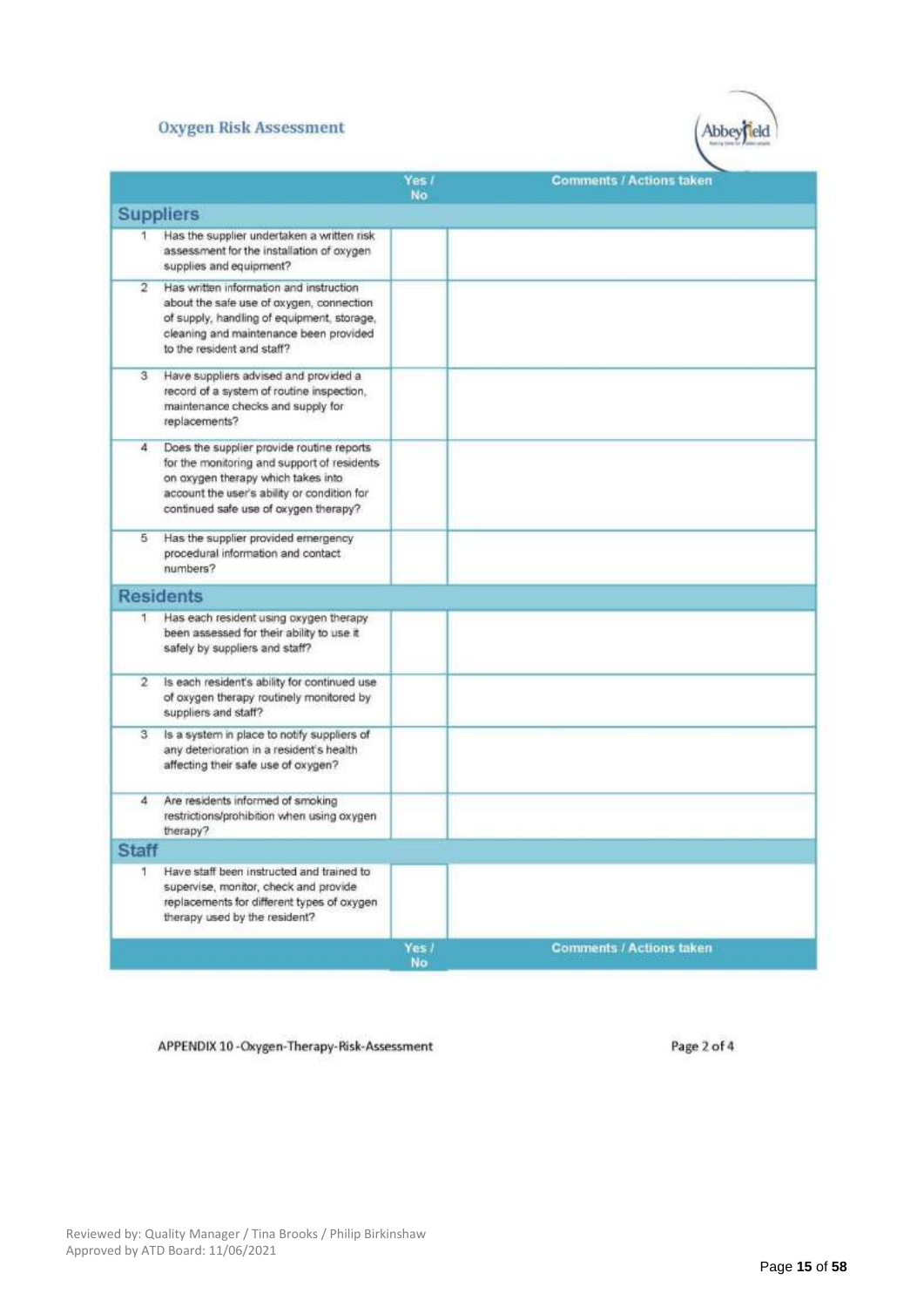#### **Oxygen Risk Assessment**



| Are sufficient numbers of designated staff<br>2<br>trained in the use of oxygen therapy on<br>duty to provide 24-hour cover?                                                              |             |                                 |
|-------------------------------------------------------------------------------------------------------------------------------------------------------------------------------------------|-------------|---------------------------------|
| Have designated staff been provided with<br>3<br>suitable training in safe manual handling<br>techniques for replacing oxygen supplies?                                                   |             |                                 |
| Do designated staff routinely monitor<br>4<br>oxygen equipment and its safe use by the<br>resident?                                                                                       |             |                                 |
| Are all staff provided with general<br>5<br>information and instruction on oxygen<br>safety in emergencies, such a fire, leaking<br>oxygen, saturation of clothing/bedding?               |             |                                 |
| Are designated staff trained and routinely<br>6.<br>assessed for their competence in the<br>transfer of liquid oxygen for ambulatory<br>purposes?                                         |             |                                 |
| Management                                                                                                                                                                                |             |                                 |
| Is oxygen equipment routinely inspected to<br>1<br>check it is working effectively?                                                                                                       |             |                                 |
| $\overline{2}$<br>Are oxygen delivery flow meters routinely<br>checked and recorded to ensure the<br>correct flow is being administered?                                                  |             |                                 |
| Are delivery tubes, face masks or nasal<br>3<br>cannula routinely checked to make sure<br>there are no kinks or blockages?                                                                |             |                                 |
| Are delivery tubes, face masks or nasal<br>4<br>cannula routinely changed or cleaned to<br>prevent contamination or infection?                                                            |             |                                 |
| 5.<br>Are base units for liquid oxygen base units<br>visually checked to ensure there are no<br>cold parts exposed?                                                                       |             |                                 |
| 6<br>Are procedures and directions in place for<br>emergency services such as fire brigades<br>to ensure they can quickly locate oxygen<br>therapy users and supplies within the<br>home? |             |                                 |
| Are warning signs and notices displayed<br>7<br>for oxygen therapy use and the prohibition<br>of smoking or ignition sources?                                                             |             |                                 |
|                                                                                                                                                                                           | Yes /<br>No | <b>Comments / Actions taken</b> |

APPENDIX 10-Oxygen-Therapy-Risk-Assessment

Page 3 of 4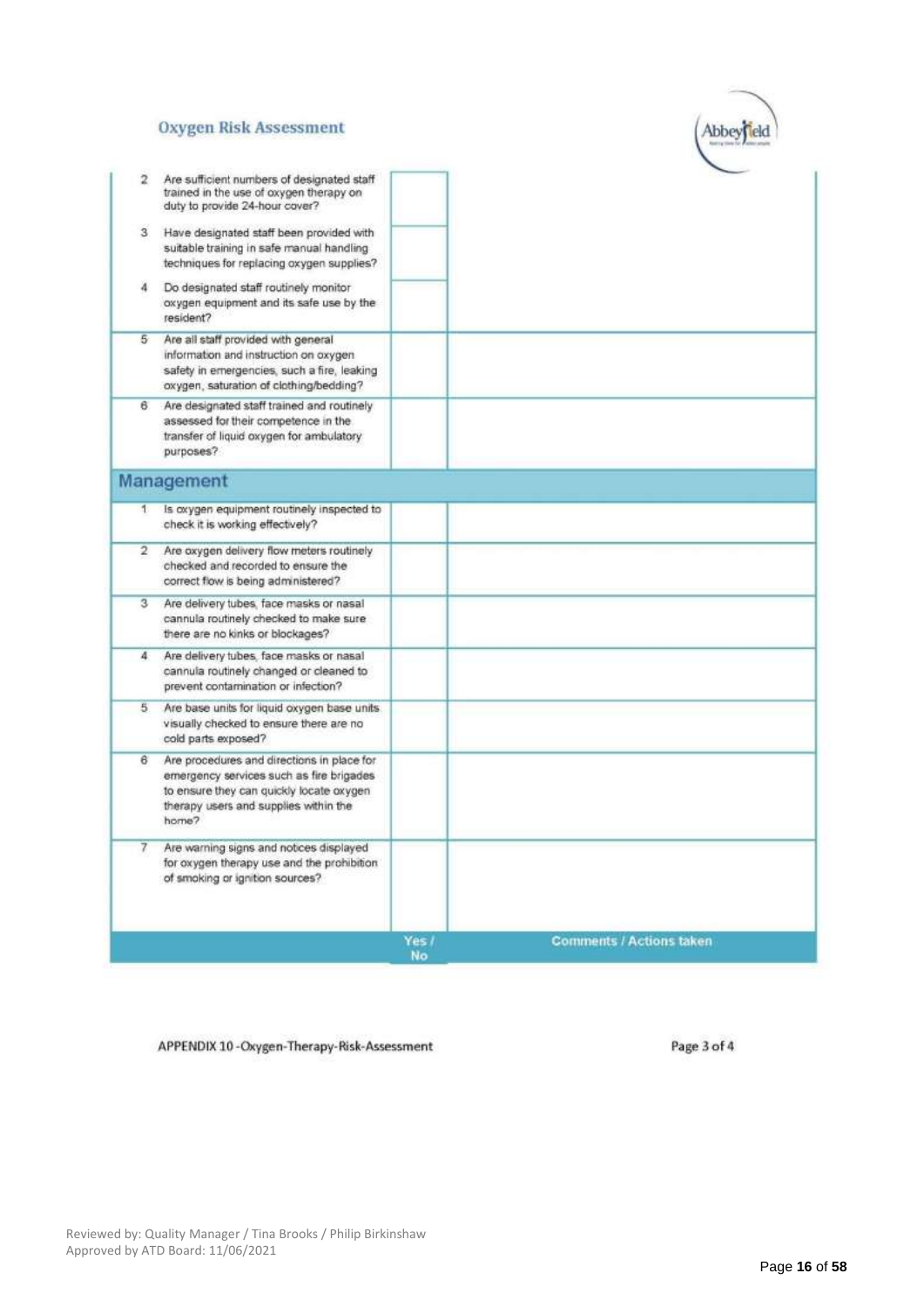#### **Oxygen Risk Assessment**



8 Are oxygen supplies safely stored and<br>under strict limited stock control measures?

| Date of Assessment: |  |
|---------------------|--|
| Name of Assessor:   |  |
| Review Date:        |  |
|                     |  |

Manager's Signature

Print Name

Date

APPENDIX 10-Oxygen-Therapy-Risk-Assessment

Page 4 of 4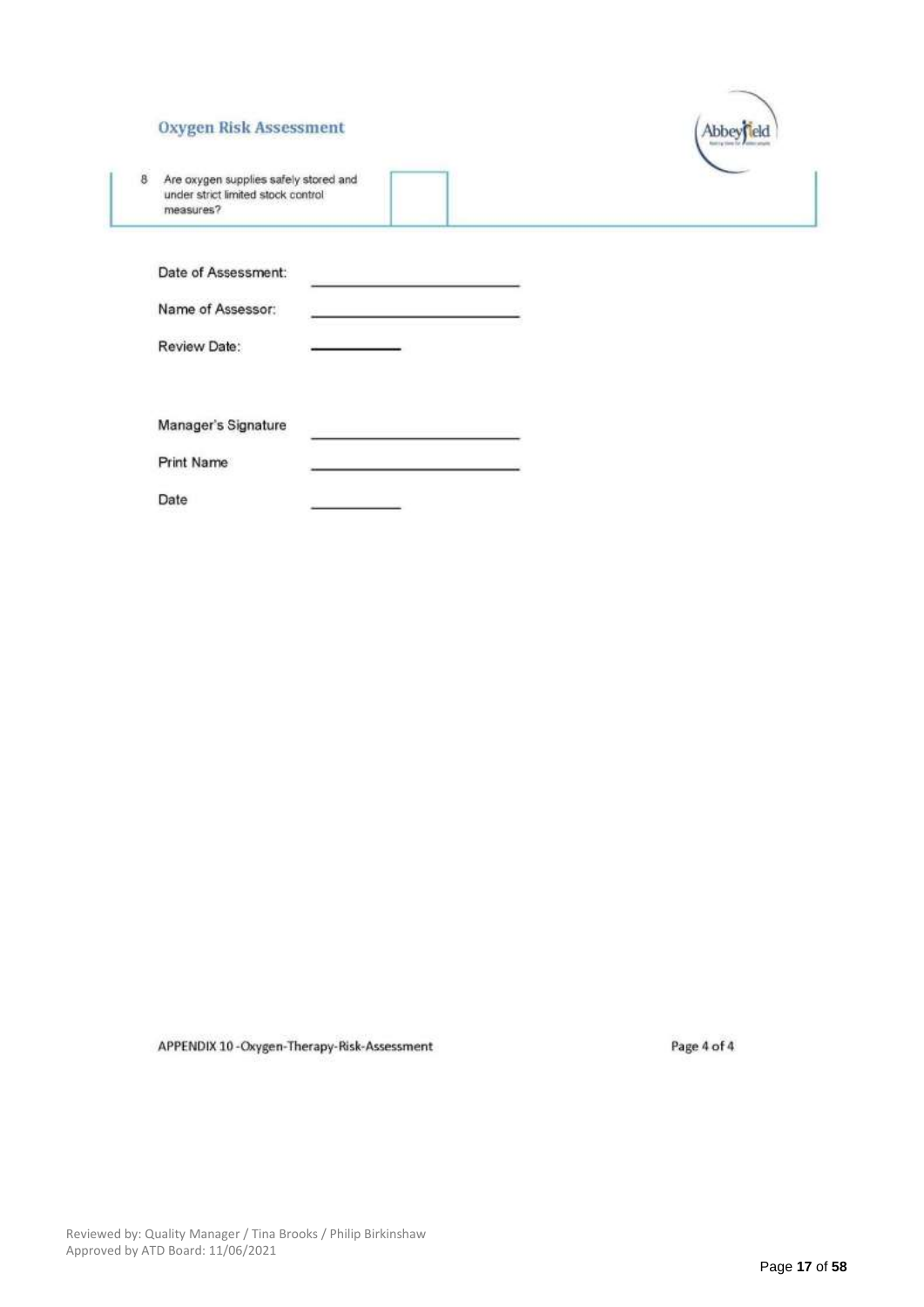## Abbeyfield The Dales Ltd - Care Plan 'When Required' PRN Medication



Apt/Suite No:

Name:

The following information must be referred to when offering and administering PRN medication prescribed. This document must be kept at the back of the residents MAR charts for reference. Response to therapy should be recorded in the resident's clinical note or care plan.

DOB:

### Medication

| Name:                       |                 |  | Form:                                         |  |
|-----------------------------|-----------------|--|-----------------------------------------------|--|
| Strength:                   |                 |  | Dose:                                         |  |
| Route:                      | $\Box$ Oral     |  | $\Box$ Topical $\Box$ Other (Please specify): |  |
| Dose:                       |                 |  | Frequency:                                    |  |
| Minimum time between doses: |                 |  |                                               |  |
| Maximum dose in 24 hours:   |                 |  |                                               |  |
| □ Prescribed                | □ Homely remedy |  | $\Box$ Other (Please specify):                |  |

### Reason for Administration (when the medication should be given):

Describe in as much detail as possible the condition being treated i.e. signs and symptoms, behaviours, type of pain, expected outcome. For topical preparations indicate where it should be applied, for variable doses indicate when the different doses should be used.

### **Any Special Instructions:**

e.g. before or after food, on empty stomach, given covertly

### **Predictable Side Effects:**

Use current BNF or product information leaflet to list these

### **Additional Comments:**

Abbeyfield The Dales Ltd. Registered Charity Number: 1160258, Company No: 9008680, Home England No: 5066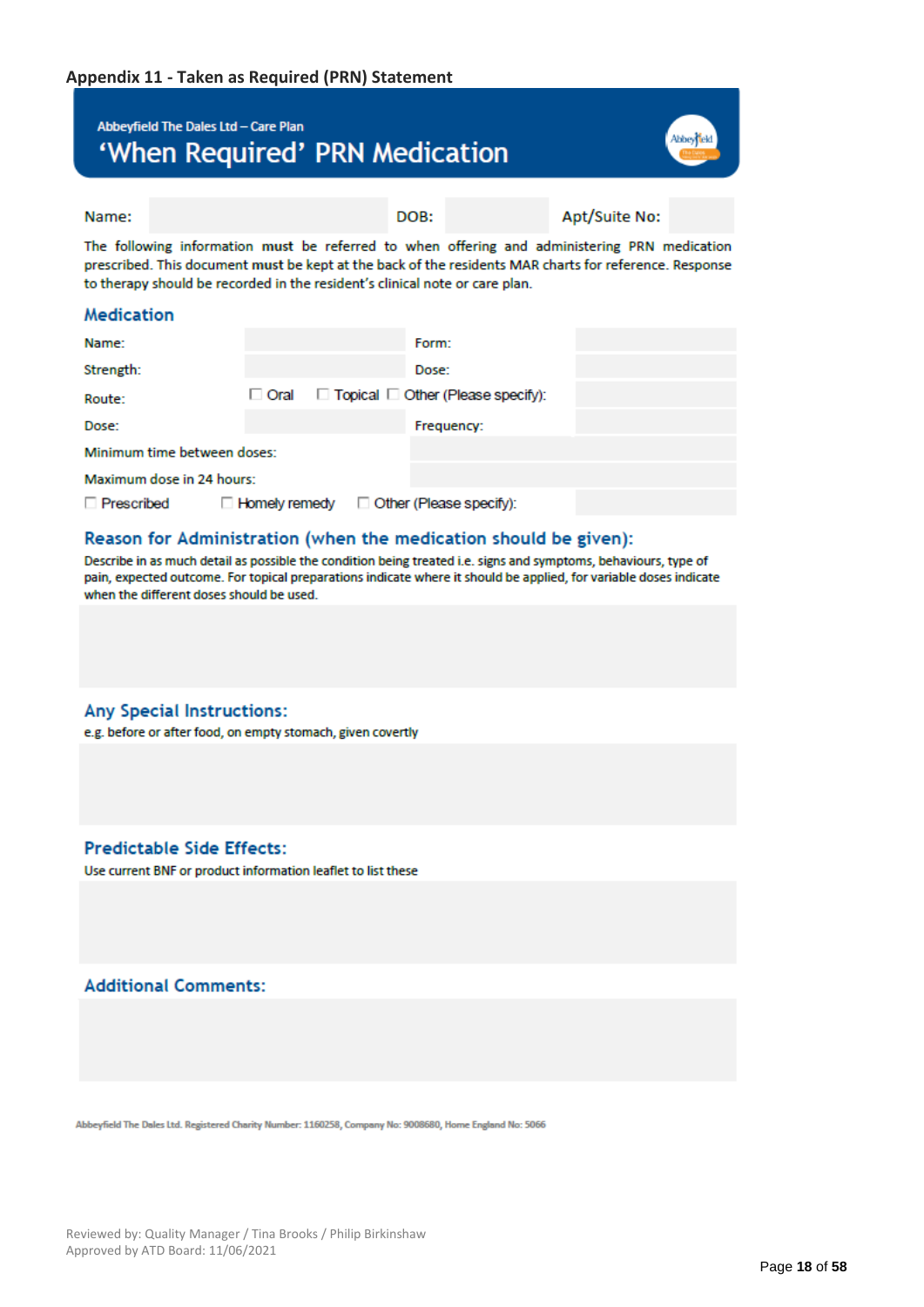| Prepared by:       |                  |  |  |  |
|--------------------|------------------|--|--|--|
| Name:              | Signature:       |  |  |  |
| Designation:       |                  |  |  |  |
| Approved by:       |                  |  |  |  |
| Name:              | Signature:       |  |  |  |
| Designation:       |                  |  |  |  |
| <b>Start Date:</b> | <b>End Date:</b> |  |  |  |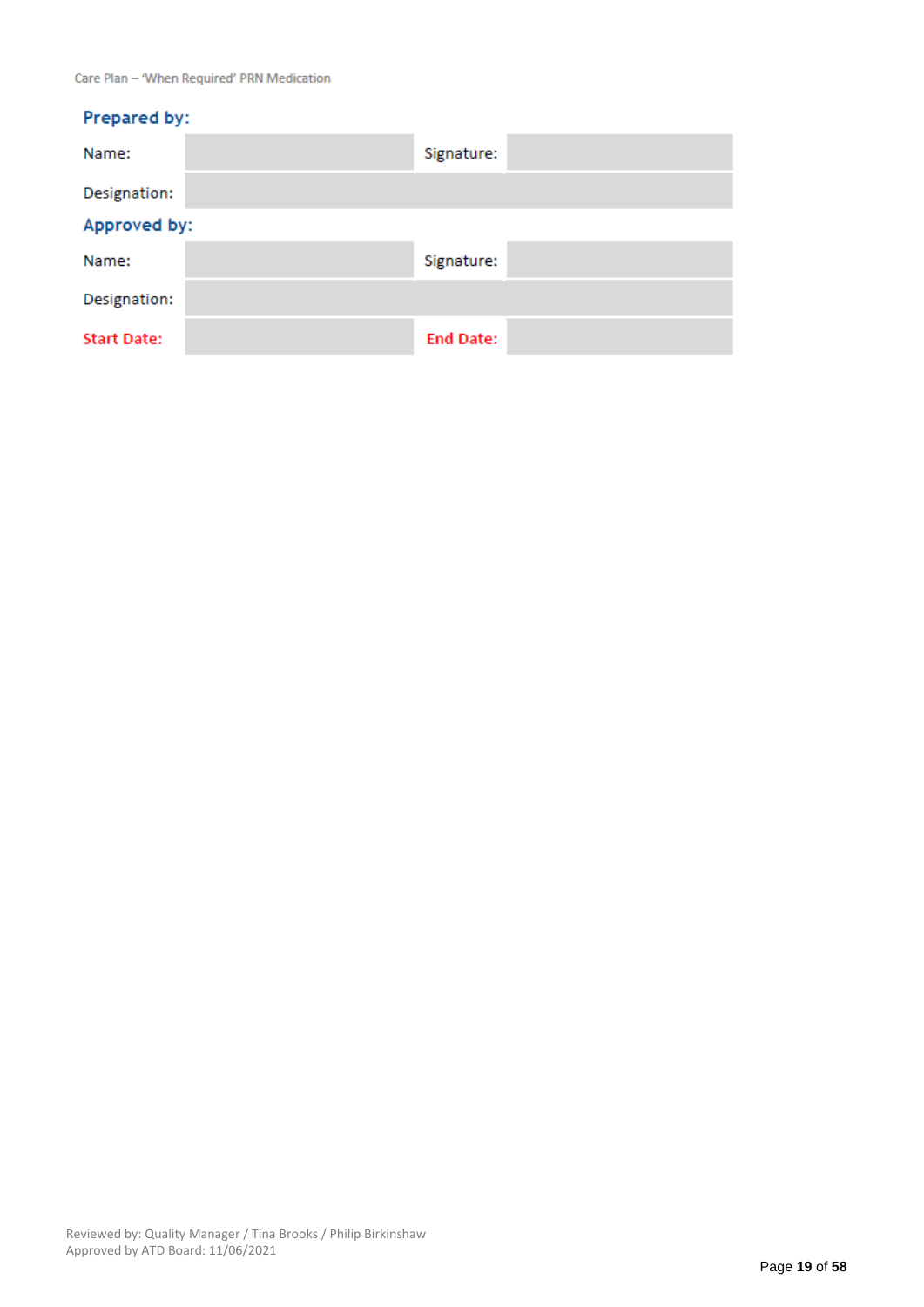## **Appendix 12 – Warfarin and Anticoagulant Statement**

## **Statement**

Abbeyfield believes that every service user has the right to the highest possible quality of safe, personalised care in the management of their health needs.

This document is intended to set out the values, principles and policies underpinning ATD's approach to the care of those requiring anti-coagulant therapy.

Anticoagulants are one of the classes of medicines most frequently identified as causing preventable harm and admission to hospital. They must therefore be administered and managed with extreme caution and with appropriate safeguards in place. This policy is designed to be compliant with best practice guidance, including National Patient Safety Agency NPSA alert 18: *Actions that Can Make Anticoagulant Therapy Safer*.

Fundamental Standards Compliance (from April 2015)

## **From April 2015 the Health and Social Care Act 2008 (Regulated Activities) Regulations 2014 will apply, replacing the Essential Standards.**

ATD will understands that the incoming regulations contain the following with respect to healthcare.

### Regulation 9: person-centred care

This requires service providers to ensure that the care and treatment of service users must be appropriate, must meet their needs, and must reflect their preferences.

### Regulation 12: Safe care and treatment

This includes a requirement for care and treatment to be provided in a safe way for service users and for service providers to assess any risks to health and safety and do all that is practicable to mitigate such risks. This regulation stresses the need for staff to follow agreed care plans and pathways and for the administration of medications to be timely and ensure that service users are not placed at risk.

### Regulation 10: dignity and respect

This requires that service users be treated with dignity and respect, including being treated in a caring and compassionate manner. Personal preferences, lifestyle choices and choices relating to care and treatment of service users must be respected by staff at all times.

## Regulation 11: need for consent

This requires that care and treatment is provided only with the consent of the relevant person.

ATD understands that inspectors are prompted in the Key Lines of Enquiry published by the CQC to ask how service users receive personalised care that is responsive to their needs. This will form part of the five-key-question test to rate how caring the service is.

When looking for evidence of compliance, inspectors are prompted to ask people and/or their relatives for their views and experiences of person-centred care. This should include how much they are asked for their views, given choice and control, get the right care, treatment and support when they need it, and have their diversity and/or disabilities taken into account.

### **Background**

ATD understands that certain people are prescribed anticoagulant therapy where they are at risk of their blood clotting within their blood vessels and disrupting the flow of blood around the body (thrombosis). Such an event may lead to other serious medical conditions such as:

- 1. Strokes
- 2. Transient ischaemic attacks (TIAs)
- 3. heart attacks
- 4. deep vein thrombosis (DVT)
- 5. pulmonary embolism.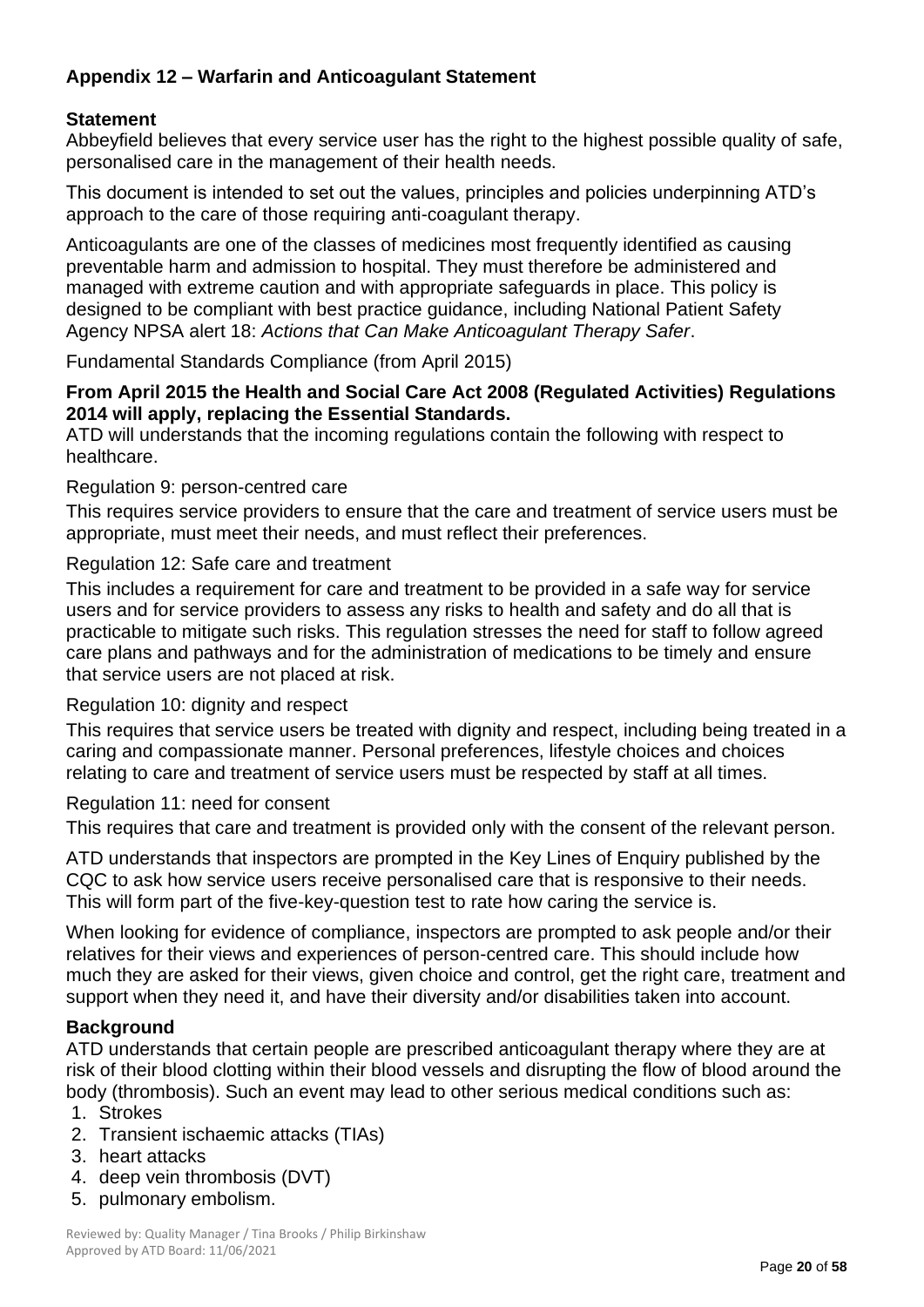## **Thrombophilia**

Thrombophilia refers to the blood having an increased tendency to form clots. People with thrombophilia are particularly at risk of developing a DVT or a pulmonary embolism.

Warning signs of a DVT include:

- 1. Pain, swelling and tenderness in a legs (usually the calf)
- 2. A heavy ache in the affected area
- 3. Warm skin in the area of the clot
- 4. Redness of the skin, particularly at the back of the leg below the knee.

The symptoms of a pulmonary embolism are:

- 1. Chest or upper back pain
- 2. Shortness of breath
- 3. Coughing, usually dry but may include coughed-up blood or mucus containing blood
- 4. Feeling lightheaded or dizzy
- 5. Fainting.

Service users experiencing any of these symptoms should be encouraged to see their GP immediately.

There are different types of thrombophilia. It is diagnosed by having blood tests which look for anticoagulant deficiencies. Those diagnosed with thrombophilia may be referred to a haematologist, a specialist in diagnosing and treating blood disorders.

In mild thrombophilia treatment may not be needed.

Those who develop a blood clot will need treatment to disperse the blood clot and to prevent further clots. This will usually take the form of warfarin tablets or an injection of heparin. In some cases people will be encouraged to take a low-dose of aspirin which also works to reduce the risk of blood clots.

### **Warfarin and Heparin**

Warfarin and heparin are anticoagulants which interfere with the clotting process and are commonly used to treat or prevent DVT and pulmonary embolisms. Warfarin is usually prescribed for clot prevention. A heparin injection is usually given where somebody needs instant treatment for an existing clot.

To maintain safety, the dose of warfarin will need to be adjusted for each person so it prevents the blood from clotting too easily but does not raise the risk of bleeding problems, the main risk with such medication. Under-treatment can result in thrombosis (clot formation), which can be life threatening. Equally, over-anticoagulation can result in haemorrhage (bleeding), which can be fatal and outweigh the benefits of preventing the thrombosis.

The adjustment will usually be made by the service user's GP or anticoagulant clinic on the basis of a regular blood test, called the International Normalised Ratio (INR), which measures blood clotting ability while taking warfarin. Blood tests are usually monthly and an INR of two to three is usually the aim.

Anticoagulant or an antiplatelet treatment may be prescribed for people who have recently undergone some kinds of surgery or who have suffered a reduced flow of blood in the veins of the leg caused by long periods of not being able to move.

Warfarin is taken once a day, usually in the evening, and should be taken with a full glass of water.

A service user's GP should be contacted immediately if any of these side-effects appear:

- 1. prolonged nosebleeds (longer than 10 minutes)
- 2. blood in vomit or sputum
- 3. blood in the urine or faeces
- 4. passing black faeces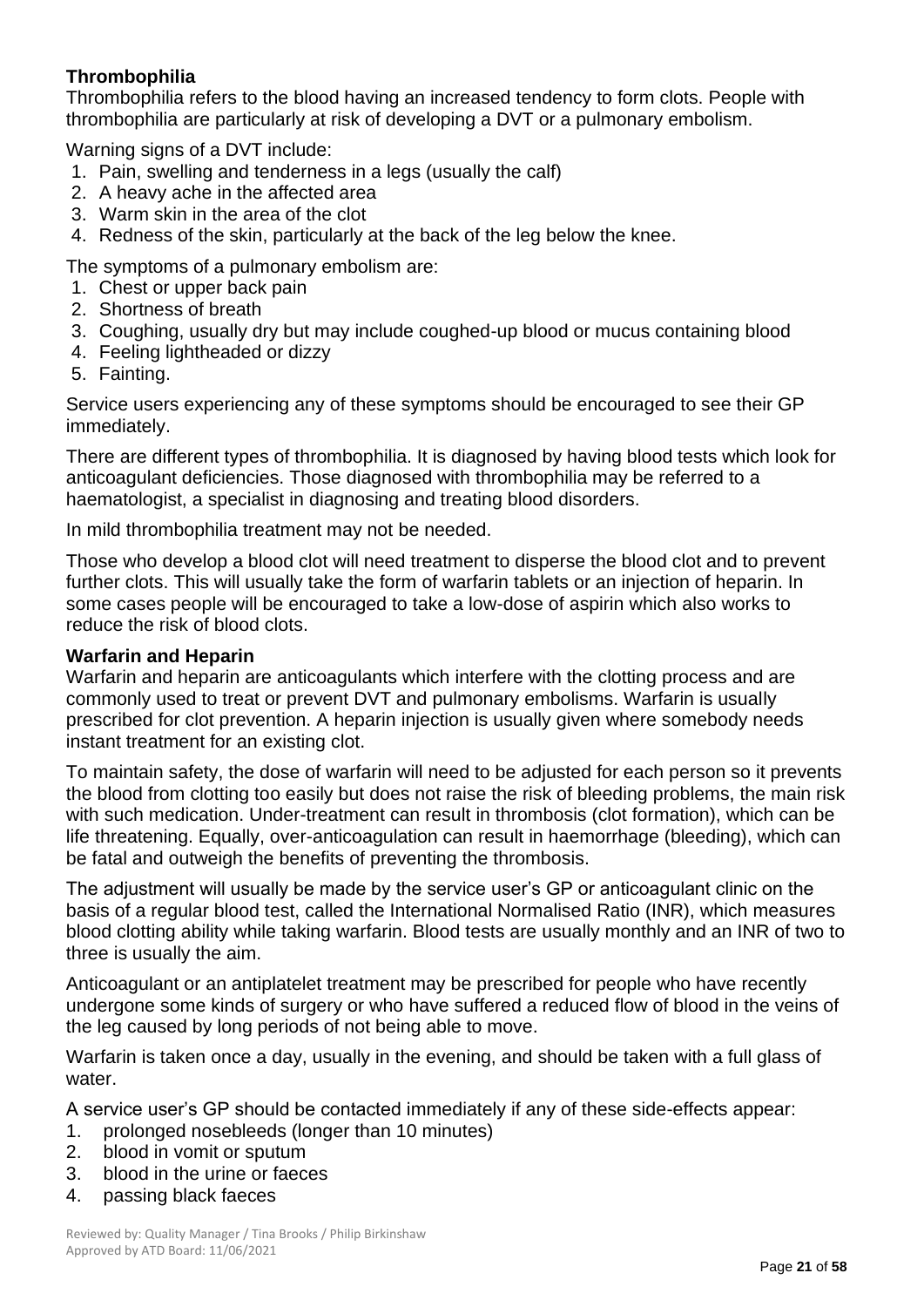- 5. severe bruising
- 6. bleeding gums
- 7. unusual headaches.

Other side-effects include:

- 1. sudden severe back pain
- 2. difficulty breathing or chest pain
- 3. rashes
- 4. diarrhoea
- 5. nausea and vomiting
- 6. jaundice (yellowing of the eyes or skin).

## **Prevention**

Those with thrombophilia should be made aware of the symptoms of a blood clot. To lower their risk of blood clots they should be advised to:

- 1. lose weight if overweight
- 2. stop smoking if they smoke
- 3. eat a healthy, balanced diet and exercise regularly
- 4. avoid being immobile for long periods (this can cause a DVT).

## **Self-care of Warfarin**

ATD understands that a key component of the care of service users with health needs is the empowerment of people to look after themselves as far as is possible or as much as they wish to do. This is also a key element in CQC compliance and in enabling people to live with dignity, self-determination and independence.

This policy therefore encourages service users to retain control over their medication wherever it is safe for them to do so and where they wish to.

## **Assessment and Screening**

All service users will be assessed on admission for their capability in being able to self-care, self-medicate and determine what support they require.

Where a service users develops anti-coagulant medication needs during their residency an assessment will be conducted in partnership with their GP and with any specialist healthcare services involved.

The initial assessment should be designed to elicit exactly how much support the service user will need in coping with their condition and to identify who should do what in providing care. The results of the assessment should be entered into the service user's agreed plan of care. It should be compliant with all CQC requirements and with all evidence based best practice in the prevention of blood clot complication and the administration of anticoagulant therapy.

The assessment should identify one or more of the following typical patterns of care:

- 1. service users who safely maintain control of their condition and medication but who might require monitoring
- 2. service users who can take partial control over some aspects of their anticoagulant care and who will need support and monitoring by care staff
- 3. service users who need support on a temporary basis but will be able to resume control as soon as this is possible
- 4. service users who are unable to take full control of their medication.

## **Care Protocol for Service Users Taking Warfarin**

Each service user who requires anticoagulant therapy and is prescribed warfarin can expect:

1. to be encouraged to play an active role in their own care relative to their own wishes and overall level of independence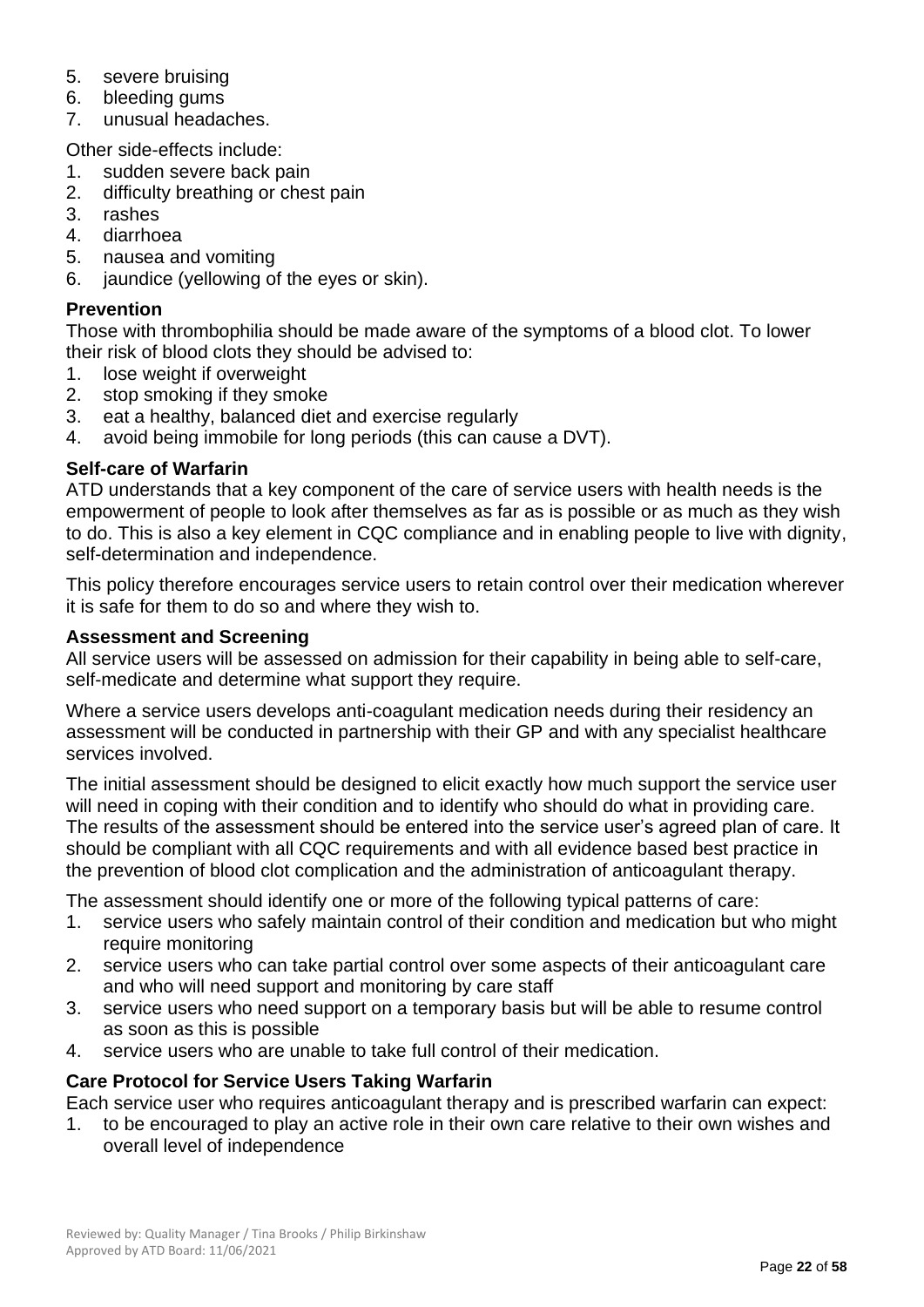- 2. to have an individualised care plan which they themselves have played a key part in developing along with any members of their family and/or advocates that they wish to be involved
- 3. to have an annual review involving their GP and other essential members of the community health team and care home staff
- 4. to have support and assistance from a named and suitably trained care staff who will act as a key worker for their care management, assisting them in monitoring their healthcare needs and in managing their medication as required in the plan of care and in compliance with the policy on medication administration
- 5. adequate information about warfarin therapy
- 6. care staff to work closely with local healthcare teams and provide access to local specialists for advice, support and educational material, including relevant community health professionals
- 7. access to consultant specialist care by direct referral from the general practitioner or by an agreed community health professional
- 8. assistance, if required, in attending specialist hospital outpatients or clinics for INR blood monitoring tests and other treatment.

Care staff administering medication should always double check the most recent INR report when giving a dose of warfarin. It is essential that dosages are not given from old INR reports. This would raise the risk that an improper dose of warfarin is given. To mitigate this risk there must be an established process for ensuring blood tests are taken at the correct time, that INR results are received by the service user and that the correct dose is transcribed on to their Medication Administration Record (MAR chart).

ATD Senior Care staff will ensure that the warfarin dose is correctly recorded as milligrams (mg) of dose rather than numbers of tablets. ATD senior care staff will work closely with the pharmacy and GP involved to ensure that all doses are correct and that any changes are actioned immediately and accurately recorded.

Warfarin should be administered from original packs and should not be included in Monitored Dosage Systems (e.g. nomad or dosette boxes). It should be taken at the same time each day with a full glass of water.

The following procedures are in place to ensure that high-quality care is provided safely for service users who require support with their anticoagulant therapy.

- 1. Appropriate facilities, resources and support will be provided for residents requiring anticoagulant therapy.
- 2. Care staff will comply with the medication management policy and with current NICE (National Institute of Health and Care Excellence) guidelines (SC1) regarding the administration of medication, such as warfarin, and the recording of medicines taken
- 3. Care staff will have received appropriate training and education in the management of warfarin within care settings, including training in:
	- 1. recognition of the symptoms of DVTs and pulmonary embolism
	- 2. risk assessment of thrombophilia
	- 3. management of warfarin and anti-coagulant therapy.
- 4. An agreed protocol of anticoagulant care and warfarin management will be in place, having been agreed in partnership with local community nursing staff, with local specialists, and with local GPs.
- 5. Suitable information on warfarin therapy will be provided for both service users and families in a format that can be understood.
- 6. All new residents will be fully assessed for healthcare needs on admission, conducted in partnership with their GP, and providing the basis of their care plan.
- 7. Service users requiring anticoagulant therapy will be enabled and supported to attend their regular INR blood tests.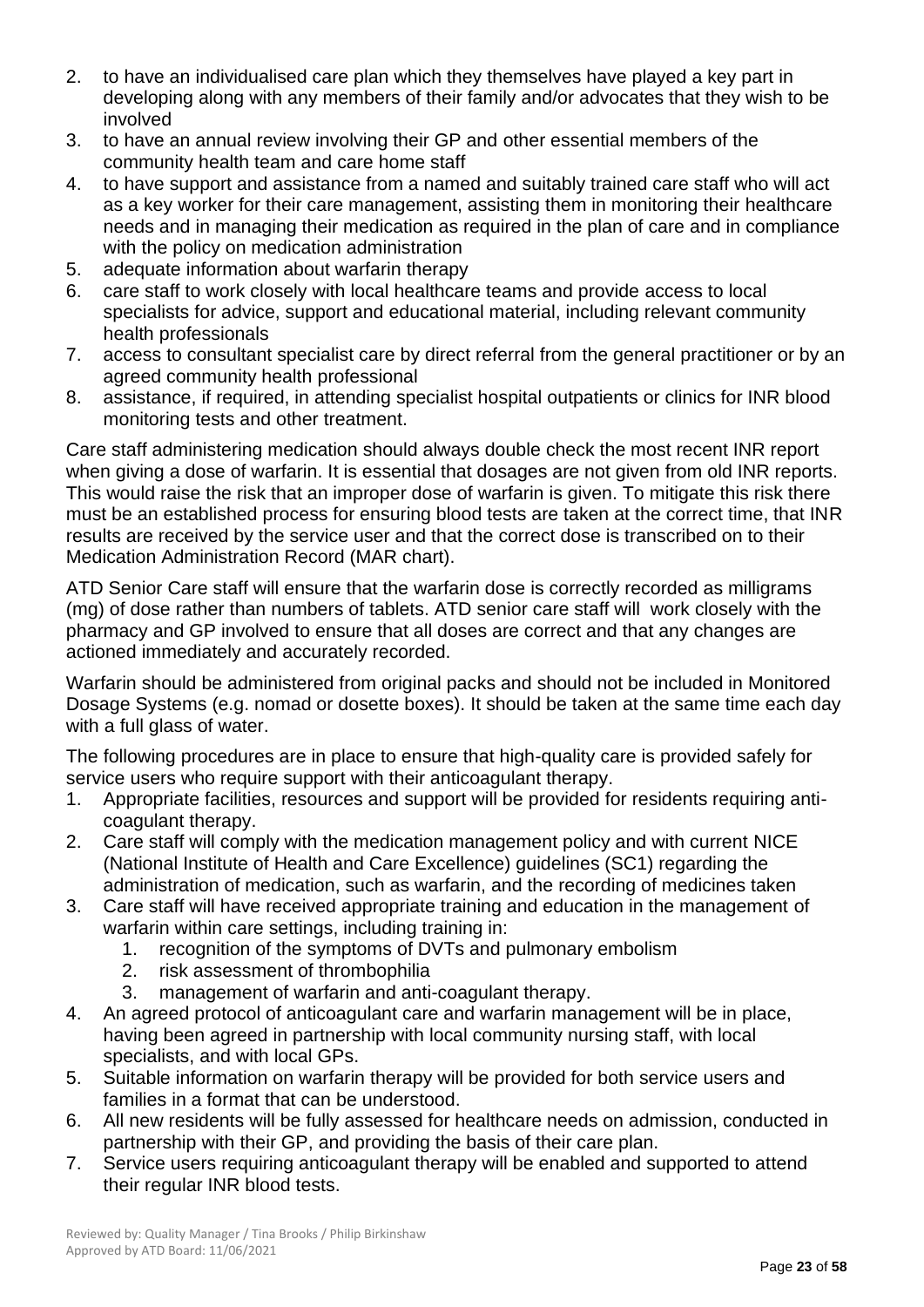- 8. The date when the next INR blood test is required will be clearly recorded in the relevant plan of care to ensure that service users are enabled to have their blood tests on the specified date.
- 9. All warfarin dose changes necessary after an INR test result will be confirmed by the prescriber in writing (e.g. by fax).
- 10. Warfarin doses will not routinely be changed on a verbal request only.
- 11. INR results sheets and any confirmation records will be stored with the service user's MAR chart for cross-referencing.
- 12. Where an INR result is not provided automatically by the GP practice or clinic, ATD senior care staff will follow up the appointment and ask for the result.
- 13. It is safe practice to attach the written oral anticoagulant dosage supplied by the GP practice/clinic to the MAR chart.
- 14. If there are any concerns that the INR result for a service user is out of date, staff will contact the relevant GP/anticoagulation service for advice.
- 15. Service users who are transferred to another care setting will be accompanied by all relevant records about their anticoagulant treatment, including their MAR chart containing their warfarin administration record.
- 16. Before using over-the-counter medicines, service users will be advised to get advice from their pharmacist or GP. Oral anticoagulants interact with a variety of other medicines, such as commonly prescribed antibiotics and painkillers.
- 17. If a dose is missed, a note will be made on the MAR chart. An extra dose will never be given to "catch up". If a service user accidentally takes an extra dose or takes the wrong dose of warfarin, care staff will contact the service user's GP immediately for advice.
- 18. ATD senior care staff will recognise that careful monitoring is required while people are taking warfarin. Any service user experiencing excessive bleeding or any other sideeffects should be seen by their GP.

## **Care Planning**

Each service user with a healthcare need related to anticoagulant therapy will have an individual personalised care plan agreed between the service user (or relative), their GP and care staff. It will include input from specialist agencies involved in the care of the person where necessary.

The plan will include:

- 1. the identification of a designated and appropriately trained member of care staff to function as a key worker
- 2. the identification of a designated doctor (usually the GP) to take overall medical responsibility for the anticoagulant care
- 3. a full list of medications and anticoagulant treatment, including dosage and frequency information, and arrangements for the administration of the medication (i.e. whether selfadministered or administered by care staff)
- 4. arrangements for regular monitoring and an annual review
- 5. measures to minimise the risk of both long-term and short-term complications, including DVT and stroke, and arrangements to screen regularly, e.g. signs and symptoms of DVT, blood tests, etc.

## **Staff Training**

ATD believes that the education and training of care staff in modern anticoagulant care and in the administration of warfarin is fundamental for the provision of high-quality care services, for the prevention of complications and for the early identification of problems.

Training in warfarin administration will include side-effects and contraindications of warfarin therapy. Staff administering medication should be aware of the different colours and strengths of warfarin tablets.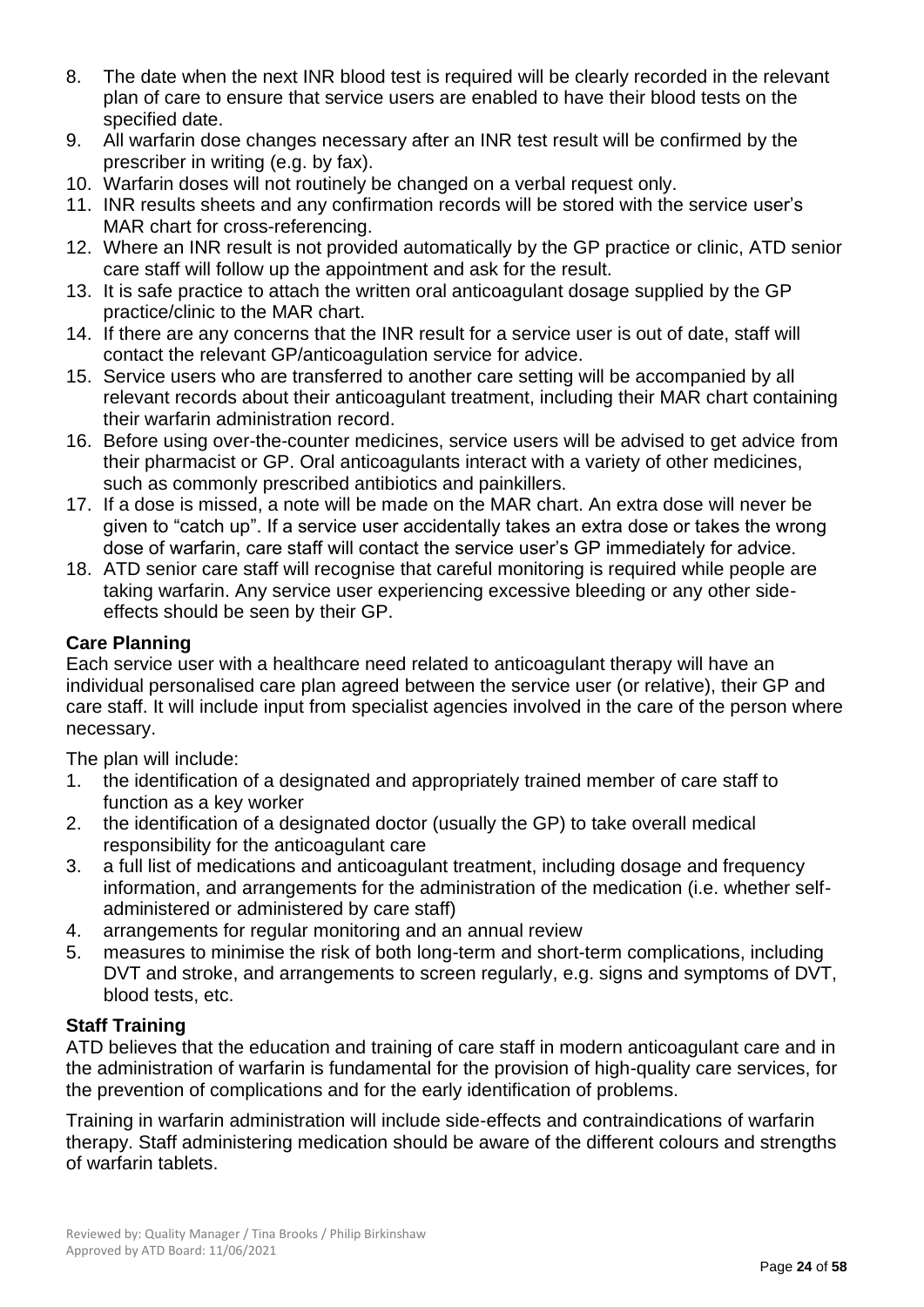All new staff are encouraged to read this policy as part of their induction process as well as any associated policies and care protocols. Existing staff will be offered additional training covering anticoagulant care and blood clot prevention.

## **APPENDIX 13: How to Apply a Transdermal Patch**

## **1. Overview**

A transdermal patch is a patch that attaches to the skin and contains medication. The drug from the patch is absorbed into the body over a period of time. A patch can be used instead of a pill or an injection, a patch may be a more comfortable option for taking some medications.

Transdermal patches are used to deliver a range of drugs into the body. Some of the drugs more often used in patches include:

- fentanyl to relieve pain
- nicotine to help with quitting smoking
- clonidine to treat high blood pressure

Transdermal patches are easy to use, but for them to work well, it's important to use them properly.

## **2. Step-by-step instructions**

### **Preparing**

Read all instructions that come with the patch, or the direction given by the pharmacy that has been given by the GP. The instructions will tell you where to place the patch, how long to wear it, and when to remove and replace it; often a body map is provided in conjunction with the instruction to show the exact placement of the patch each time it is administered.

An old patch already in situ is removed by peeling back an edge of the patch and then gently pulling off the rest of the patch. Fold the patch in half with the sticky sides pressed together. Dispose the folded patch as directed.

Decide where the new patch will be placed. The GP's instructions and the drug's label or package insert should give information on where to put it. For instance, certain patches should be applied to the upper chest or the upper, outer arm. Others should be placed on the lower abdomen or hip; a body map may be provided to indicate the correct placement of the patch for each administration.

Prepare and clean the skin to remove any dirt, lotions, oils, or powders. Clean the skin using warm water alone or with a clear soap. Avoid scented soaps or soaps that contain lotion. Dry the skin with a clean towel or paper towel.

## **Applying the patch**

Open the package carefully by tearing it open or using scissors. Avoid tearing or cutting the patch itself. If the patch becomes torn, don't use it. Throw away the damaged patch as directed above.

Take the patch out of the packaging. Remove the protective liner on the patch as directed by the patch instructions. Be careful not to touch the sticky side of the patch. Note: If the patch's protective liner contains two parts, first peel off one part of the liner. Apply the exposed sticky part of the patch to the skin and press down. Next, peel back the second part of the liner and press the entire patch down.

Place the patch, sticky side down, onto the clean area of skin. Using the palm of your hand, press down on the patch to make sure the patch is firmly attached to their skin.

Use your fingers to press along the edges of the patch. The patch should be smooth, with no bumps or folds.